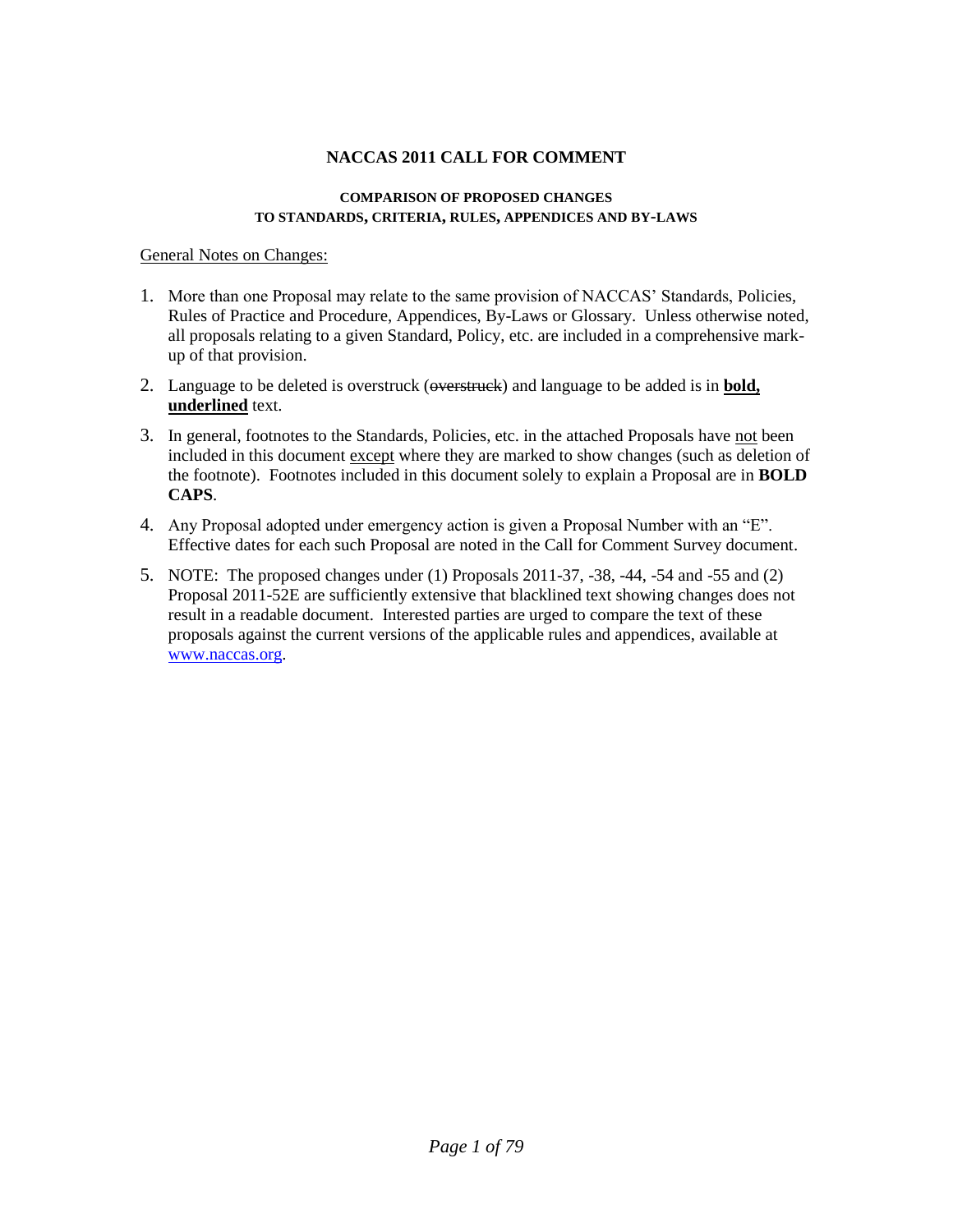# **PROPOSAL 2011-01**

**Proposal 2011-01: The Commission proposes to amend Standard II, Criterion 9 to clarify that each instructor must receive a written performance evaluation at least once every 12 months.**

# **PROPOSED REVISIONS**

## **Standard II**

## **II. INSTRUCTIONAL STAFF**

The institution employs an instructional staff that is fully qualified and of adequate size to fulfill the objectives of the educational courses and/or program(s) regardless of mode of delivery.

- D 1. Instructors hold teaching credentials demonstrating compliance with applicable state requirements.
- A 2. Qualified substitute instructors are familiar with the institution's curriculum, policies and procedures.
- A 3. Oualified substitute instructors are used when needed.
- D 4. Instructors attend meetings according to the institution's policy.
- A 5. Instructor meeting topics are relevant to the institution's stated mission and educational objectives.
- D 6. The institution has a written plan for continuing education for all instructors.
- D 7. The written plan requires all instructors to meet their state requirements for licensure or certification renewal, if applicable, but not less than 12 clock hours of such activity each year per instructor.
- D 8. Continuing education, completed in person or online, includes a minimum of 4 hours in teaching methodology.
- D 9. Each instructor receives a written performance evaluation at least annually **once every 12 months**.
- D 10. The evaluation includes, at a minimum, teaching preparation and effectiveness.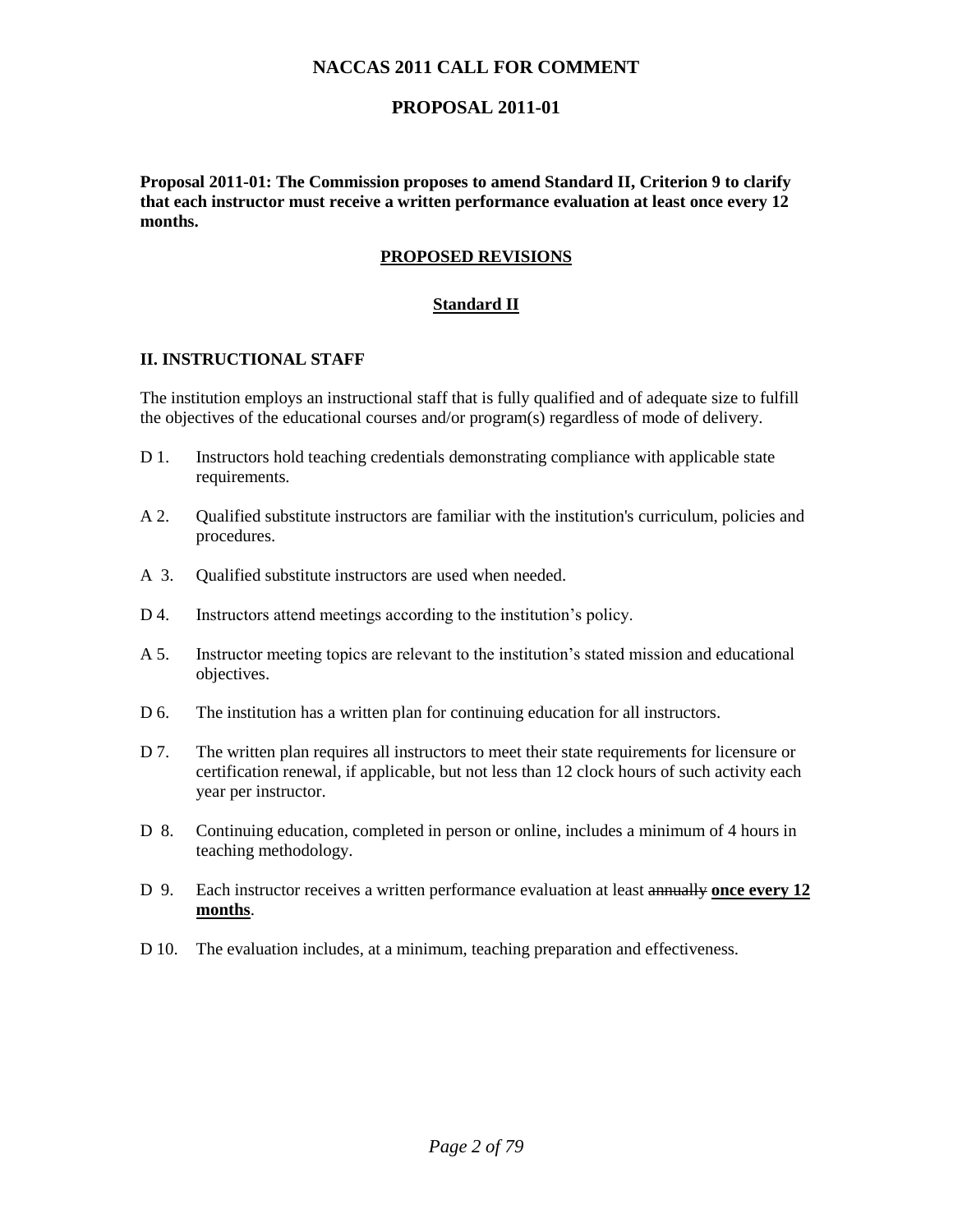# **PROPOSAL 2011-02E**

**Proposal 2011-02E: The Commission proposes to amend Standard III by adding new Criterion 17, requiring that any information provided to applicants, enrollees, or students that is relevant to their decision to enroll in the institution or to satisfactorily complete the course and/or program must be available in the language in which the course will be taught.**

#### **PROPOSED REVISIONS**

#### **Standard III**

#### **III. ADMINISTRATIVE SERVICES**

The institution has in place administrative policies and services appropriate to the educational courses and/or program(s). Such policies and services meet applicable federal, state, local, and NACCAS policies.

- D1. The institution is legally authorized to provide training.
- O 2. Appropriate licenses and certificates issued by state and/or other regulatory authorities are publicly displayed.
- A/O/D 3. The institution complies with applicable federal, state, and local statutes and regulations governing the operations of the institution including the NACCAS *Rules of Practice and Procedure*.
- D 4. The institution has adopted written operating policies and procedures.
- A 5. The institution's written operating policies and procedures are implemented and maintained effectively.
- D 6. The institution effectively administers all the student financial assistance programs in which the institution participates.
- D 7. The institution has current, signed participation agreement(s) and Eligibility Certification Approval Report (ECAR) listing approved courses and/or programs, if applicable;**.**
- D 8. If participating in federal loan programs, the institution maintains an official cohort default rate below the threshold established by the U.S. Department of Education.
- D/O 9. Advertising for the institution is factual.
- D10. Advertising conforms to the NACCAS Policy on Advertising.
- D 11. The institution maintains copies of any training agreements with government agencies, school districts and/or other entities, if applicable.
- D 12. The institution guarantees each student (or parent or guardian if the student is a dependent minor) access to that student's records.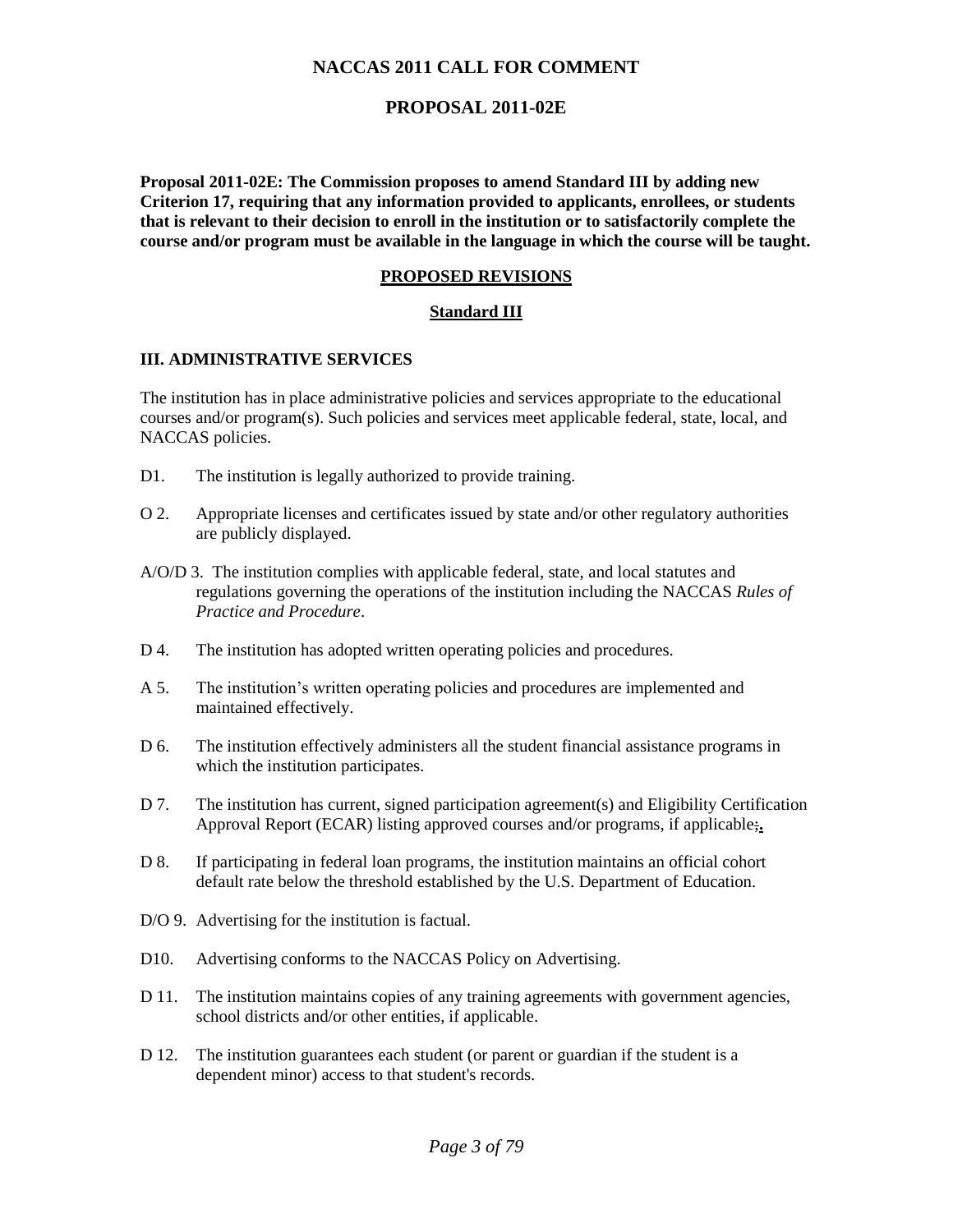# **PROPOSAL 2011-02E**

- D 13. The institution complies with the Family Education Right to Privacy Act.
- D 14. The institution provides access to student and other institution records as required for any accreditation process initiated by the institution or by the National Accrediting Commission of Cosmetology Arts and Sciences, or in response to a directive of the Commission.
- O 15. All institution records are maintained and safeguarded against loss, theft, identify theft, or damage.
- A 16. The institution utilizes technologies and practices that are effective in verifying the identity of a distance-learning student who participates in class or coursework (such as a secure login and pass code or proctored examinations) while protecting student privacy.
- **A/D 17.Any information provided to applicants, enrollees, or students that is relevant to their decision to enroll in the institution or to satisfactorily complete the course and/or program must be available in the language in which the course will be taught.**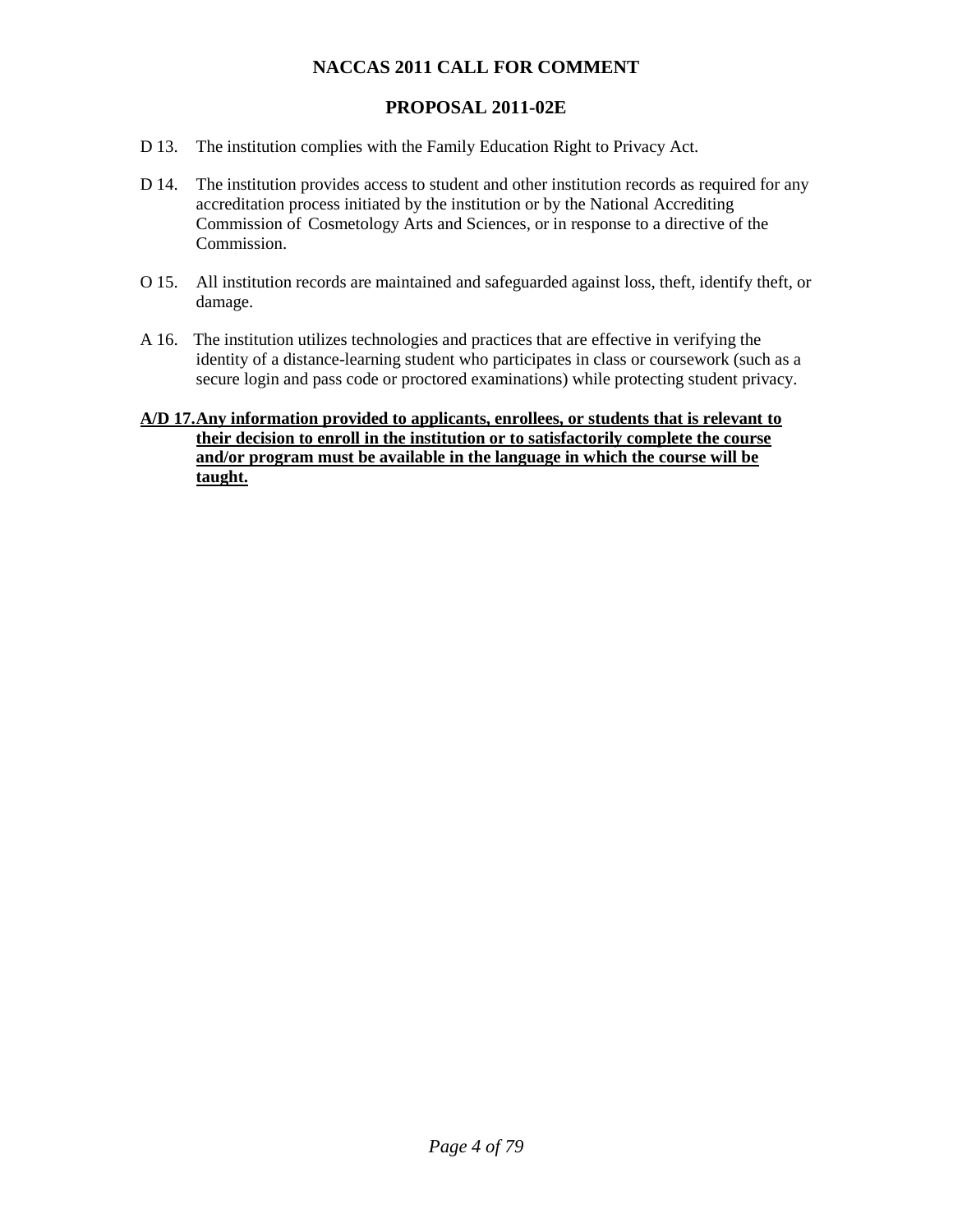**PROPOSALS 2011-03 through 2011-08E**

**Proposal 2011-03: The Commission proposes to amend Standard IV, Criterion 1(a) to clarify the (non-exhaustive) list of evidence of successful completion of high school or its equivalent.**

**Proposal 2011-04: The Commission proposes to amend Standard IV by adding new Criterion 2, providing that a limited number of secondary students who are not enrolled under a training agreement as described in Standard I, Criterion 1(d) (no more than 10% of the number of students currently enrolled) may be admitted if the applicant meets the state requirements for admission, obtains permission in writing from the secondary institution in which the applicant is enrolled and successfully completes a pre-enrollment evaluation as established by the institution.** 

**Proposal 2011-05E: The Commission proposes to amend Standard IV by adding new Criterion 7, requiring pre-enrollment disclosure of median loan debt, private education loan debt and amounts owed under institutional financing plans, in each case on a program basis.** 

**Proposal 2011-06: The Commission proposes to amend Standard IV by adding new Criterion 9, requiring that an enrollment agreement must be fully executed prior to the enrollee starting classes.** 

**Proposal 2011-07E: The Commission proposes to amend Standard IV by adding new Criterion 17, requiring pre-enrollment disclosure of the rationale for offering a program longer than required by the state, and the benefits to students derived from the additional training.** 

**Proposal 2011-08E: The Commission proposes to amend Standard IV by adding new Criterion 18, requiring pre-enrollment disclosure of generally known prerequisites for employment and factors that might preclude individuals from employment in the field for which training is provided.** 

#### **PROPOSED REVISIONS**

#### **Standard IV**

#### **IV. ADMISSIONS POLICIES AND PROCEDURES**

The institution has published student admissions policies that are appropriate for the educational courses and/or program(s), and the institution follows these policies.

- D 1. The institution's admission policies require that each student meet one of the following:
	- **a.** Have a high school diploma, or its equivalent, a transcript showing completion, or a certificate of attainment (only applicable for non-Title IV recipients) certified/verified by the high school's state or other recognized agency; or **Proof of successful completion of high school or its equivalent as evidenced by any of the items on the following nonexhaustive list: copy of diploma, copy of GED certificate, copy of a transcript showing high school completion, a self-certification by**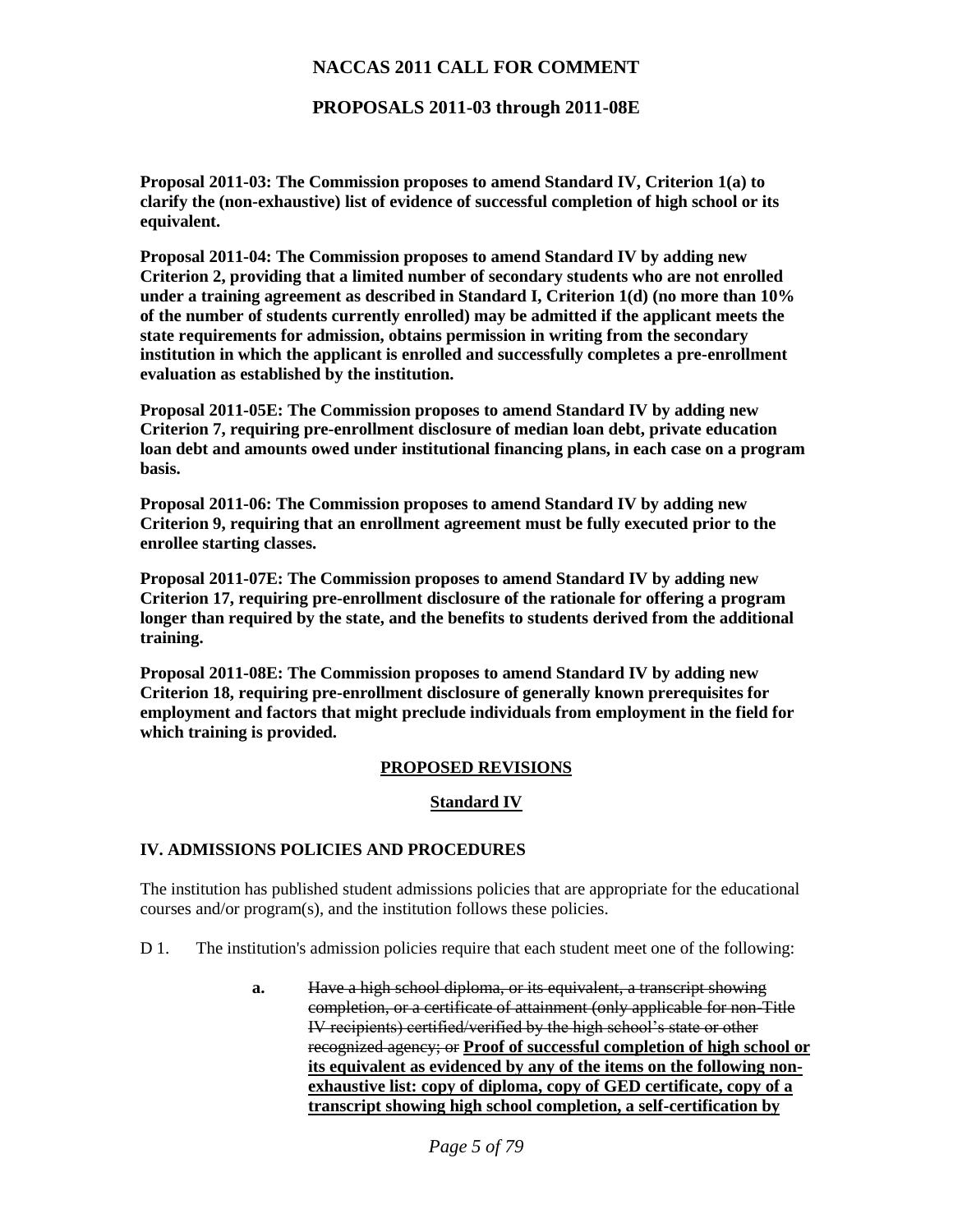# **PROPOSALS 2011-03 through 2011-08E**

## **student (if the school accepts self-certification, the policy must so state) or a certificate of attainment (only applicable to non-Title IV recipients, etc.; or**

- b. Have a state-issued credential for secondary school completion if home schooled; or
- c. Have the ability to benefit from the training, according to the NACCAS Ability to Benefit Policy.
- d. If attending under a training agreement with a government agency, school district, and/or other entity, meet the admission requirements set out in the training agreement and/or applicable state licensing or certification regulations.

#### **D 2. A limited number of secondary students who are not enrolled under a training agreement as described in item d above (no more than 10% of the number of students currently enrolled) may be admitted if the applicant meets the state requirements for admission, obtains permission in writing from the secondary school in which the applicant is enrolled and successfully completes a preenrollment evaluation as established by the institution.**

- D 2**3**. The institution's written catalog complies with the NACCAS catalog requirements.
- D 3**4**. Before accepting an applicant for admission, the institution provides the applicant access to the institution's catalog.
- D 4**5**. Before enrollment each applicant is provided access to written information that accurately reflects the most recent annual report year statistics.
- D 5**6**. Before enrollment each applicant is provided access to written information that accurately reports the certification or licensing requirements of the jurisdiction for which it is preparing graduates.
- **D 7. Before enrollment each applicant is provided access to written information that accurately reports the median loan debt incurred by students who completed each program identified separately as Title IV loan debt, if applicable, and debt from private educational loans and institutional financing plans based on what is owed when students complete their programs for the most recent NACCAS Annual Report year.**
- D 6**8**. The institution uses an enrollment agreement that complies with the NACCAS Enrollment Agreement Requirements.

## **D 9. The enrollment agreement must be fully executed prior to the enrollee starting classes.**

D 7**10**. A copy of the fully executed enrollment agreement is provided to the student **enrollee** and legal guardian, as applicable.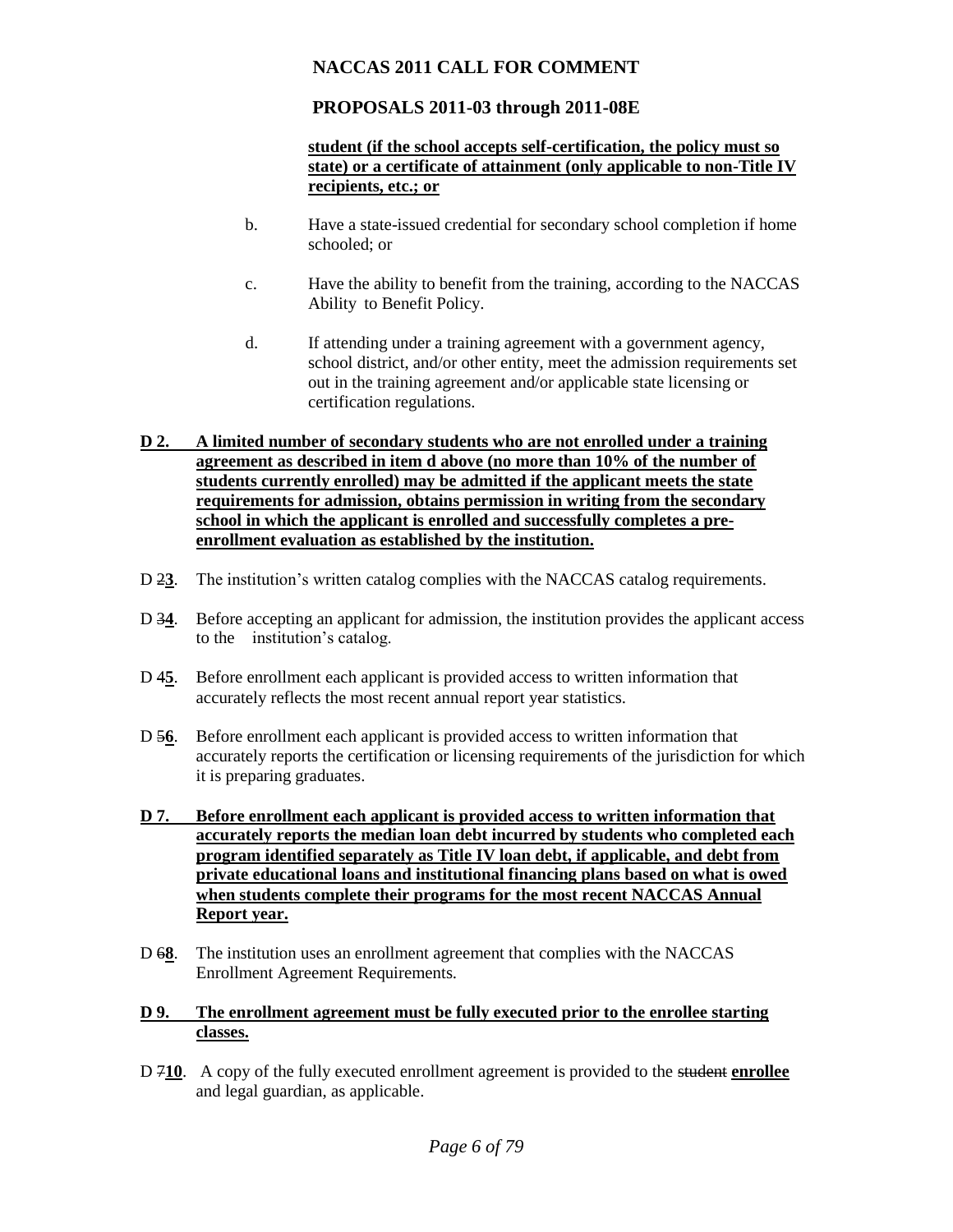# **PROPOSALS 2011-03 through 2011-08E**

- D 8**11**. A copy of the fully executed enrollment agreement is maintained by the institution.
- D 9**12**. The institution's policies clearly state that the institution does not discriminate on the basis of sex, age, race, color, religion, or ethnic origin in admitting students.
- D 10**3**. The institution has a policy that clearly defines how training or education received at another institution is applied to the receiving institution's course or program requirements for graduation (including the possibility that no such transfer credit is granted).
- D 11**4**. The institution maintains a list of institutions with which they have established an articulation agreement, if applicable.
- D 12**5**. The institution's practices are consistent with its admissions policies and requirements.
- D 13**6**. The institution notifies distance-learning students at the time of registration or enrollment of any projected additional student charges associated with the verification of student identity.
- **D 17. If an institution offers a program that is longer than the state requirements, before enrollment, each applicant is provided the rationale for completing the additional hours and the benefits to be derived from the additional training.**
- **D 18. Before enrollment, each applicant is provided generally known prerequisites for employment and factors that might preclude an individual from obtaining employment in the field for which training is provided.**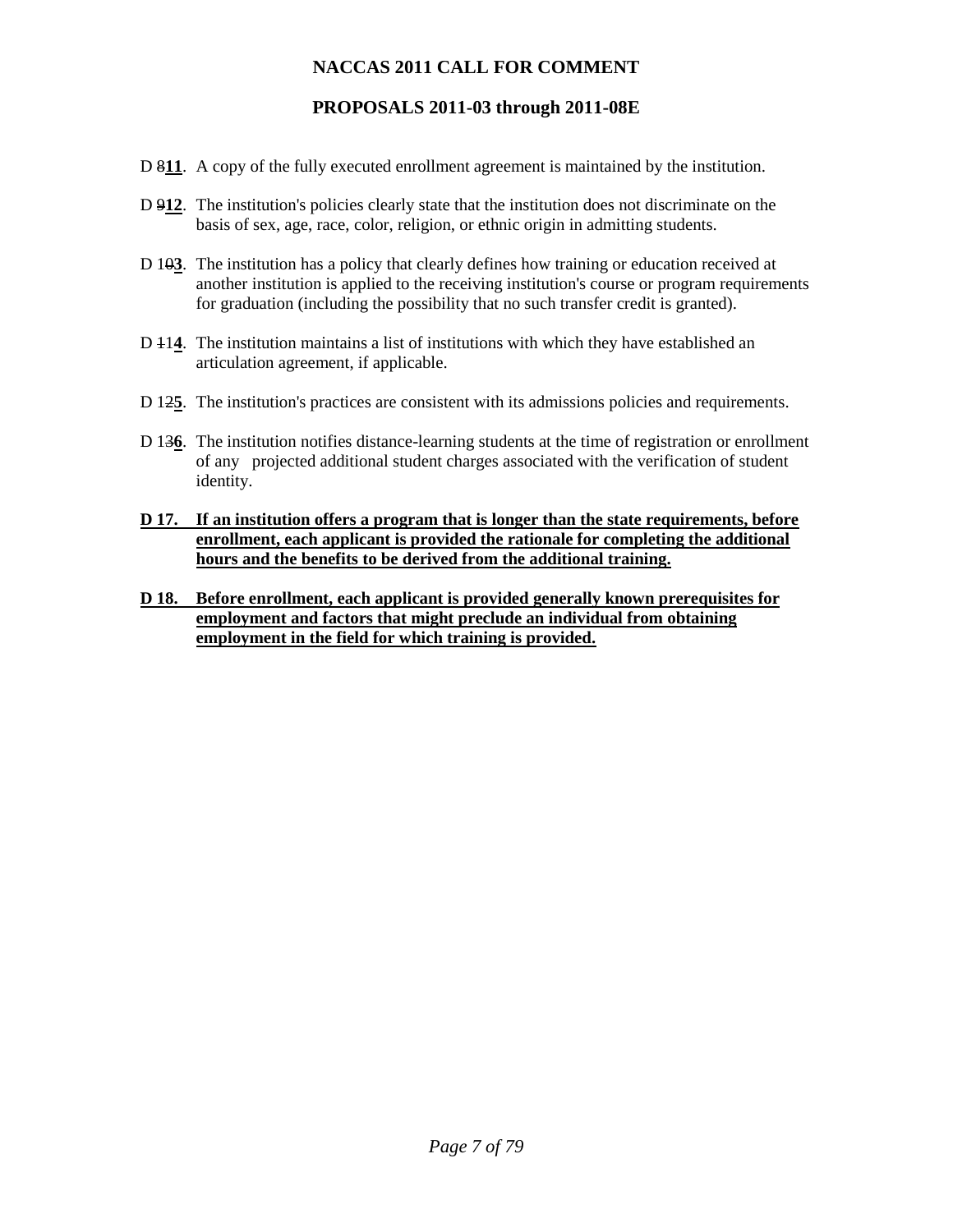## **PROPOSALS 2011-09E & 2011-10E**

**Proposal 2011-09E: The Commission proposes to amend Standard VI by adding new Criterion 15, requiring that distance education must be managed, controlled and delivered by the approved institution.** 

**Proposal 2011-10E: The Commission proposes to amend Standard VI by adding new Criterion 16, requiring that distance education cannot be used as a mode of delivery for more than 50% of any program.** 

#### **PROPOSED REVISIONS**

#### **Standard VI**

#### **VI. CURRICULUM**

The institution offers educational courses and/or programs congruent with the mission of the institution and its educational objectives. Courses and/or programs incorporate job market requirements in instruction through involvement with the institution's advisory committee. The institution ensures that all courses and/or programs offered by the institution, regardless of location or mode of delivery, are qualitatively consistent.

- A/O 1. Courses and/or programs are congruent with the mission of the institution and its educational objectives.
- A/O 2. Courses and/or programs meet the state requirements where the student is seeking licensure and/or certification, if applicable.
- D 3. Each student is provided with a written program and/or course outline, at the beginning of the program and/or course.
- D 4. The course and/or program outlines(s) must include each of the following elements:
	- a. Name of the course or program;
	- b. Course or program description;
	- c. Course or program educational objectives;
	- d. Contents of the units of instruction and, as applicable, hours, credits and/or competencies devoted to each unit;
	- e. Instructional methods used to teach the course and/or program;
	- f. Grading procedures.
- A/O 5. In order to fulfill course and/or program requirements, the institution makes available to students the following:
	- a. Textbooks and/or text materials,
	- b. Supplementary instructional resources,
	- c. Equipment, as applicable,
	- d. Products and supplies, as applicable.
- A/O 6. The institution provides students and teachers with access to current written reference materials to support the educational course and/or program(s) offered.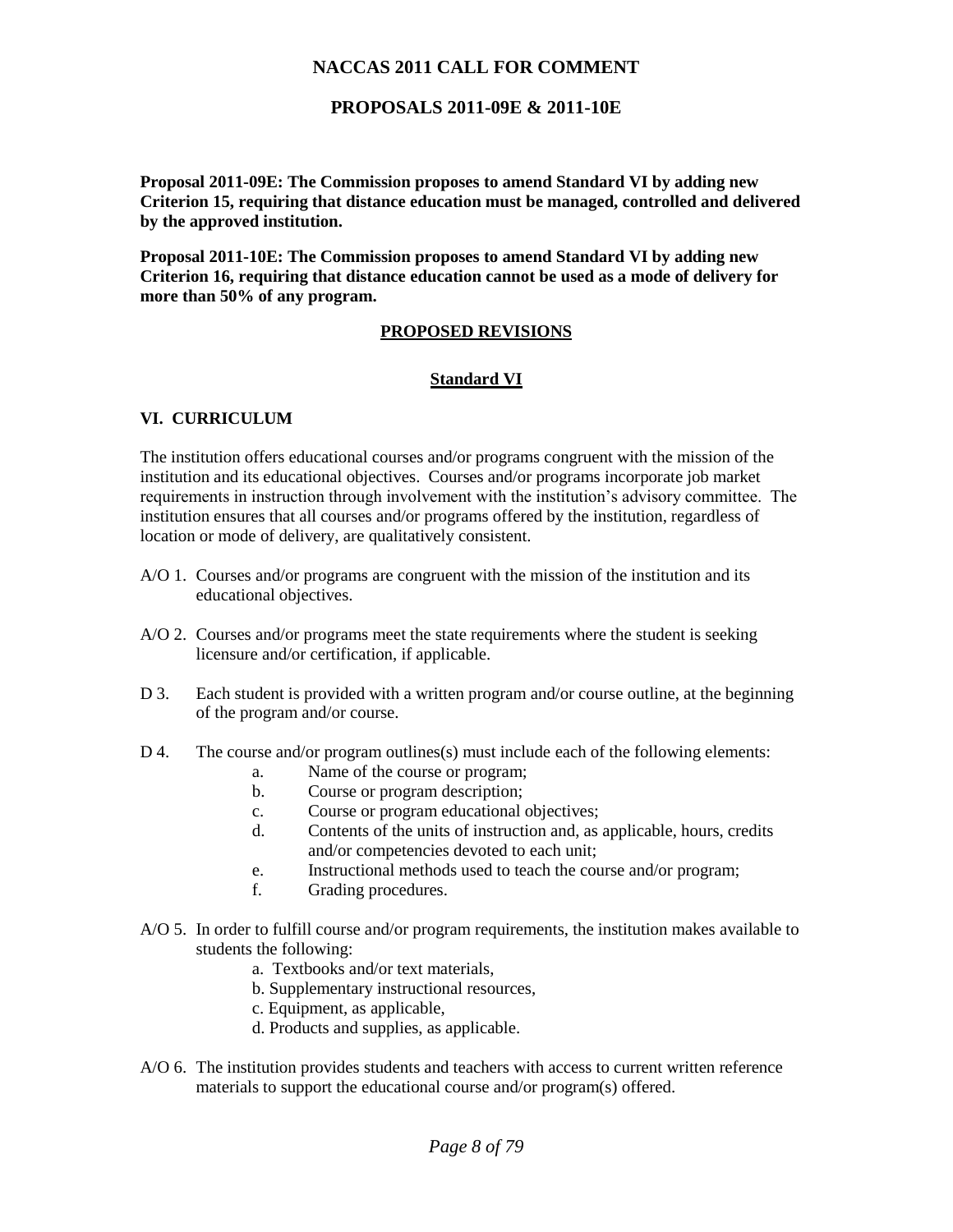# **PROPOSALS 2011-09E & 2011-10E**

- D 7. Courses and/or programs offered by the institution comply with the applicable regulatory agency curriculum requirements. In the absence of oversight agency regulations regarding curriculum, programs and/or courses are designed to meet industry standards using feedback from the institution's advisory committee.
- A 8. Each course or program provides supervised instruction in the applicable skills and competencies.
- D 9. Academic and practical learning precede student salon or clinic activities, as applicable.
- A/O 10. Academic and practical learning methods (e.g. discussion, question and answer, demonstration, cooperative learning, distance learning, problem solving, interactive lecture, individualized instruction, student and classroom presentations, labs and student salon activities, etc.) are used during the program.
- A/O 11. Effective training aids and audiovisual materials are used to supplement the instructional process.
- D 12. Instruction in classrooms, labs, student salons, and/or via distance learning, if applicable, is effectively organized as evidenced by:
	- a. Program and/or course outlines
	- b. Lesson objectives
	- c. Evaluations
	- d. Other applicable instructional materials
- D 13. To offer a course and/or program that exceeds the required minimum course or program length by more than 50%, the institution must justify the course or program length. In accordance with the mission of the institution, the justification must state how the course or program length is necessitated by the following factors:
	- a. Industry needs as determined and/or recommended by the institution's Advisory Committee;
	- b. Special academic needs of the students served
- D 14. If an institution participates in an externship, the institution's externship complies with all applicable requirements established by the state regulatory agency. In the absence of regulations promulgated by the state regulatory agency, the institution's externship will comply with the NACCAS Externship Requirements Policy.

#### **D 15. Distance education instruction must be managed, controlled, and delivered by the approved institution.**

**D 16. Distance education cannot be used as a mode of delivery for more than 50% of any program.**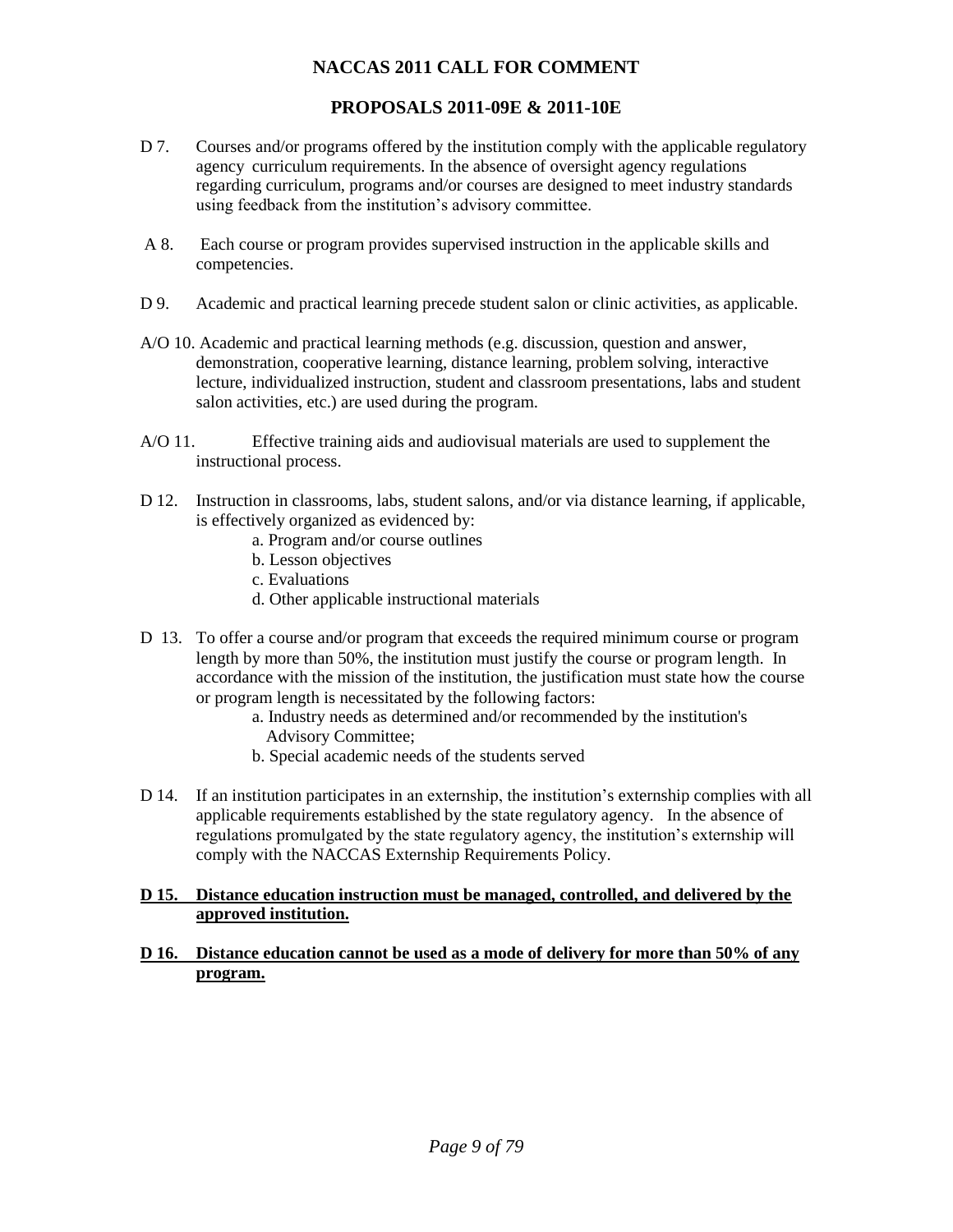**PROPOSALS 2011-11E through 2011-16E**

**Proposal 2011-11E: The Commission proposes to amend Standard VII by eliminating Criterion 1 (as it is redundant).** 

**Proposal 2011-12E: The Commission proposes to amend Standard VII, Criterion 2 to clarify that institutions applying for initial accreditation must submit financial statements for the most recent fiscal year.** 

**Proposal 2011-13E: The Commission proposes to amend Standard VII, Criterion 3(b) to clarify that assets excluded in the calculation of the composite score are also excluded in the calculation of the acid test ratio and net worth.** 

**Proposal 2011-14E: The Commission proposes to amend Standard VII, Criteria 3(c) and 3(d) to state that all institutions must submit audited financial statements.** 

**Proposal 2011-15E: The Commission proposes to amend Standard VII, Criterion 4 to clarify that institutions participating in Title IV funding programs must submit financial statements in accordance with federal auditing standards and guidelines.** 

**Proposal 2011-16E: The Commission proposes to amend Standard VII by eliminating Criterion 5 (as it is redundant with revised Criterion 4).** 

## **PROPOSED REVISIONS**

#### **Standard VII**

#### **VII. FINANCIAL PRACTICES AND MANAGEMENT**

The institution maintains a sound financial condition and has qualified financial management.

D 1. Institution financial statements and accounting documents are prepared in accordance with generally accepted accounting principles.

- D 2**1**. Financial statements must be submitted no later than six months after the end of the institution's fiscal year. Institutions applying for initial accreditation must submit their financial statements **for the most recent fiscal year** at the time they submit their application for initial accreditation.
- D 3**2**. The financial statements of the institution demonstrate that it has the financial resources to ensure continuity of operation, educational programs and services, and to fulfill its obligations to students and employees, by meeting the following requirements:
	- a. Has met the requirements as set forth by the U.S. Department of Education in accordance with 34 C.F.R. 668.171, or the successor regulation*,* or
	- b. A ratio of current assets to current liabilities of one to one or greater (acid test); a positive tangible net worth; and a profit in the most recent accounting year or in two of the most recent three accounting years. **Any assets of the institution that are excluded in the calculation of the composite score shall also be excluded by NACCAS in the calculation of the acid test ratio and net worth.**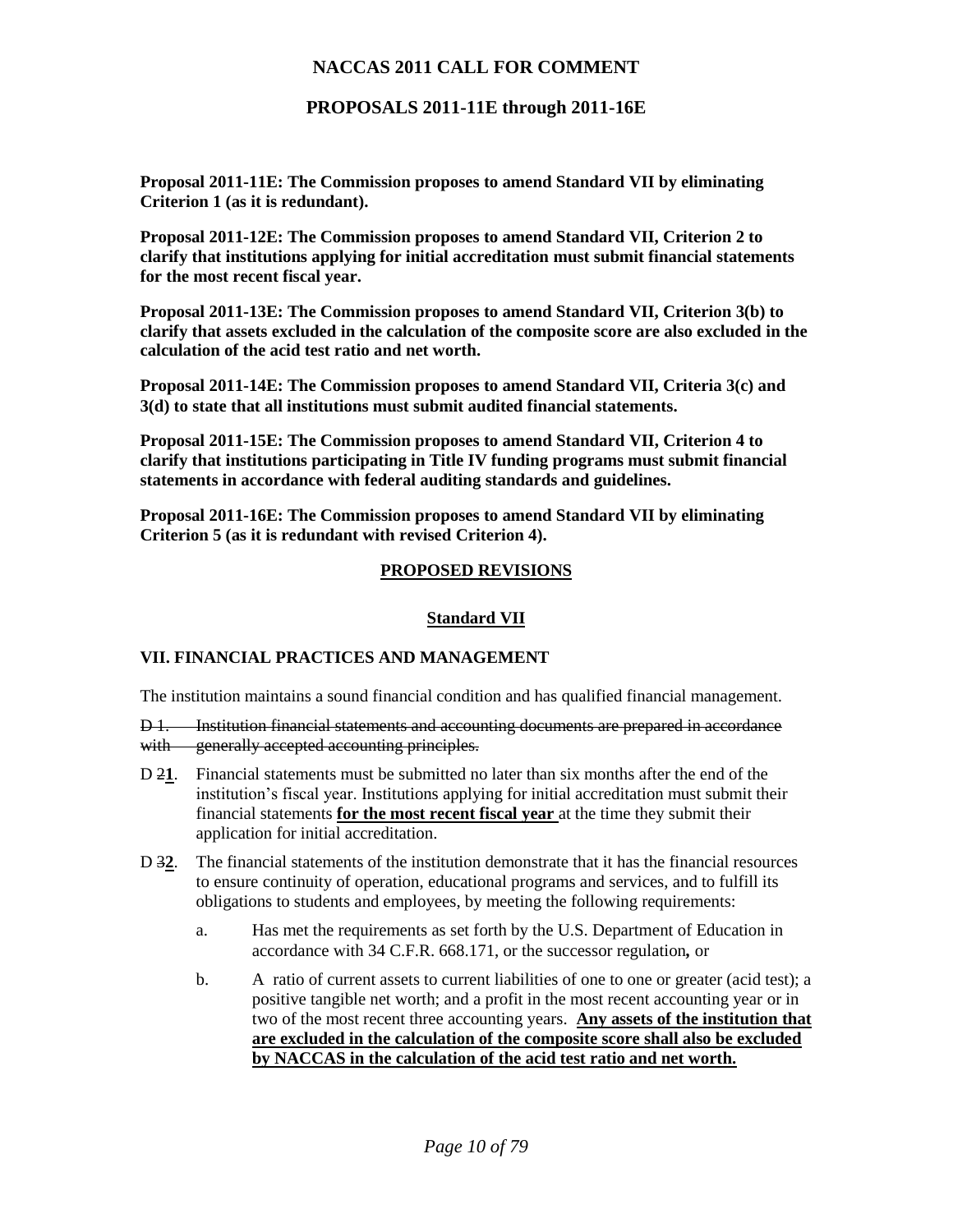# **PROPOSALS 2011-11E through 2011-16E**

In accordance with Section 8.18 of the NACCAS *Rules of Practice and Procedure*, an institution is required to bring itself into compliance with accreditation requirements within the time frames established in the *Rules*.

In addition, the institution's financial statements:

- c. are prepared **audited** by an independent Certified Public Accountant;
- d. are prepared on an accrual basis, and in accordance with Generally Accepted Accounting Principles (GAAP), either compiled or audited.
- D 4**3**. Institutions participating in Title IV funding programs must submit audited financial statements **in accordance with federal auditing standards and guidelines**.
- D 5. Audited financial statements must be prepared in accordance with federal auditing standards and guidelines.
- D 6**4**. Unless superseded by a state-, federal- or program-mandated refund policy, the institution shall adopt a policy that complies with the NACCAS Withdrawal and Settlement Policy and Checklist.
- D 75. For institutions participating in federal Title IV financial aid programs, the institutional refund policy applies in addition to applicable returns to Title IV programs.
- D 8**6**. The institution applies the applicable refund policy to all terminations for any reason, by either party, including student decision, course and/or program cancellation, or institution closure.
- D 9**7**. The institution accurately implements the applicable refund policy.
- D 10**8**. The institution complies with the NACCAS Policy on Extra Instructional Charges, if applicable.
- D/A 11**9**. Staff working with financial and accounting records is qualified by training and/or experience in accounting and bookkeeping.
- D/A 1**0**2. Staff working with student financial aid is qualified by training and/or experience in applicable laws and regulations.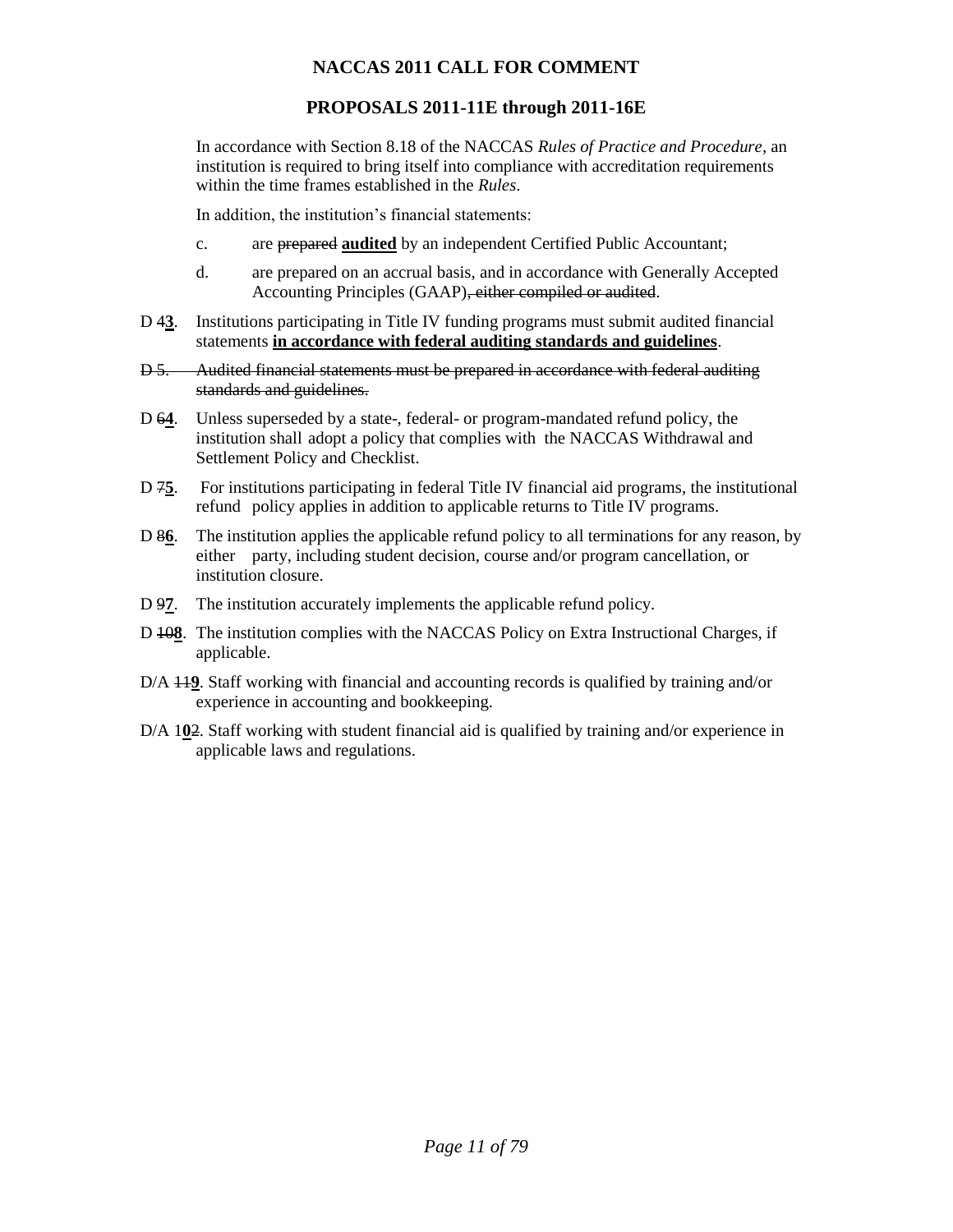**PROPOSALS 2011-17 through 2011-19**

**Proposal 2011-17: The Commission proposes to amend Standard IX, Criterion 1 to include evaluation of attendance.** 

**Proposal 2011-18: The Commission proposes to amend Standard IX, Criterion 2 to provide that written criteria for evaluation include rubrics or similar means, and amend the Glossary to define "rubric."** 

**Proposal 2011-19: The Commission proposes to amend Standard IX by eliminating Criterion 4.** 

## **PROPOSED REVISIONS**

#### **Standard IX**

## **IX. EVALUATION OF STUDENTS**

The institution uses systematic student evaluation to assist student learning and to demonstrate satisfactory student achievement before a certificate of completion is awarded.

- D 1 Each student is evaluated periodically on **attendance,** academic and/or practical learning, as applicable.
- D 2. Practical learning is evaluated using written criteria**, such as rubrics or similar means**.
- A 3. Student evaluation results are provided to students.
- D/A 4. Students are apprised of their academic performance, practical skills development, as applicable, and attendance at least two times during the course and/or program of study.
- D 5**4**. The institution documents that each student who graduates or is otherwise awarded a certificate of completion has fully met the institution's published graduation requirements.
- D 6**5**. The institution's Satisfactory **Academic** Progress Policy complies with the NACCAS Satisfactory **Academic** Progress Policy and Checklist.
- D 7**6**. The institution accurately evaluates student progress according to the requirements of the NACCAS Satisfactory **Academic** Progress Policy and Checklist, if applicable.

#### **Glossary**

**Rubric – An assessment tool listing specific criteria for grading or scoring practical skills.**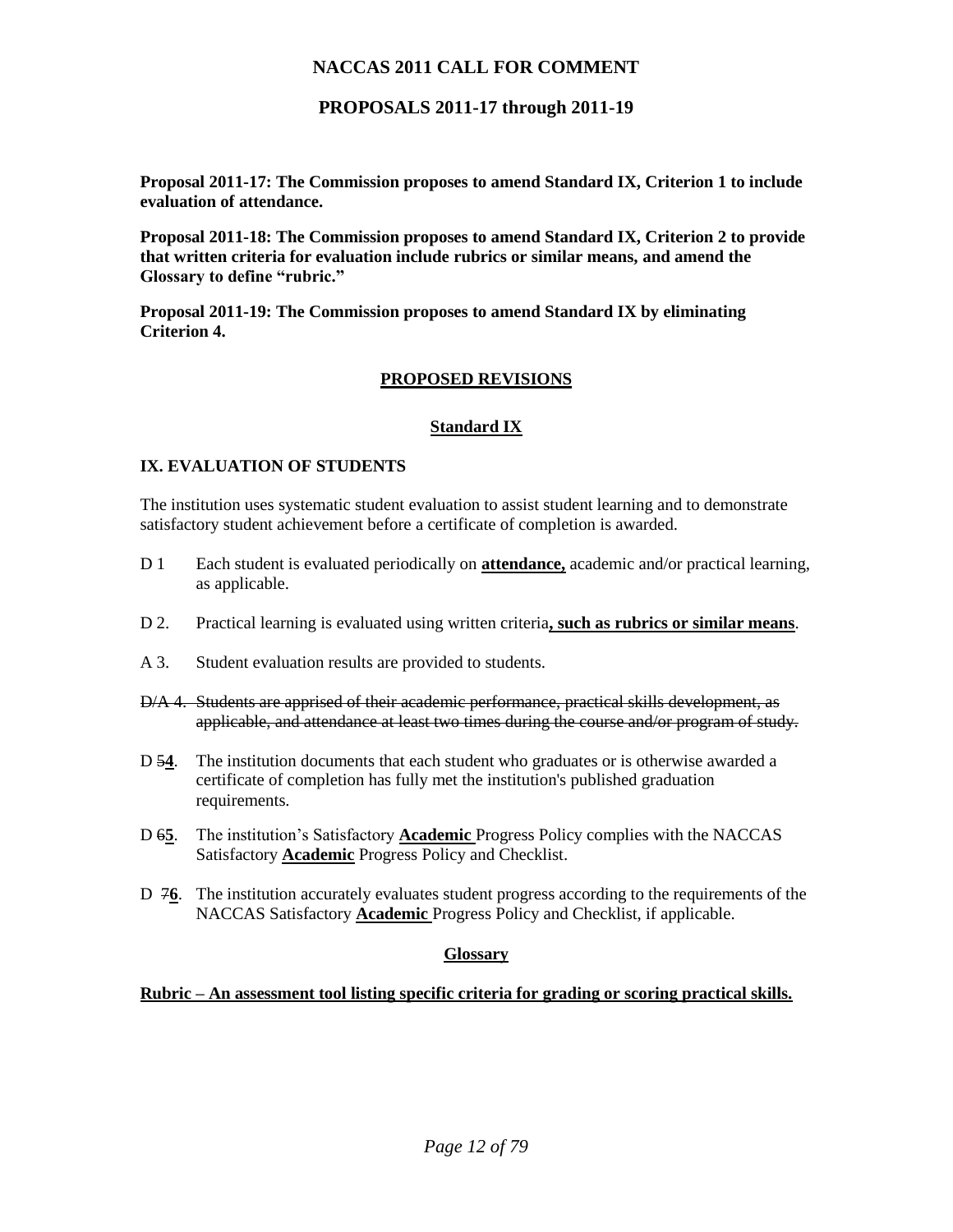# **PROPOSAL 2011-20E**

**Proposal 2011-20E: The Commission proposes to amend Policy III.02 to provide that all institutions are required to be in compliance with applicable local, state, and federal oversight agencies with respect to advertising the institution, attracting prospective students, or promoting the institution for any reason whether using written copy, webbased information, or any other media format.**

## **PROPOSED REVISIONS**

## **POLICY III.02:**

## **ADMINISTRATIVE SERVICES: POLICY ON ADVERTISING**

The National Accrediting Commission of Cosmetology Arts & Sciences, recognizing the desire of schools to make known their special offerings and resources, encourages schools to hold to a high standard of truthfulness in advertising and requires schools, at a minimum, to meet the standards set out in this policy on advertising. **All institutions are required to be in compliance with applicable local, state, and federal oversight agencies with respect to advertising the institution, attracting prospective students, or promoting the institution for any reason whether using written copy, web-based information, or any other media format.**

**[NO OTHER CHANGES TO POLICY III.02]**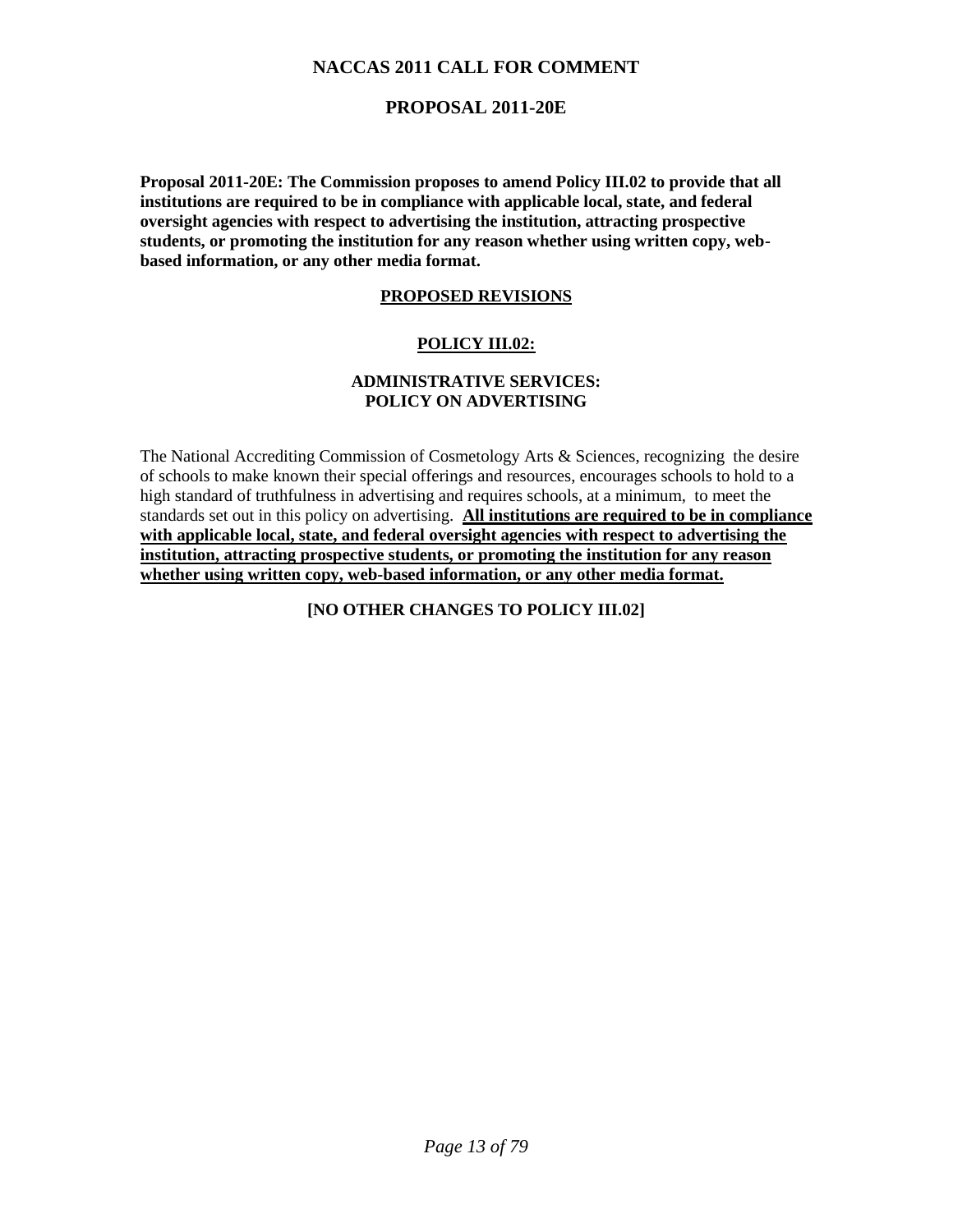# **PROPOSAL 2011-21E**

#### **Proposal 2011-21E: The Commission proposes to amend Policy IV.01 as described more fully below.**

## **PROPOSED REVISIONS**

#### **POLICY IV.01:**

#### **ADMISSION POLICIES AND PROCEDURES: ADMISSIONS POLICY**

NACCAS requires each institution to have in place an admissions policy that identifies all requirements that a prospective student must meet prior to enrolling in, and beginning a specific program of study. Required documents must be maintained in each student's file. Criterion 2 states:

The school's admission policies require that each admitted student meet one of the following:

- a. Have a high school diploma, or its equivalent, a transcript showing high school completion, or a certificate of attainment (only applicable for non-Title IV recipients)**, or self-certification**; or
- b. Have a state-issued credential for secondary school completion if homeschooled; or
- c. Have the ability-to-benefit from the training, according to the NACCAS Ability-To-Benefit Policy.
- d. If enrolled under a training agreement with a government agency, school district, and/or other entity, meet the admission requirements set out in the training agreement and/or applicable state licensing or certification regulations.

#### **High School Diploma/GED**

NACCAS recognizes several equivalents to a high school diploma:

• A GED;

• A certificate demonstrating that the student has passed a state-authorized examination that the state recognizes as the equivalent of a high school diploma;

• An academic transcript of a student who has successfully completed at least a two-year program that is acceptable for full credit toward a bachelor's degree; or

• For a student who enrolls before completing high school, a high school transcript indicating the student has excelled in high school. The student must no longer be enrolled in high school, must satisfy your school's written policy for admitting such students, and must be starting a program that leads at least to an associate's degree or its equivalent.

• For a student who is unable to provide the actual documentation of high school completion or receipt of a GED certificate, students may self-certify their educational degree/certification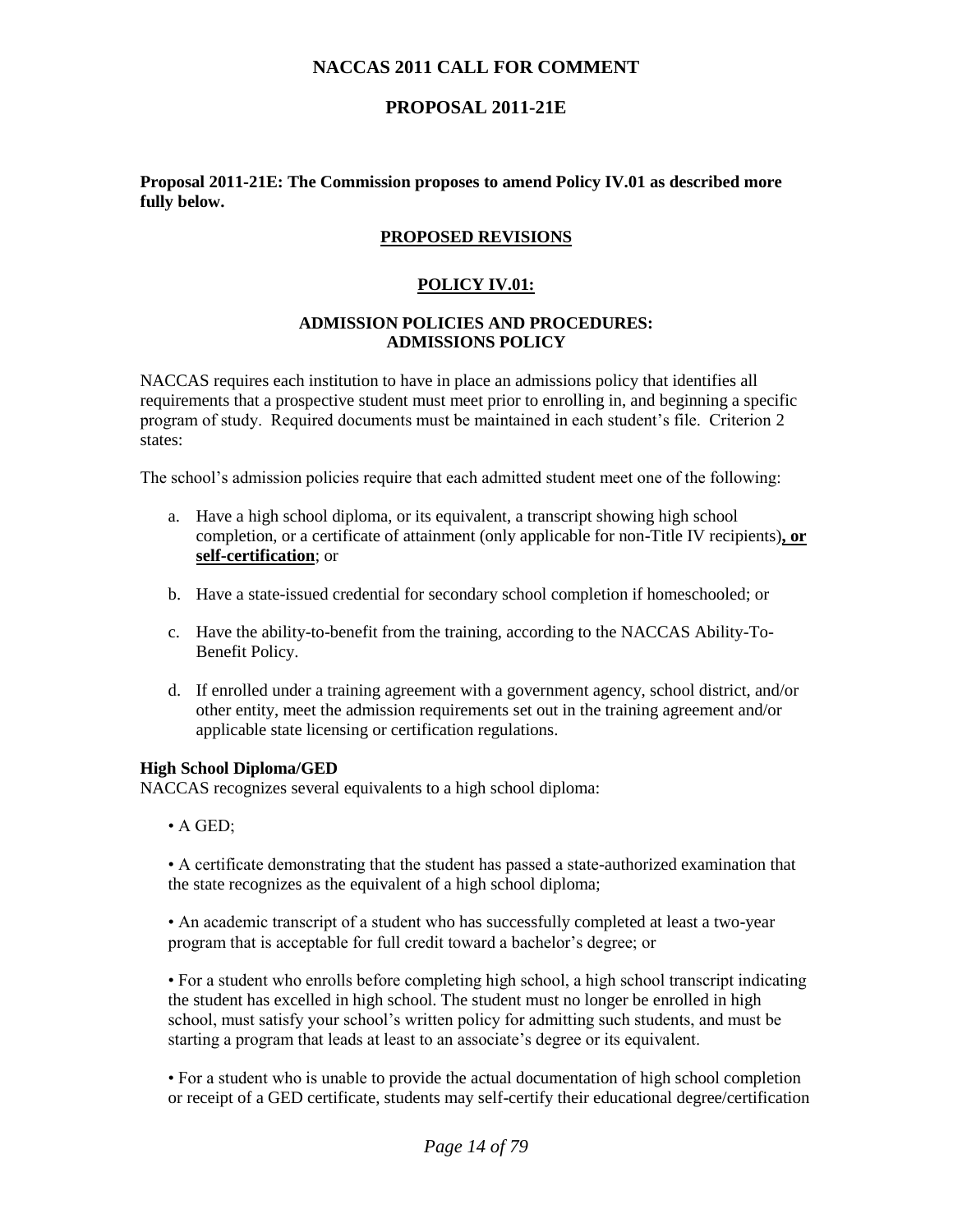# **PROPOSAL 2011-21E**

by signing a notarized statement listing the name and address of the secondary school attended, and the approximate date they graduated or were awarded a GED certificate**, if the institution's policy allows for it.**

## **Homeschooling**

Though homeschooled students are not considered to have a high school diploma or equivalent, they are eligible for admission into a NACCAS-accredited school, if the school's policy so states, and if their secondary school education was in a home school that state law treats as a home or private school. Some states issue a secondary school completion credential to homeschoolers. If this is the case in the state where the student was homeschooled, she must obtain this credential in order to be eligible for enrollment.

## **Proof of Age**

Proof of age may be documented by various means including, but not limited to, birth certificate, drivers license, government issued identification, birth registration, passport, etc.

## **Ability to Benefit**

For schools that accept ability-to-benefit students, the school must maintain documentation of the results of each student's test for verification that the student has achieved a passing score. Information on the third party test administrator also must be maintained. **The institution must also maintain the name and address of the test administrator who administers the test and any identifier assigned to the test administrator by the test publisher or the state.** An option to testing prior to enrollment is after enrollment, the student may satisfactorily complete 6 credit hours or 225 clock hours, if applicable.

#### **Policy on Training Agreements**

If a NACCAS-accredited institution enters into a training agreement with a government agency, school district, and/or other entity, it must ensure that the following conditions are met:

- 1. In order to comply with Section 1.2 of the Rules of Practice and Procedure, accredited institutions must have at least one student who is contracted under its own enrollment agreement separate and apart from any training agreements.
- 2. Students attending under a training agreement are not considered enrollees of the NACCAS-accredited institution and are not counted in the NACCAS Annual Report.
- 3. The institution is not required to have a separate contract with each individual student enrolled under the training agreement.
- 4. The institution must maintain a copy of any training agreement with a list of students enrolled through the agreement.
- 5. The training agreement must specify what is expected of the NACCAS-accredited institution with regard to the contractual relationship (i.e. reporting of attendance and grades, etc.).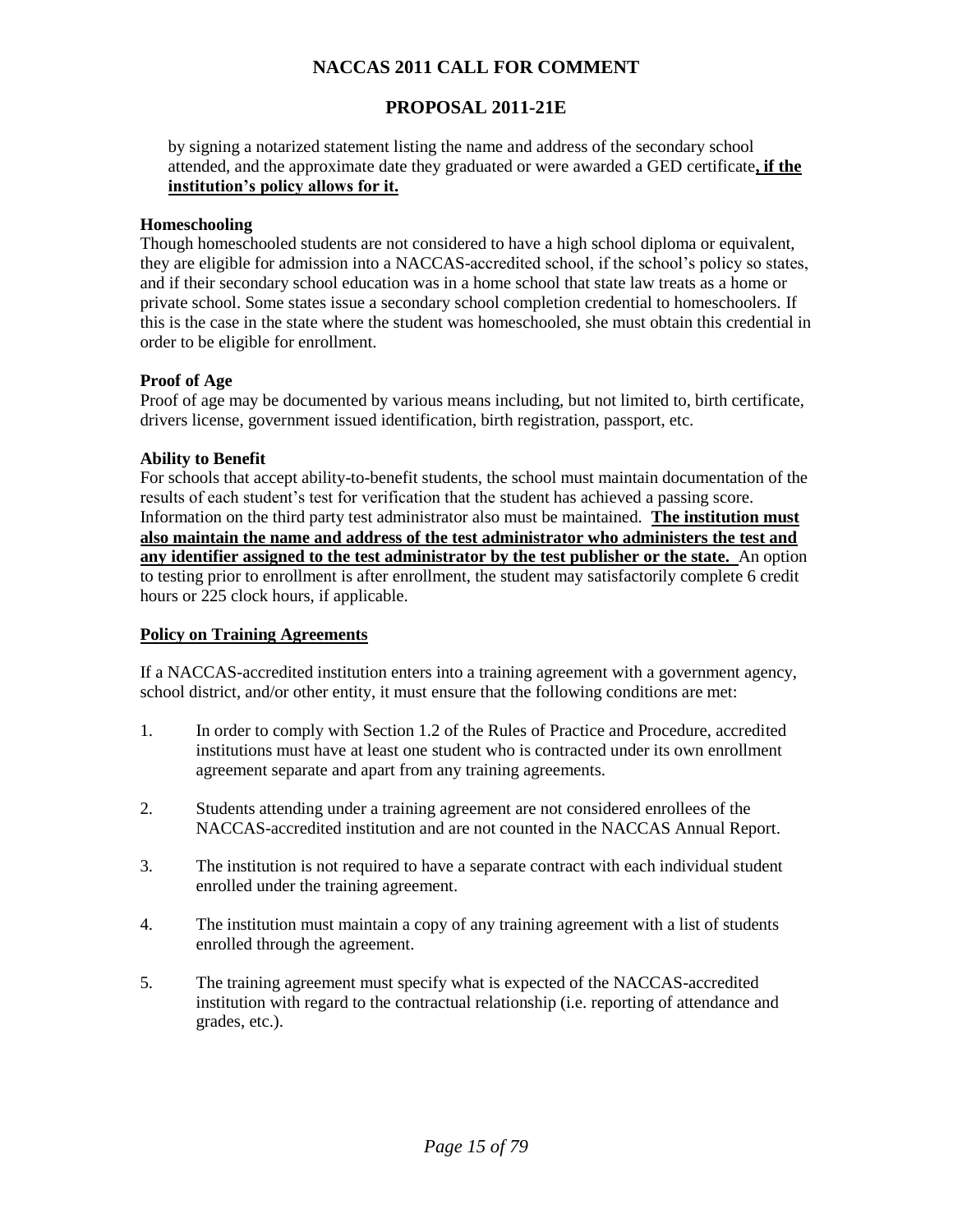## **PROPOSAL 2011-22E**

#### **Proposal 2011-22E: The Commission proposes to amend Policy IV.02 as described more fully below.**

#### **PROPOSED REVISIONS**

#### **POLICY IV.02:**

#### **ADMISSION POLICIES AND PROCEDURES: ABILITY-TO-BENEFIT POLICY**

The following policy applies to all NACCAS-accredited institutions or departments:

#### **I. Admissions Procedures for Ability-to-Benefit Students**

- 1. Definition of an Ability-to-Benefit Student A student who is beyond the age of compulsory education, lacks a high school diploma or its equivalent, and has the ability to benefit from the education or training offered at an institution.
- 2. Admissions of Ability-to-Benefit Students In order to be admitted on the basis of his or her ability to benefit, a student shall, complete either:
	- a. prior to admission, complete a nationally recognized, standardized, or industry developed test which meets the guidelines established by NACCAS (see Part II, Implementation) and which **that** measures the applicant's aptitude to espect to example the program or course to which he or she has applied, or
	- b. prior to admission, complete a session of individual counseling which shall be in such a manner and of such type as appropriate to determine the applicant's ability to benefit, or
	- c**b**. **For courses and/or programs of 600 hours or more,** after enrollment, satisfactorily complete 6 credit hours or 225 clock hours, as applicable.
	- 3. Remedial Instruction Students who are admitted only on the basis of counseling,

or who are unable to satisfy the institution's testing requirements, must be enrolled in an institutionally prescribed program or course of remedial or developmental education, not to exceed one academic year or its equivalent in length Such a program of remedial or developmental education shall be offered by the institution itself or through contracts with others. It shall be offered prior to enrollment, or concurrently with the program of study undertaken, but it must be completed prior to graduation. The remedial program shall include programs of instruction or self-paced programs. Courses or programs of remedial or developmental education shall provide each student with the basic skills necessary, according to the individual's need, for satisfactory performance in the training or education program which the student has chosen, such as reading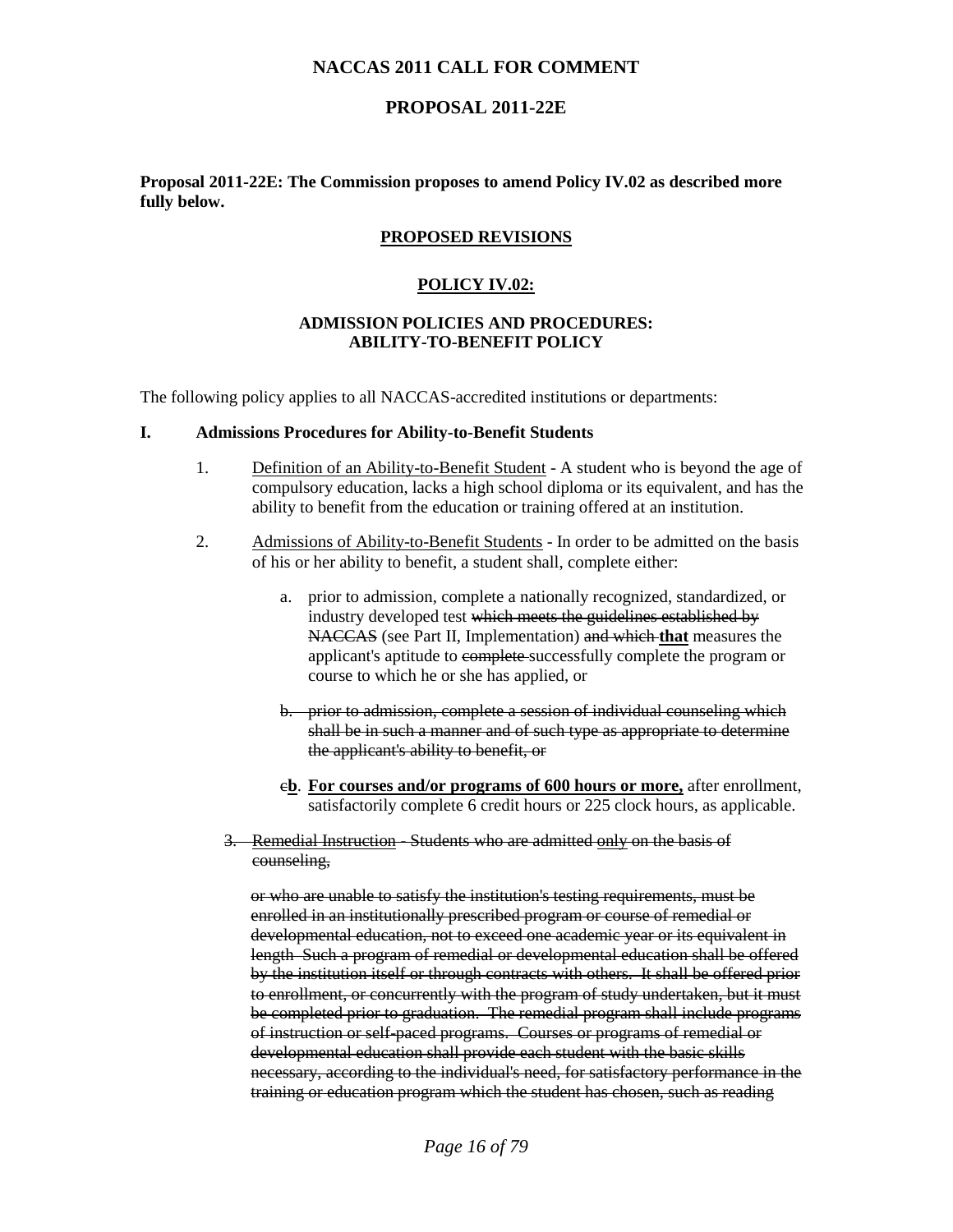# **PROPOSAL 2011-22E**

comprehension skills for cosmetology or massage education. Institutions adding remedial/ developmental programs or courses or adding a remedial component to an accredited program are subject to Part 4 Sub-Part D of the NACCAS *Rules of Practice and Procedure* dealing with addition of new program.

4. General Education Diploma Alternative - Students who shall receive the general education diploma prior to certification or graduation from the program of study or prior to the completion of the first year of the program, whichever is earlier, are not required to meet the requirements for testing, counseling and remedial education.

## **II. Implementation**

- 1. Tests Tests which are used to determine a student's Ability-to-Benefit may be of three types: nationally recognized tests, standardized tests, or industry developed tests, which are approved by the United States Department of Education. **For the most current list of tests recognized by the U.S. Department of Education, go to www.ed.gov.**
- 2. Institutional Policy NACCAS accredited institutions must develop, publish, and implement institutional policies which conform to NACCAS' Ability-To-Benefit Policy. A general statement of the school's Ability-To-Benefit policy shall be published in the school catalog. If the institution does not admit Ability-To-Benefit students, this should be stated. Catalogs may incorporate paste-overs or inserts until the next required catalog republication.

The institution must publish in its procedures manual or a similar document, but

not necessarily in its catalog, the elements of its policy. If testing is the manner in which the ability to benefit from the training is determined, then the policy must, at a minimum state that the test publisher's guidelines are followed.

If the school admits ATB students on the basis of remediation and counseling, then the policy, at a minimum, must include:

- 1. The name of the counseling administrator;
- 2. A description of the counseling procedures
- 3. A description of the remediation time-frame
- 4. The remediation guidelines; and
- 5. The subject matter included in the developmental instruction.

If the school admits students who will obtain the GED prior to graduation or within the first year of training, the institution's policy, at a minimum, must include an indication of the time period in which such students must obtain their GED.

3. Record Keeping: Institutions **s**hall develop and retain the necessary record keeping documents, including records of tests administered, passing scores, student scores, counseling records, name of administrator, and records pertaining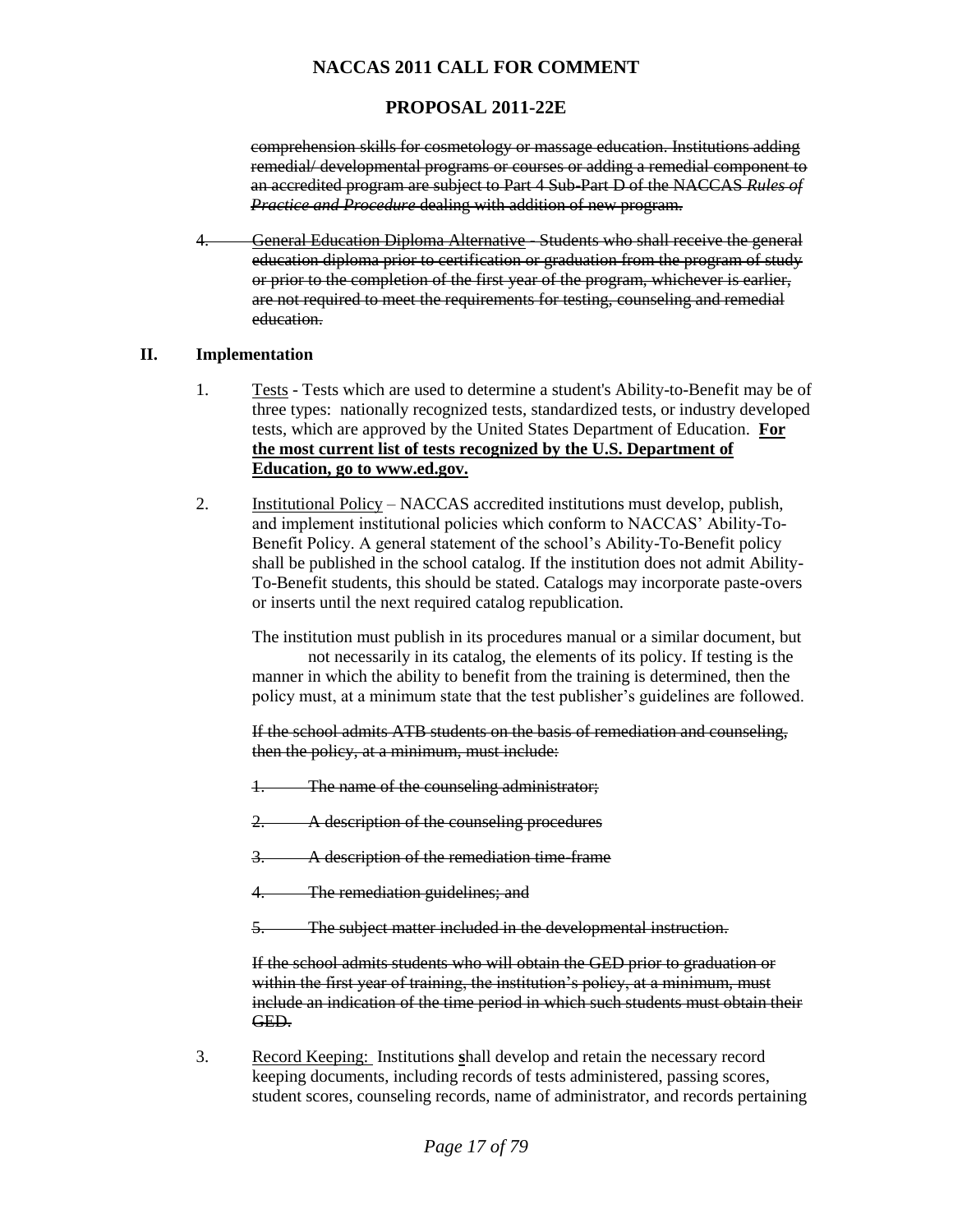# **PROPOSAL 2011-22E**

to each student's enrollment and progress in programs of remedial or developmental instruction. These documents shall be retained for a period **minimum** of five **six** years following the student' completion of the program, and shall be made available upon request to NACCAS on-site examiners.

# **[APPENDIX A ("TESTS RECOGNIZED AS BEING IN COMPLIANCE") IS DELETED IN ITS ENTIRETY.]**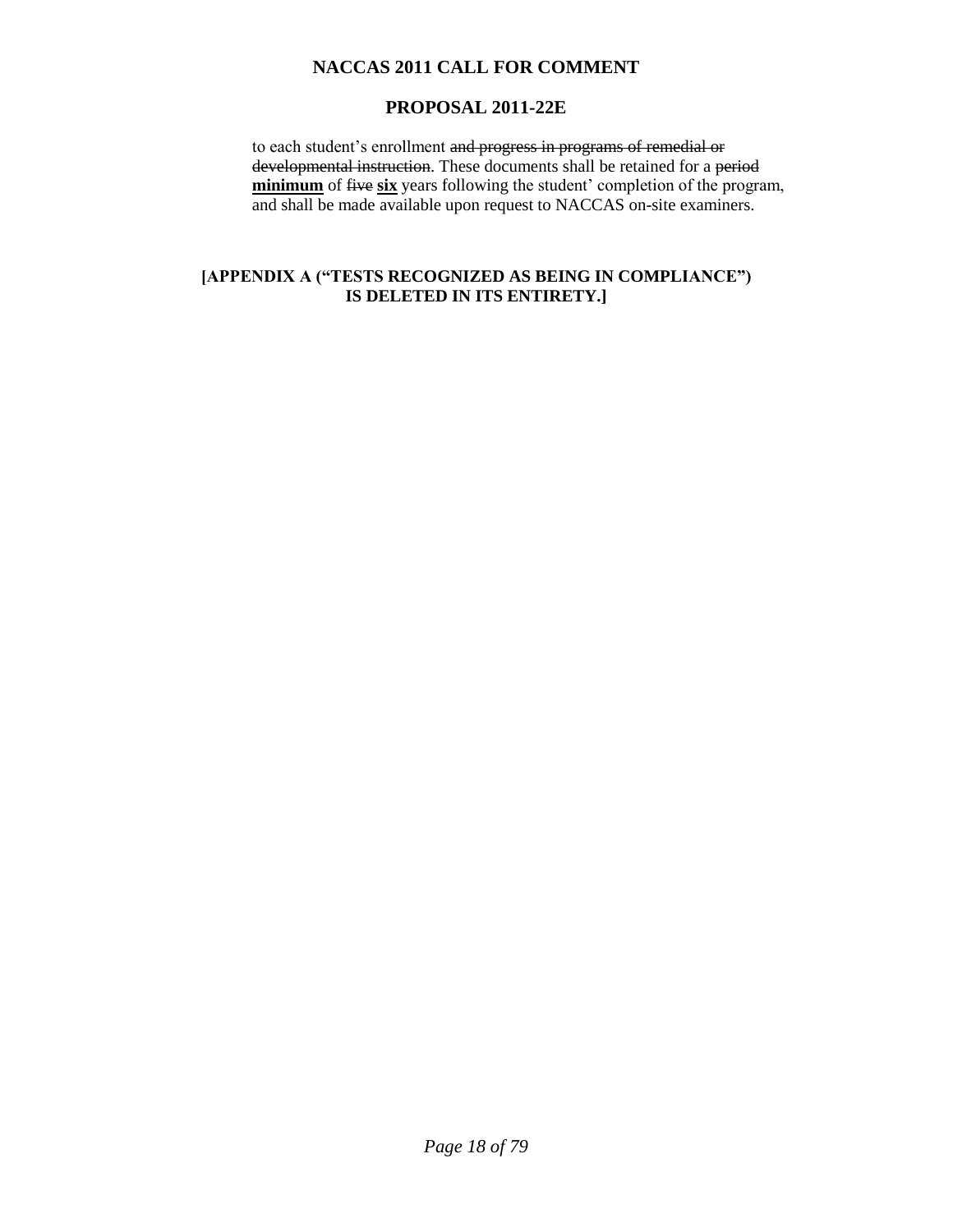# **PROPOSAL 2011-23**

**Proposal 2011-23: The Commission proposes to amend Policy IV.03 to conform to new Standard IV, Criterion 9 and to eliminate the reference to approval of an enrollment agreement being effective for one year from the date of the letter of approval.** 

## **PROPOSED REVISIONS**

## **POLICY IV.03:**

#### **ADMISSION POLICIES AND PROCEDURES: ENROLLMENT AGREEMENT REQUIREMENTS AND CHECKLIST**

A contractual relationship exists between an institution and its applicant or student. The terms of such agreement are considered to be of substantial importance and should be clearly understood by all concerned parties, including unsophisticated applicants and parents. Therefore, an institution is required to utilize a written enrollment agreement clearly outlining the obligations of the institution and the student, including details of the institution's refund policy, and to provide a copy of the **fully executed** agreement to the applicant before any payment is made **enrollee prior to starting classes. Further, an institution may not collect any payments from an applicant** other than a non-refundable application fee not to exceed \$100.00 **prior to entering into an enrollment agreement***.* Any changes to terms of the enrollment agreement must be acknowledged by both parties by signature or initialing the changes. This checklist has been prepared to assist schools in interpreting the Standards for accreditation and to serve as a guide in preparing contracts.

It is not necessary for the various elements to be stated in any special phraseology or listed in any particular sequence, as long as the overall document conveys the terms of the agreement in a manner that can be easily understood.

#### **Required Elements**

These elements must be included in each enrollment agreement. A copy of the agreement is to be furnished to the applicant before any payment is made other than a non-refundable application fee not to exceed \$100.00. Since accrediting standards require that each applicant be fully informed as to the nature of the obligations, responsibilities, and rights under the contract before signing it, the applicant should also have a copy of the institution's catalog and any other necessary supporting documents detailing the services outlined in the enrollment agreement.

A copy of this checklist (or the abbreviated version found in the NACCAS Samples and Guidelines booklet) is to accompany each enrollment agreement copy sent to the Commission, and this form is also a required exhibit for the Institutional Self-Study. For each of the items below, review the relevant section of your enrollment agreement to determine if it contains all of the information required by the item in the NACCAS Enrollment Agreement Requirements. Then list the item number of your enrollment agreement where the information can be found.

- 1. Title Identified as a contract or enrollment agreement.
- \_\_\_\_\_ 2. Institution Name and address of the institution to be attended.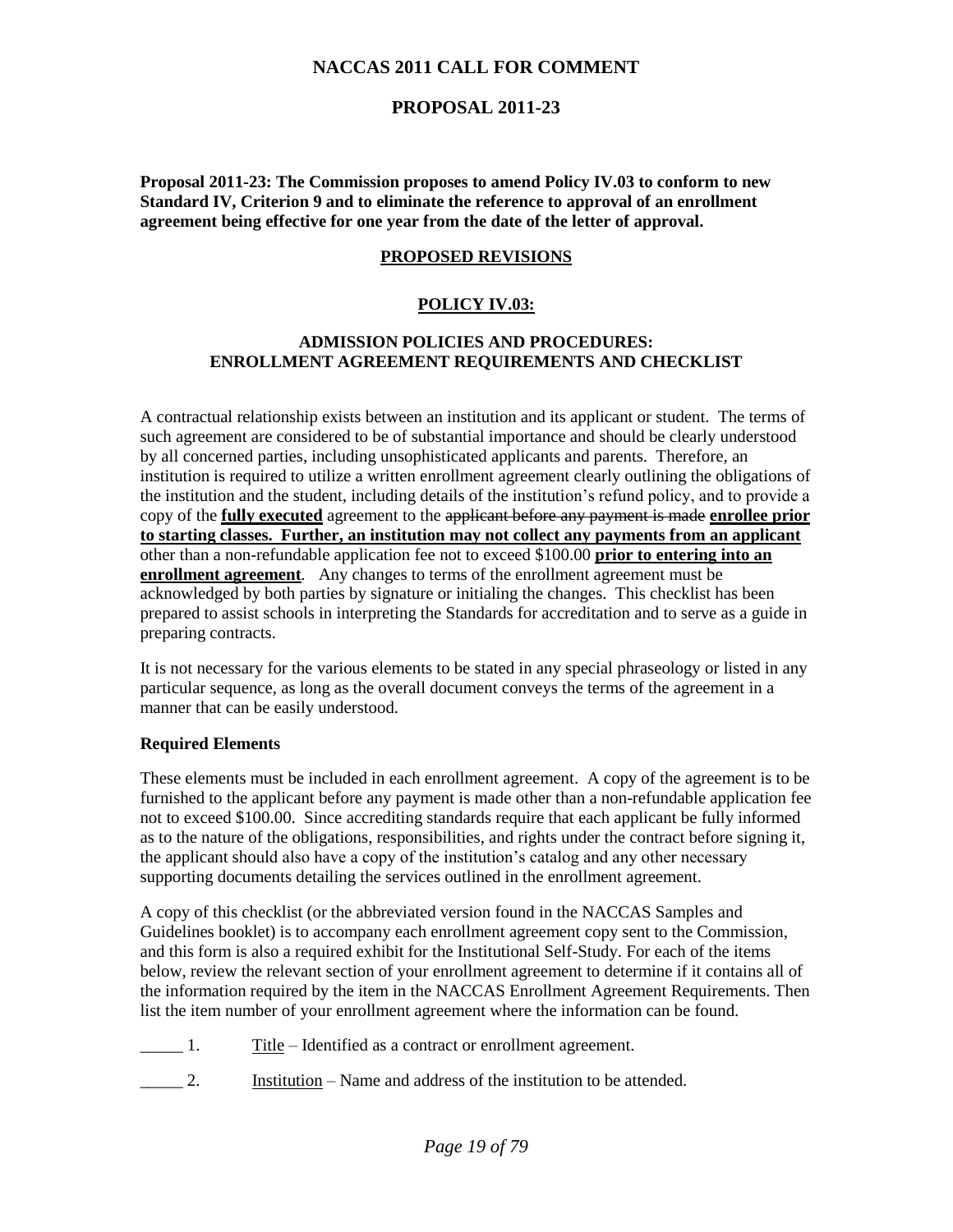# **PROPOSAL 2011-23**

- \_\_\_\_\_ 3. **Course and/or** Program(s) Program title(s) as identified in the catalog.
- \_\_\_\_\_ 4. Length of **Course and/or** Program Number of clock hours, credit hours, or competencies in each program or course and an approximate number of weeks or months required for completion.
- $5.$  Cost
	- **EXECUTE:** a. The Total tuition for the course.
	- b. Books and Supplies Must be actual cost to the student.
	- $\frac{\text{Fees}}{\text{Fees}} \text{Must}$  be separately identified.
	- d. Other Costs All other costs and charges must be identified.
	- **\_\_\_\_\_** e. Payment Methods and terms of payment of monies owed to the institution must be identified.
- \_\_\_\_\_ 6. Starting Date Scheduled class starting date.
- \_\_\_\_\_ 7. Calculated Completion Date.
- \_\_\_\_\_ 8. Class Schedule Identify full time or part time and the actual hours per week the student is scheduled to attend.
- \_\_\_\_\_ 9. Termination by Institution Grounds for termination by the institution and applicable administrative fee (not to exceed \$150.00).
- 10. Refund Policy Must comply with the NACCAS Minimum Cancellation and Settlement Policy and any state or federal mandated policies. (See Separate Policy and Checklist)
- 11. Graduation Requirements List any special conditions or requirements.
- $\frac{12.}{\text{Imployment Assistance} A}$  clear statement that the institution does not guarantee employment. A description of the extent and nature of employment assistance.
- 13. Acknowledgement Acknowledgement that signers have read and received a copy of the contract.
- <sup>14</sup> Applicant Signature Date and signature of the applicant (and/or parent or other sponsor if the applicant is below legal age).
- 15. Institution Signature Acceptance date and signature of appropriate institution official.
- \_\_\_\_\_ 16. Other Elements Other elements required by various governmental bodies (such as state licensing and approval agencies).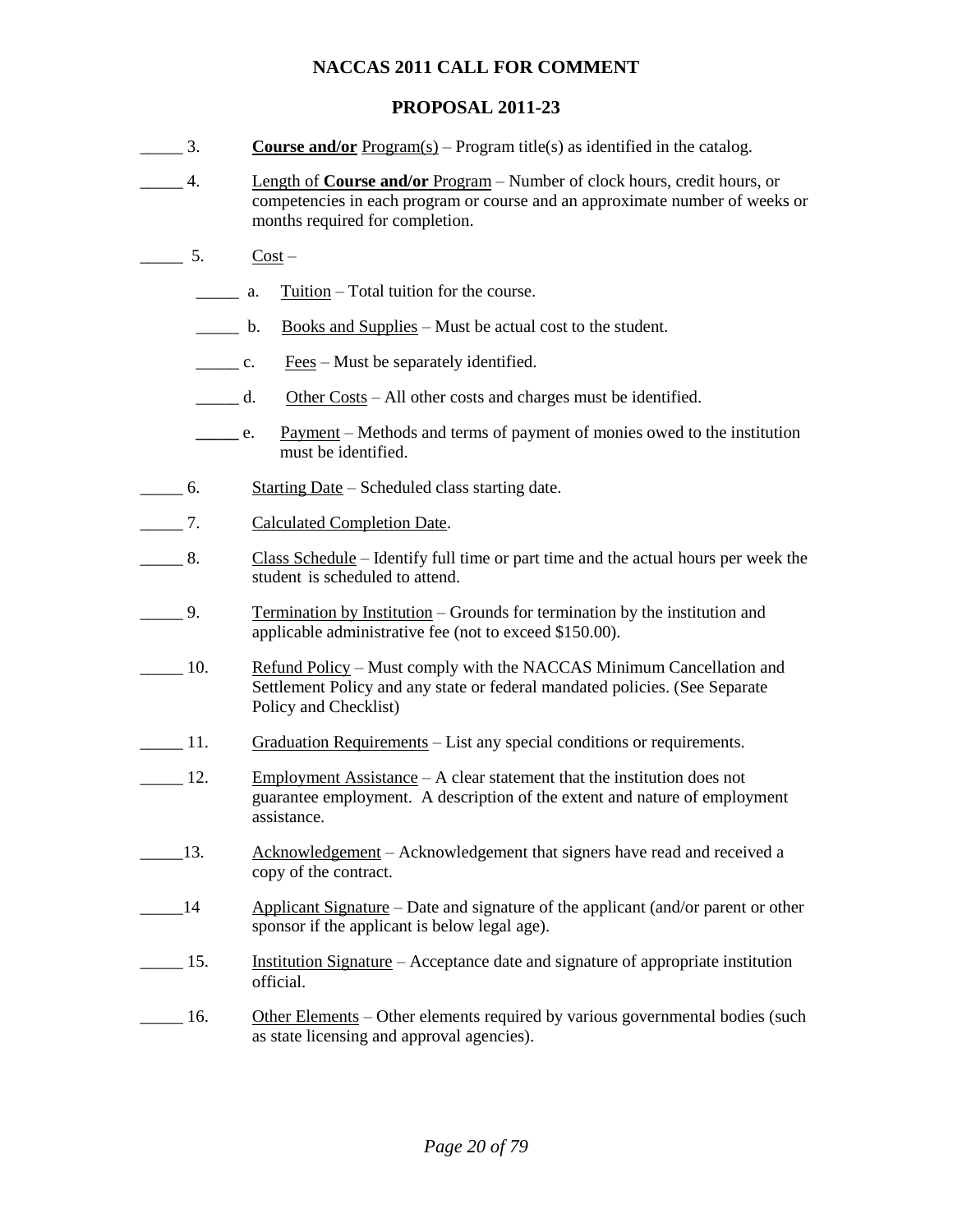# **PROPOSAL 2011-23**

- 17. Conditional Elements The enrollment agreements (contract) must also disclose and outline any other conditions, circumstances, or qualifications imposed by the institution.
- \_\_\_\_\_18. The contract must be in the language in which the program will be taught.

The program will be taught in \_\_\_\_\_\_\_\_; the contract is in\_\_\_\_\_\_\_\_\_\_\_.

All enrollment agreements (contracts) must meet with state and federal truth-in-lending requirements.

Approval of any institution's enrollment agreement is effective for one year from the date on the letter of approval.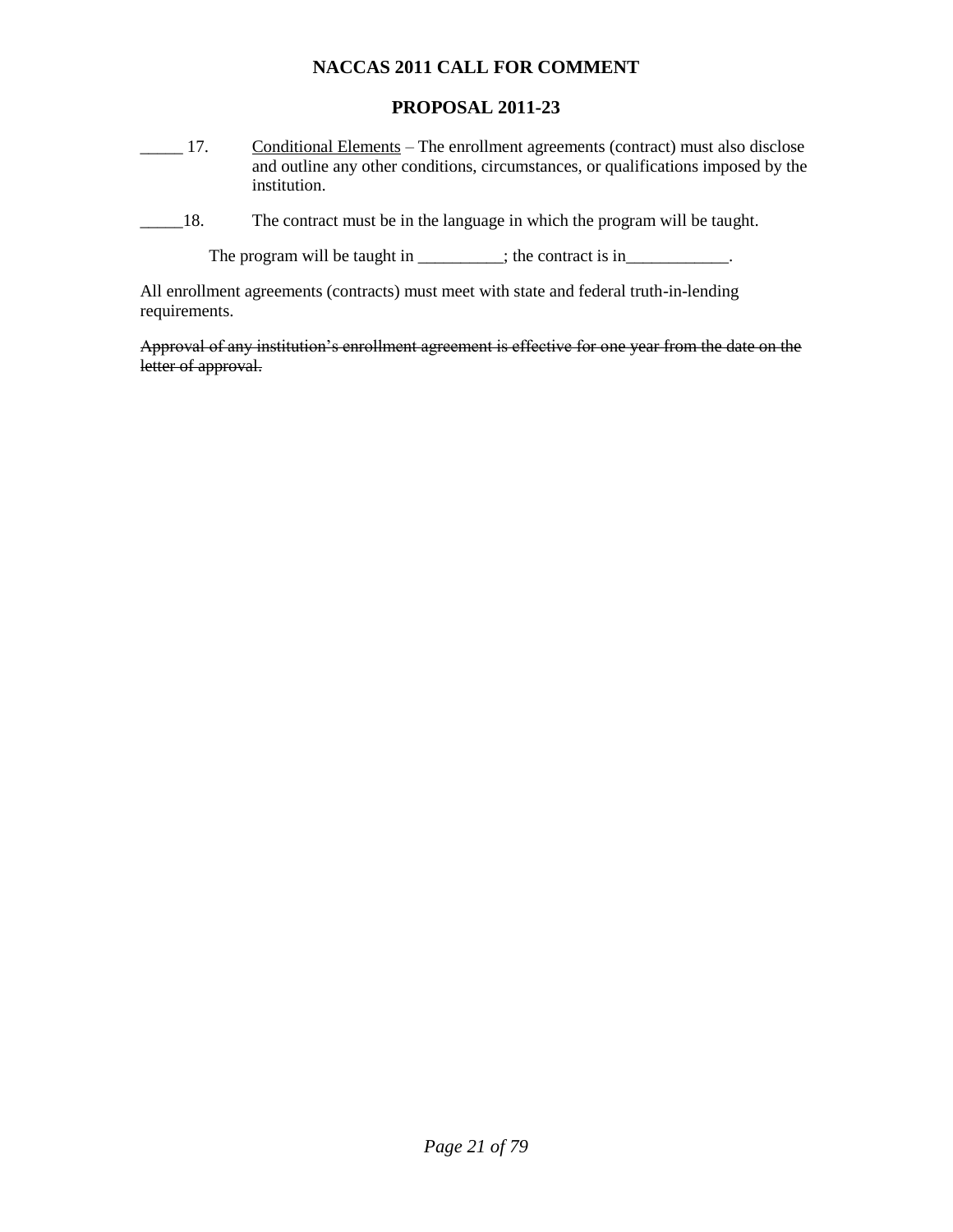# **PROPOSAL 2011-24**

**Proposal 2011-24: The Commission proposes to amend Policy IV.04 to require that catalogs include the Standard Occupational Classification codes of the occupations for which training is provided (and other minor technical changes).**

## **PROPOSED REVISIONS**

## **POLICY IV.04:**

## **ADMISSION POLICIES AND PROCEDURES: CATALOG REQUIREMENTS AND CHECKLIST**

A prospective student is entitled to sufficient data to make an informed choice of training opportunities and institutions. An institution is therefore obligated to provide sufficiently detailed information in advance of enrollment to assure that prospective students clearly understand their opportunities, limitations, and obligations.

Prior to signing an enrollment agreement (contract), an institution is required to provide each applicant with access to a written publication which is readily identifiable as a catalog. The catalog provided to the student must be written in the language in which the program(s) will be taught. The catalog is designed, written and printed to convey an accurate and dignified impression of the institution. It avoids false, misleading and exaggerated statements. Illustrations and copy pertain directly to the institution, and sources of illustrations are clearly identified.

A copy of this checklist (or the abbreviated version found in the NACCAS Samples and Guidelines booklet) is to accompany each catalog copy sent to the Commission, and this form is also a required exhibit for the Institutional Self-Study (ISS). The cross-referenced catalog submitted with the ISS must be translated into English. For each of the items below, review the relevant section of your catalog to determine if it contains all of the information required by the item in the NACCAS Catalog Requirements. Write the item number from the Catalog Requirements next to the requirement in the catalog and list the appropriate page number(s) from the catalog on this checklist where the information can be found.

The catalog must be an organized collection of the items listed below; however, it is not necessary to adhere to any particular sequence or phrasing when including this information. Items marked with one asterisk (\*) must appear both in the catalog and on the contract.

A copy of this checklist is to accompany each catalog copy sent to the Commission, and this form is also a required exhibit for the Institutional Self-Study for Standard IV, Criterion I. The crossreferenced catalog submitted with the ISS must be translated into English. For each of the items below, review the relevant section of your catalog to determine if it contains all of the information required by the item in the NACCAS Catalog Requirements. Write the item number from the Catalog Requirements next to the requirement in the catalog and list the appropriate page number(s) from the catalog on this checklist where the information can be found.

- \_\_\_\_\_ 1. The catalog must be written in the language in which the program(s) will be taught.
- \_\_\_\_\_ 2. Name and address of the institution for each location. An unaccredited institution must be identified as such or omitted from the catalog.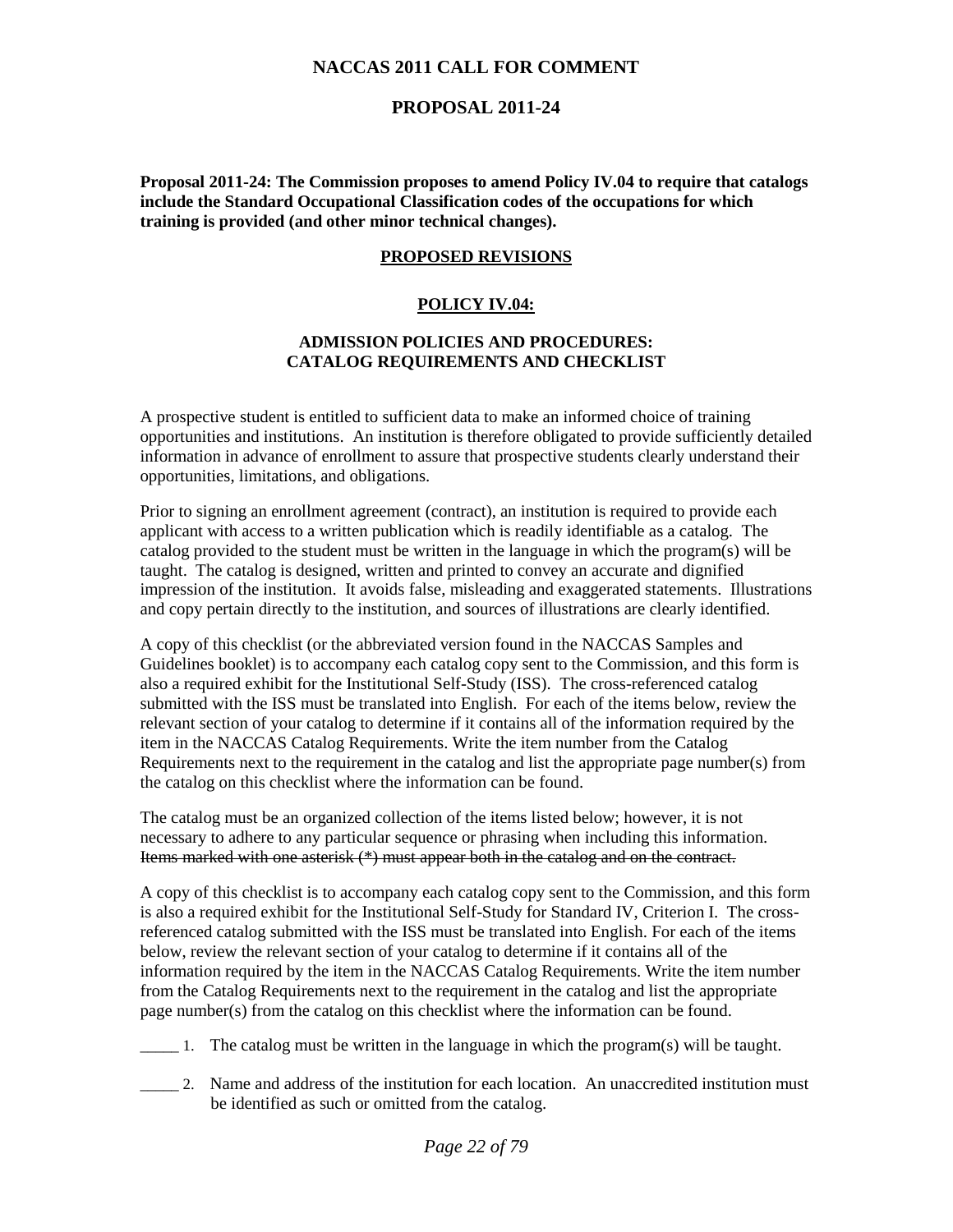# **PROPOSAL 2011-24**

- \_\_\_\_\_ 3. Date of publication.
- \_\_\_\_\_ 4. The school's mission statement.
- \_\_\_\_\_ 5. The admission requirements (criteria) used by the institution for each program or course. The institution's admission policy must comply with the NACCAS ability-tobenefit policy.
- \_\_\_\_\_ 6. The admission requirements used by the institution state how training or education received at another institution is applied.
- \_\_\_\_\_ 7. The name of each course and/or program and the name, nature and level of occupations**, identified by Standard Occupational Classification codes (SOC),** for which training is provided must be identified.
- \_\_\_\_\_ 8. Length of Course and/or Program: Number of clock hours, credit hours, or competencies in each program offered by the institution in sufficient detail to show the scope and sequence of units included. (Clearly identify the coverage of each program or course).
- \_\_\_\_\_ 9. Description of the institution's general facilities and equipment.
- \_\_\_\_\_ 10. The grading system used by the institution. Identify the full range of grades that students may earn. (Must be consistent with the institution's Satisfactory **Academic**  Progress Policy).
- \_\_\_\_\_ 11. Graduation requirements for each course and/or program. List any special conditions or requirements.
- \_\_\_\_\_ 12. Type of document (certificate, diploma, etc.) awarded upon graduation from each program.
- \_\_\_\_\_ 13. Refund Policy: Refund policy must comply with the NACCAS Cancellation and Settlement Policy and Tuition Adjustment Schedule and state or federal mandated policies.
- \_\_\_\_\_ 14. Employment Assistance: A clear statement that the institution does not guarantee employment. Describe employment assistance.
- \_\_\_\_\_ 15. A school calendar of beginning dates of classes for each course and/or program. Indicate holidays and school closures.
- \_\_\_\_\_ 16. Statement that the institution does not discriminate on the basis of sex, race, age, color, ethnic origin, or religion.
- 17. Name(s) of the owner(s).
- \_\_\_\_\_ 18. The institution's policy guaranteeing the right of students to gain access to their files.
- \_\_\_\_\_ 19. The institution's policy for releasing information about an individual student.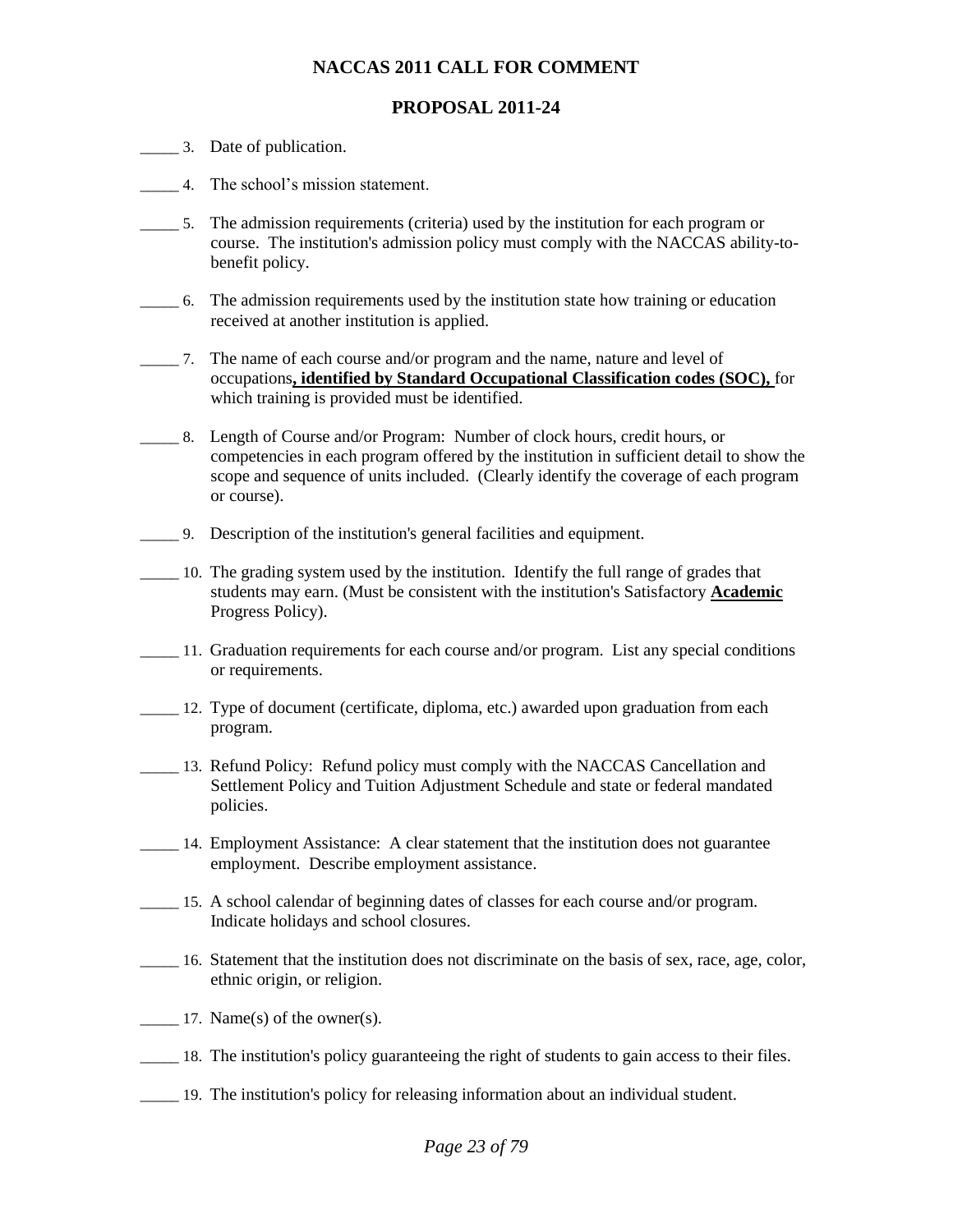# **PROPOSAL 2011-24**

- \_\_\_\_\_ 20. Scholarship and fee waiver policies (if applicable).
- \_\_\_\_\_ 21. Specifics describing the extent of other available services, such as housing (if applicable), career counseling, etc.
- $\frac{1}{22}$ . The name(s), address(es), and telephone number(s) of the appropriate state agency(ies) which license the institution, as well as the name(s), address(es) and telephone number(s) of the agency(ies) which accredit the institution.
- 23. Any other material facts concerning the institution or the program of instruction which are likely to affect the decision of the student to enroll therein.

The following items may appear on a dated catalog insert as long as there is a clear indication in the catalog's table of contents that this information is so provided. *If an institution chooses to use a catalog format which is comprised of inserts or separate pages, all pages or inserts must be dated and numbered. The main body of the catalog must contain a complete table of contents which clearly indicates all inserts or separate pages and the corresponding page numbers.*

- \_\_\_\_\_ 24. Policies related to tardiness, excused and unexcused absences, make-up work, conduct, termination and other rules and regulations of the institution.
	- \_\_\_\_\_ a. Tardiness
	- \_\_\_\_\_ b. Excused and unexcused absences
	- \_\_\_\_\_ c. Make up work
	- \_\_\_\_\_ d. Conduct
	- \_\_\_\_\_ e. Termination
	- \_\_\_\_\_ f. Other rules and regulations of the institution
- \_\_\_\_\_ 25. Administrative staff and faculty.
- \_\_\_\_\_ 26. Costs for each program or course:
	- a. Tuition Total tuition for each course;
	- $\Box$  b. Books and supplies Must be actual cost to the student;
	- c. All fees Must be separately identified;
	- \_\_\_\_\_ d. Other costs; and
	- e. Payment Methods and terms of payment of monies owed to the institution must be identified.

## **If One Catalog Is Used For Several Institutions**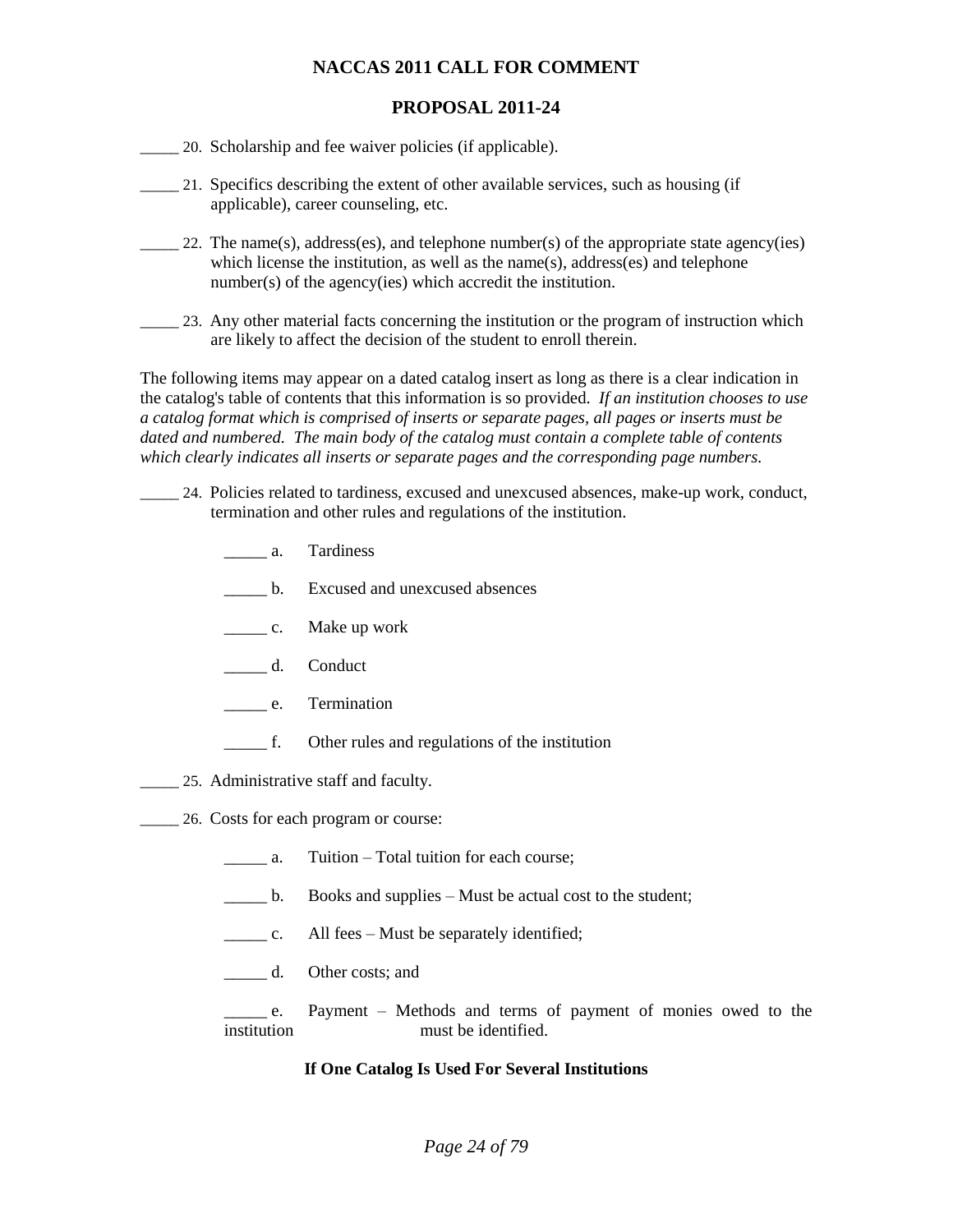# **PROPOSAL 2011-24**

- \_\_\_\_\_ 27. All institutions which use a common catalog must be of common ownership and this must be indicated.
- 28. Any pictures of the physical facilities must be captioned to identify the particular institution depicted.
- \_\_\_\_\_ 29. The members of the headquarters administration who have supervisory responsibilities for the institutions must be clearly identified.
- \_\_\_\_\_ 30. Any information contained in the catalog which is not common to all institutions must be clearly identified.
- \_\_\_\_\_ 31. The names and addresses of the institutions which utilize the catalog must be included.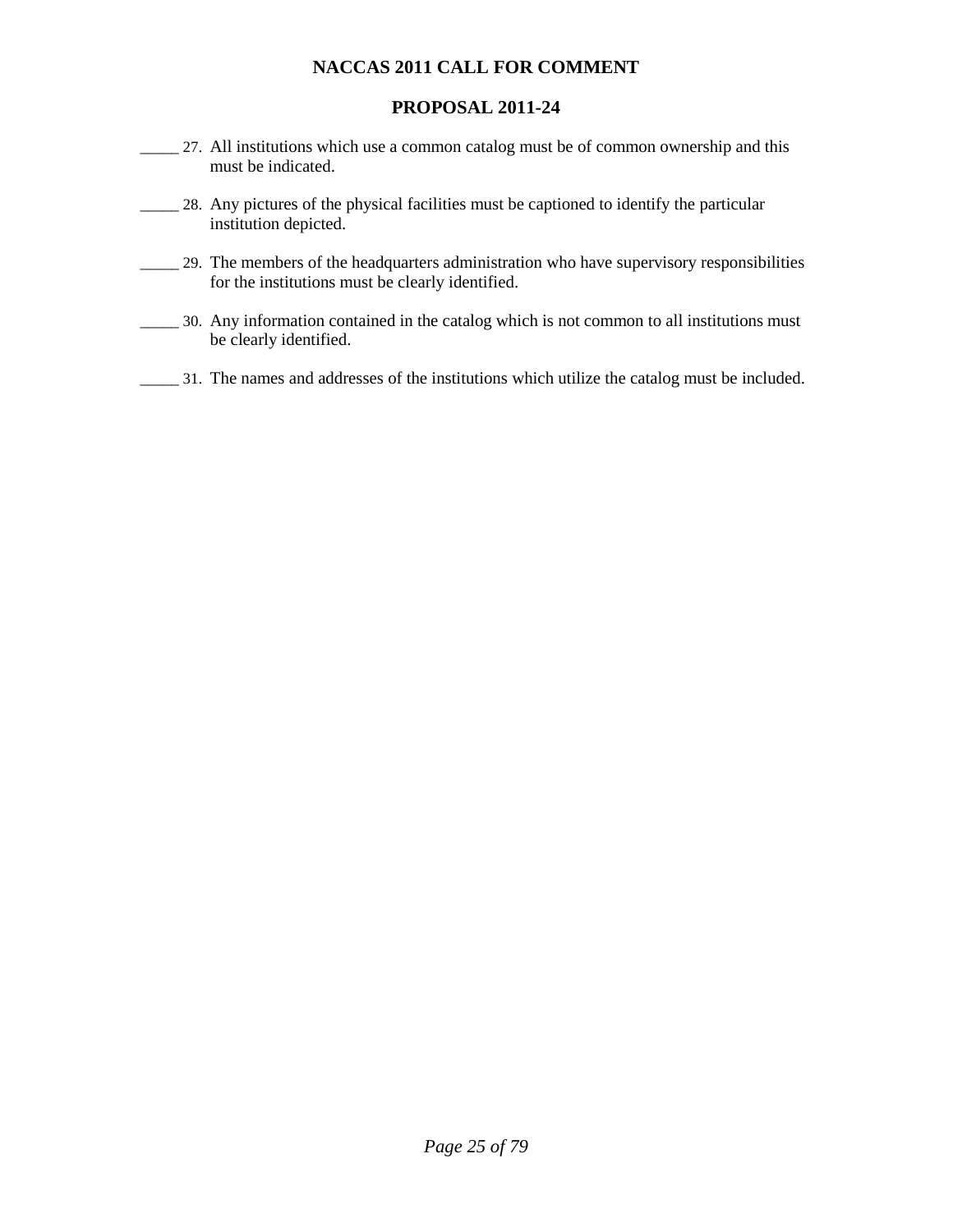# **PROPOSAL 2011-25**

**Proposal 2011-25: The Commission proposes to amend Policy IV.05 to clarify NACCAS' requirements for a teach-out plan.**

## **PROPOSED REVISIONS**

#### **POLICY IV.05**

#### **ADMISSION POLICIES AND PROCEDURES: TEACH-OUT POLICY AND CHECKLIST**

**Institutions may submit draft versions of a Teach-Out Agreement to the Commission for an advisory opinion prior to the Agreement being finalized. A favorable opinion by the Commission will not constitute approval of the Agreement, and does not excuse the institution from undergoing the review and approval process once the final Agreement has been executed. The Teach-Out Plan and/or Agreement applies also to programs which are discontinued.**

**If an institution accredited by NACCAS closes without a Teach-Out Plan or Teach-Out Agreement, NACCAS shall work with the U.S. Department of Education and/or the appropriate state agency, to the extent feasible, to assist students in finding reasonable opportunities to complete their education without additional charges.**

**If NACCAS approves a Teach-Out Plan or Teach-Out Agreement that includes a program that is accredited by another recognized accrediting agency, NACCAS will notify the other accrediting agency of its approval.**

When developing a Teach-Out Plan and entering into a Teach-Out Agreement, the school must follow the NACCAS Teach-Out Policy and Checklist **as follows:**.

The Teach-Out Plan notifies students about additional charges, if any, and complies with the following:

\_\_\_\_\_ Provides students access to the program and services without requiring them to move or travel substantial distances.

**The teach-out institution(s) has the necessary experience, resources, and support services** .

\_\_\_\_\_ The teach-out institution(s) provides an educational program of acceptable quality.

\_\_\_\_\_ The teach-out institution has a program that is reasonably similar in content, structure, and scheduling to the closing institution or program.

\_\_\_\_\_ The teach-out institution is stable, can carry out its mission, and meet all obligations to existing students.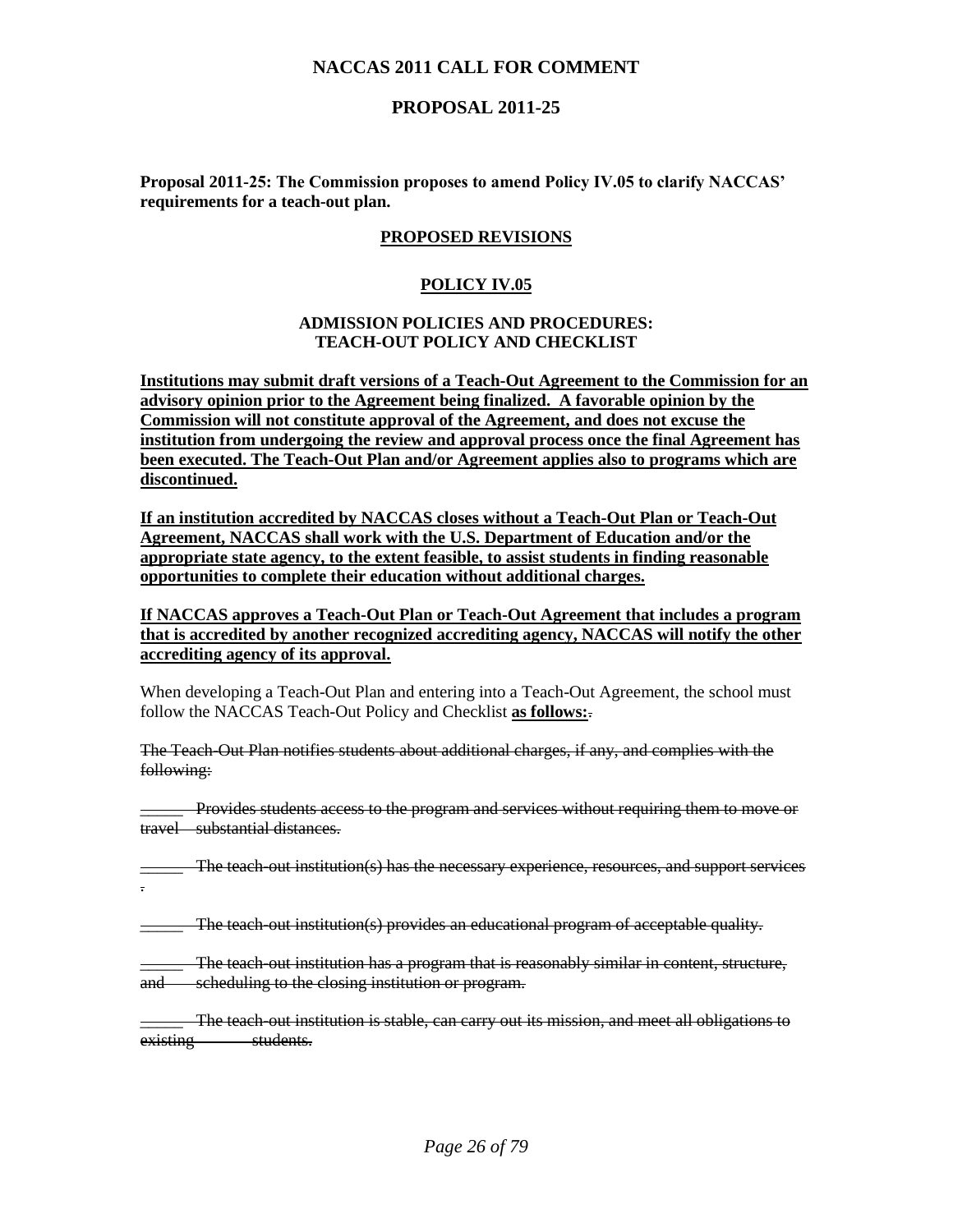# **PROPOSAL 2011-25**

\_\_\_\_\_ The closing school (or program) is responsible for submitting to NACCAS a list of students who were enrolled at the time of closure and indicate the arrangements made for each affected student.

**\_\_\_\_\_** The closing school (or program) will comply with applicable state and/or federal laws regarding records maintenance.

| 1.  | If no closure of an institution or program has occurred, an accredited                                                |  |
|-----|-----------------------------------------------------------------------------------------------------------------------|--|
|     | institution must submit to NACCAS the Teach-Out Agreement entered into                                                |  |
|     | with another institution not later than 15 days after entering into such                                              |  |
|     | Agreement.                                                                                                            |  |
|     |                                                                                                                       |  |
| 2.  | The Teach-Out Plan and Agreement must be submitted for approval not                                                   |  |
|     | later than 15 days following the occurrence of a Teach-Out Event.                                                     |  |
| 3.  | In the event of the closure of an institution or program, the Teach-Out Plan                                          |  |
|     | and Agreement must be submitted 30 days prior to the closure date.                                                    |  |
|     |                                                                                                                       |  |
| 4.  | A copy of the enrollment agreement for each institution that will receive                                             |  |
|     | students under the Teach-Out Agreement must be submitted.                                                             |  |
|     |                                                                                                                       |  |
| 5.  | A copy of the catalog for each institution that will receive students under the                                       |  |
|     | <b>Teach-Out Agreement must be submitted.</b>                                                                         |  |
|     |                                                                                                                       |  |
| 6.  | A copy of the Teach-Out institution's license issued by the state regulatory                                          |  |
|     | agency must be submitted.                                                                                             |  |
|     | Any additional information, if applicable, must be submitted.                                                         |  |
| 7.  |                                                                                                                       |  |
| 8.  | The Teach-Out Plan notifies students about additional charges, if any.                                                |  |
|     |                                                                                                                       |  |
| 9.  | The Teach-Out Plan provides students access to the program and services                                               |  |
|     | without requiring them to move or travel substantial distances.                                                       |  |
|     |                                                                                                                       |  |
| 10. | The Teach-Out institution(s) has the necessary experience, resources, and                                             |  |
|     | support services.                                                                                                     |  |
|     |                                                                                                                       |  |
| 11. | The Teach-Out institution(s) provides an educational program of acceptable<br>quality as evidenced by state approval. |  |
|     |                                                                                                                       |  |
| 12. | The Teach-Out institution(s) has a program that is reasonably similar in                                              |  |
|     | content, structure, and scheduling to the closing institution or program.                                             |  |
|     |                                                                                                                       |  |
| 13. | The Teach-Out institution(s) is stable, can carry out its mission, and meet all                                       |  |
|     | obligations to existing students.                                                                                     |  |
|     |                                                                                                                       |  |
| 14. | If an institution that is party to a Teach-Out Agreement has learned that                                             |  |
|     | another party to the Agreement plans to close, NACCAS must be notified.                                               |  |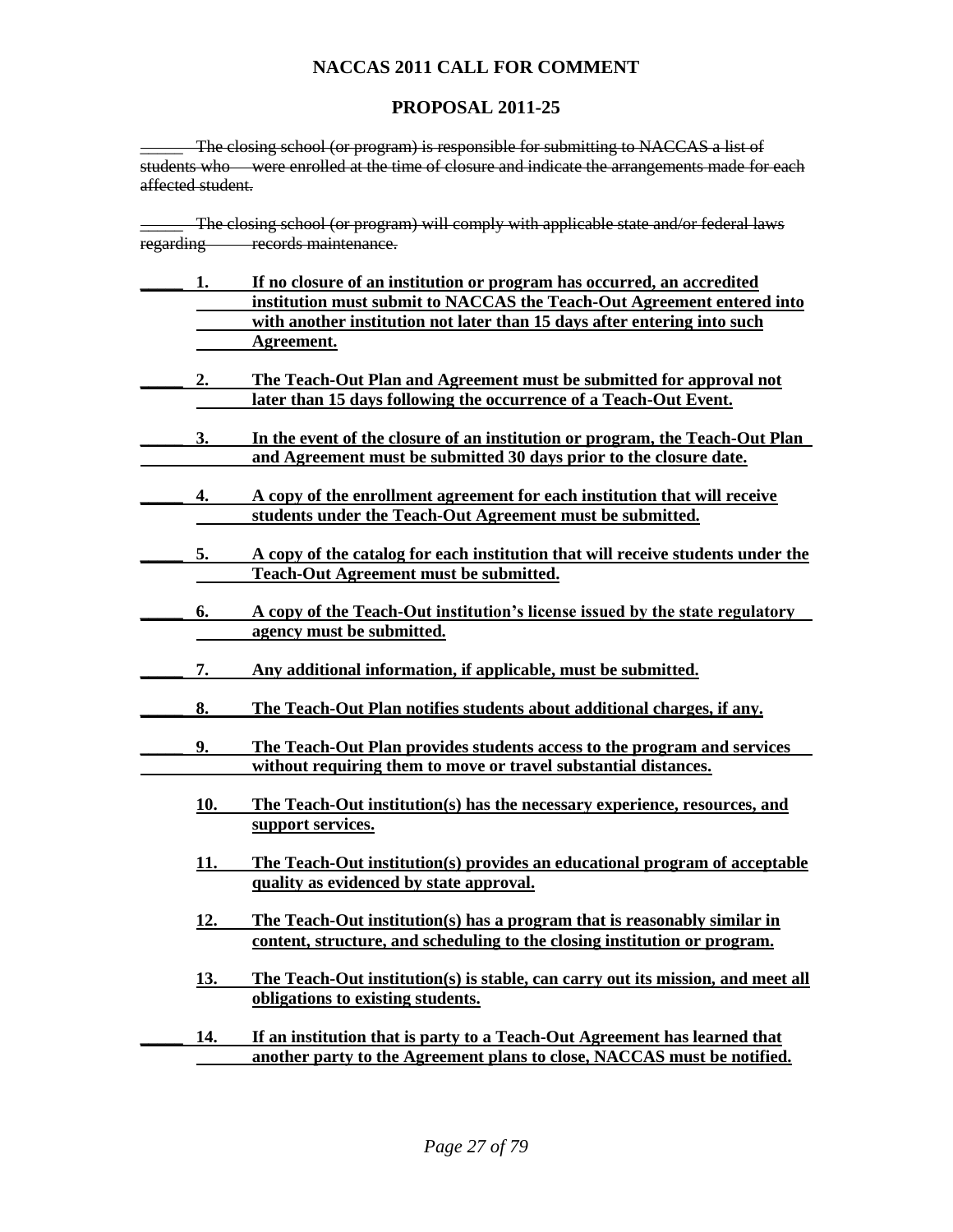# **PROPOSAL 2011-25**

| 15. | The closing school (or program) is responsible for submitting to NACCAS a   |  |
|-----|-----------------------------------------------------------------------------|--|
|     | list of students who were enrolled at the time of closure and indicate the  |  |
|     | arrangements made for each affected student.                                |  |
|     |                                                                             |  |
| 16. | The closing school or program complies with applicable state and/or federal |  |
|     | laws regarding records maintenance.                                         |  |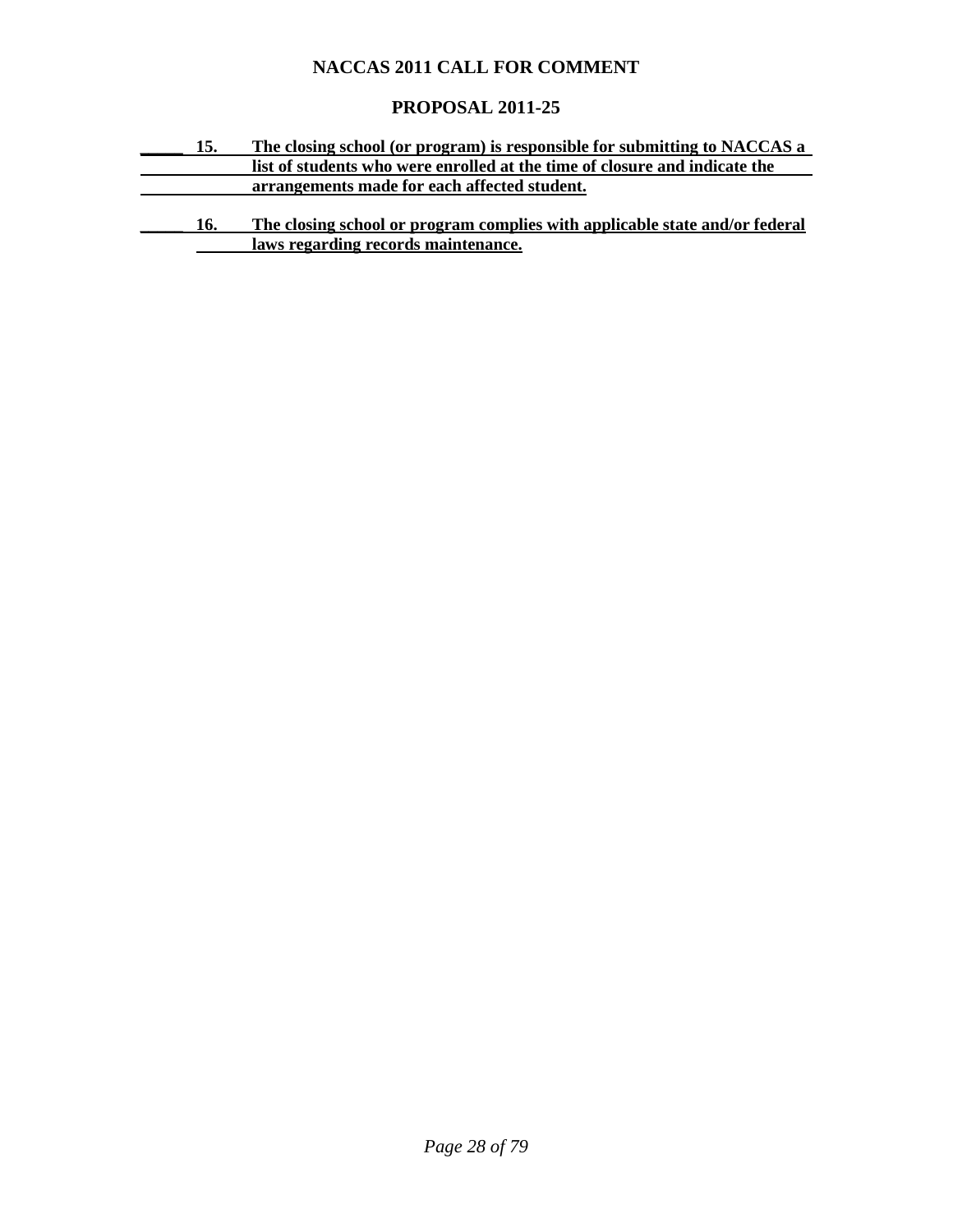# **PROPOSAL 2011-26E**

**Proposal 2011-26E: The Commission proposes to adopt a new Policy IV.06 (Leave of Absence Policy).** 

## **PROPOSED REVISIONS**

## **POLICY IV.06:**

## **LEAVE OF ABSENCE POLICY**

**An authorized leave of absence (LOA) is a temporary interruption in a student's program of study. LOA refers to the specific time period during a program when a student is not in attendance. An LOA is not required if a student is not in attendance only for an institutionally scheduled break. However, a scheduled break may occur during an LOA.** 

**An LOA must meet certain conditions to be counted as a temporary interruption in a student's education instead of being counted as a withdrawal requiring an institution to perform a refund calculation.** 

**In order for an LOA to qualify as an approved LOA (if the institution elects to offer LOAs):**

- **1. The institution must have a formal written policy regarding leaves of absence requiring that all requests for leaves of absence be submitted in advance in writing, include the reason for the student's request, and include the student signature.** 
	- **a. The policy must require a student to apply in advance for an LOA unless unforeseen circumstances prevent the student from doing so. For example, if a student were injured in a car accident and needed a few weeks to recover before returning to institution, the student would not have been able to request the LOA in advance.**
	- **b. An institution may grant an LOA to a student who did not provide the request prior to the LOA due to unforeseen circumstances if the institution documents the reason for its decision and collects the request from the student at a later date. In this example,** *the beginning date of the approved LOA would be determined by the institution to be the first date the student was unable to attend the institution because of the accident***.**
- **2. The student must follow the institution's policy in requesting the LOA;**
- **3. There must be a reasonable expectation that the student will return from the LOA;**
- **4. Approval of the student's request for an LOA is in accordance with the institution's policy;**
- **5. The institution may not assess the student any additional institutional charges as a result of the LOA;**
- **6. The LOA together with any additional leaves of absence must not exceed a total of 180 days in any 12-month period;**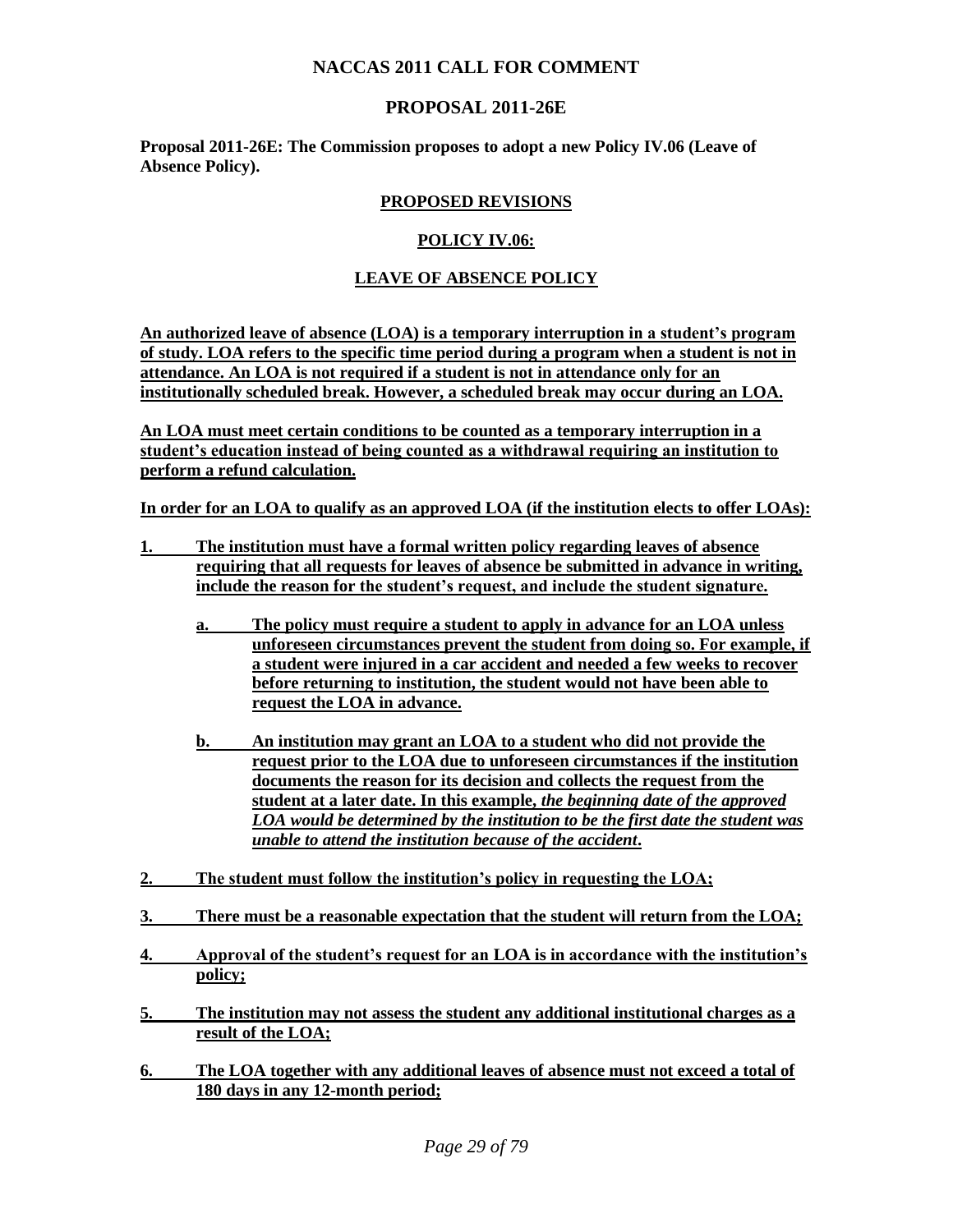# **PROPOSAL 2011-26E**

- **7. A student granted an LOA that meets these criteria is not considered to have withdrawn, and no refund calculation is required at that time.**
- **8. The institution must extend the student's maximum time frame and the contract period by the same number of days taken in the LOA. Changes to the contract period on the enrollment agreement must be initialed by all parties or an addendum must be signed and dated by all parties.**
- **9. At an institution that is not required to take attendance, if a student does not return to the institution at the expiration of an approved LOA (or a student takes an unapproved LOA), the student's withdrawal date is the date the student began the LOA. At an institution required to take attendance, the withdrawal date for the purpose of calculating a refund is always student's last day of attendance. (See the NACCAS Withdrawal and Settlement Policy and Checklist).**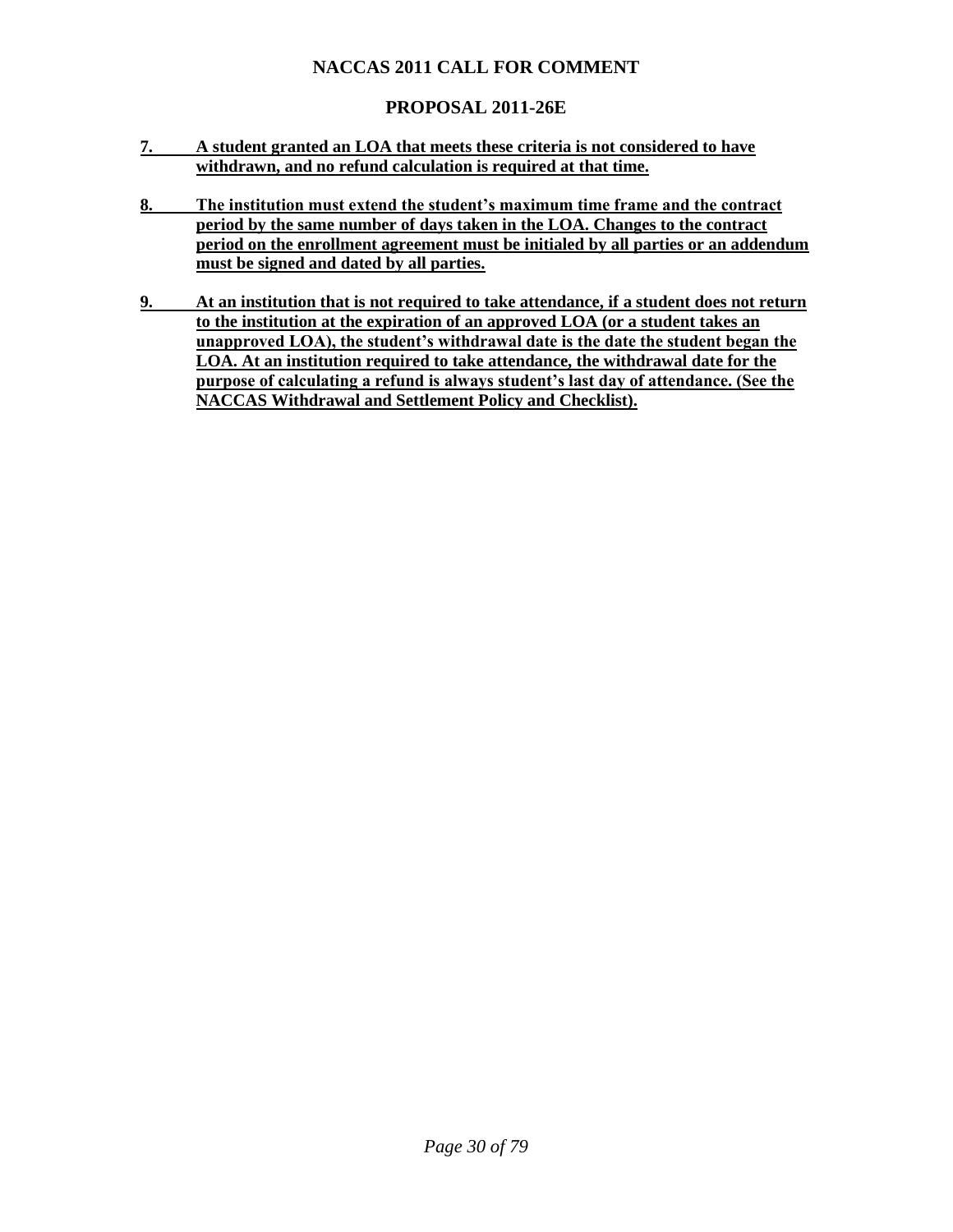## **PROPOSALS 2011-27E & 2011-28E**

**Proposal 2011-27E: The Commission proposes to amend Policy VII.01 to require that the institution must identify whether refund calculations are based on scheduled or actual hours.** 

**Proposal 2011-28E: The Commission proposes to amend Policy VII.01 to require that the date of withdrawal determination shall be the earlier of the scheduled date of return from the leave of absence or the date the student notifies the institution that the student will not be returning.** 

## **PROPOSED REVISIONS**

## **POLICY VII.01:**

#### **FINANCIAL PRACTICES & MANAGEMENT: WITHDRAWAL AND SETTLEMENT POLICY AND CHECKLIST**

The intent of the NACCAS Withdrawal and Settlement Policy  $\&$  Checklist is to see that each applicant/student is assured minimum conditions of refund, and that the institution will be assured of its integrity if it meets these standards. When calculating refunds, the school must use the policy mandated by state and/or federal regulatory agencies for each student. In the absence of such mandated policies, the school must apply a fair and equitable policy that contains all the elements of this Checklist and is at least as liberal as the NACCAS Tuition Adjustment Schedule. Schools may have more liberal policies and the Commission encourages such practices.

A copy of this checklist is to accompany each catalog and enrollment agreement sent to the Commission, and this form is also a required exhibit for the Institutional Self-Study for Standard VII. For the applicable items below, you will review the relevant section of your refund policy in both your catalog and enrollment agreement to determine if it contains all of the information required. Then list the item number in the refund policy in your catalog or enrollment agreement where the information can be found. If the Commission receives information that an institution is not complying with a mandated policy, it shall take appropriate action pursuant to the *Rules of Practice and Procedure*.

#### **All Policy Requirements**

The Policy:

- \_\_\_\_ 1. Is stated in clear language that can be easily understood.
- \_\_\_\_ 2. Applies to all terminations for any reason, by either party, including student decision, course or program cancellation, or school closure.
- \_\_\_\_ 3. Complies with the mandated policy.
- \_\_\_\_ 4. Requires that refund calculations are performed and refunds made timely.

NACCAS Refund Policy Requirements (Schools using a mandated state and/or federal regulatory agency or special programs, will not complete the remainder of the checklist).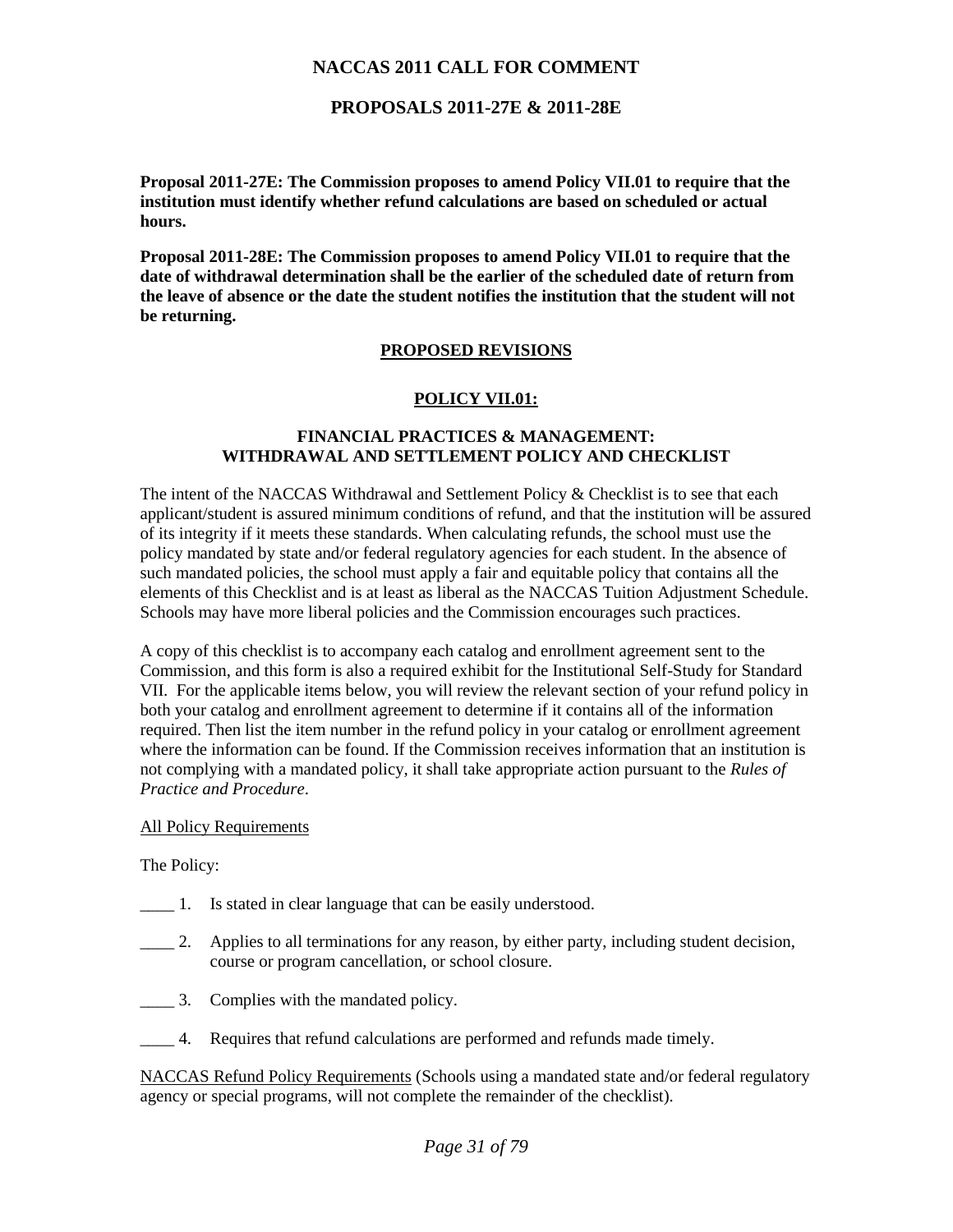# **PROPOSALS 2011-27E & 2011-28E**

The policy requires that:

#### **\_\_\_\_ 5. The institution must identify whether refund calculations are based on actual hours or scheduled hours.**

\_\_\_\_ 5**6**. Monies due the applicant or student are refunded within 45 days of official cancellation or withdrawal.

Official cancellation or withdrawal shall occur on the earlier of the dates that:

- \_\_\_\_ 6**7**. An applicant is not accepted by the school and is entitled to a refund of all monies except a non- refundable application fee.
- **78.** A student or legal guardian cancels the contract and demands his/her money back in writing, within three business days of signing the enrollment agreement regardless of whether the student has actually started training. All monies collected by school are refunded except a non-refundable application fee.
- \_\_\_\_ 8**9**. A student cancels the contract after three business days of signing, but prior to entering classes. In this case student is entitled to a refund of all monies paid to the school less an application fee, if applicable, and registration fee of (state the amount for each course of study).
- \_\_\_\_ 9**10**. A student notifies the institution of his/her withdrawal.
- \_\_\_\_ 1**1**0. A student on an approved leave of absence notifies the school that he or she will not be returning. The date of withdrawal **determination** shall be the earlier of the **scheduled date of return from <del>date of expiration of</del> the leave of absence or the date** the student notifies the institution that the student will not be returning.
- \_\_\_\_ 1**2**1. A student is expelled by the school.
- \_\_\_\_ 1**3**2. In type 7, 8, 9 or 10 official cancellations or withdrawals, the cancellation date will be determined by the postmark on written notification, or the date said information is delivered to the school in person.

The Policy Requires that:

- 143. Unofficial withdrawals for clock hour students are determined by the school through monitoring clock hour attendance at least every thirty days.
- 154. For a school that is required to take attendance, the required date of the refund is determined by counting from the date the withdrawal was determined. However, for clock hour schools, the refund is calculated based on the student's last date of attendance.
- \_\_\_\_ 1**6**5. Unofficial withdrawals for non-clock hour students are determined by the school through monitoring of students' completion of class participation in learning activities such as class assignments, examinations, tutorials, computer-assisted instruction, participation in academic advisement, or other academically-related activities.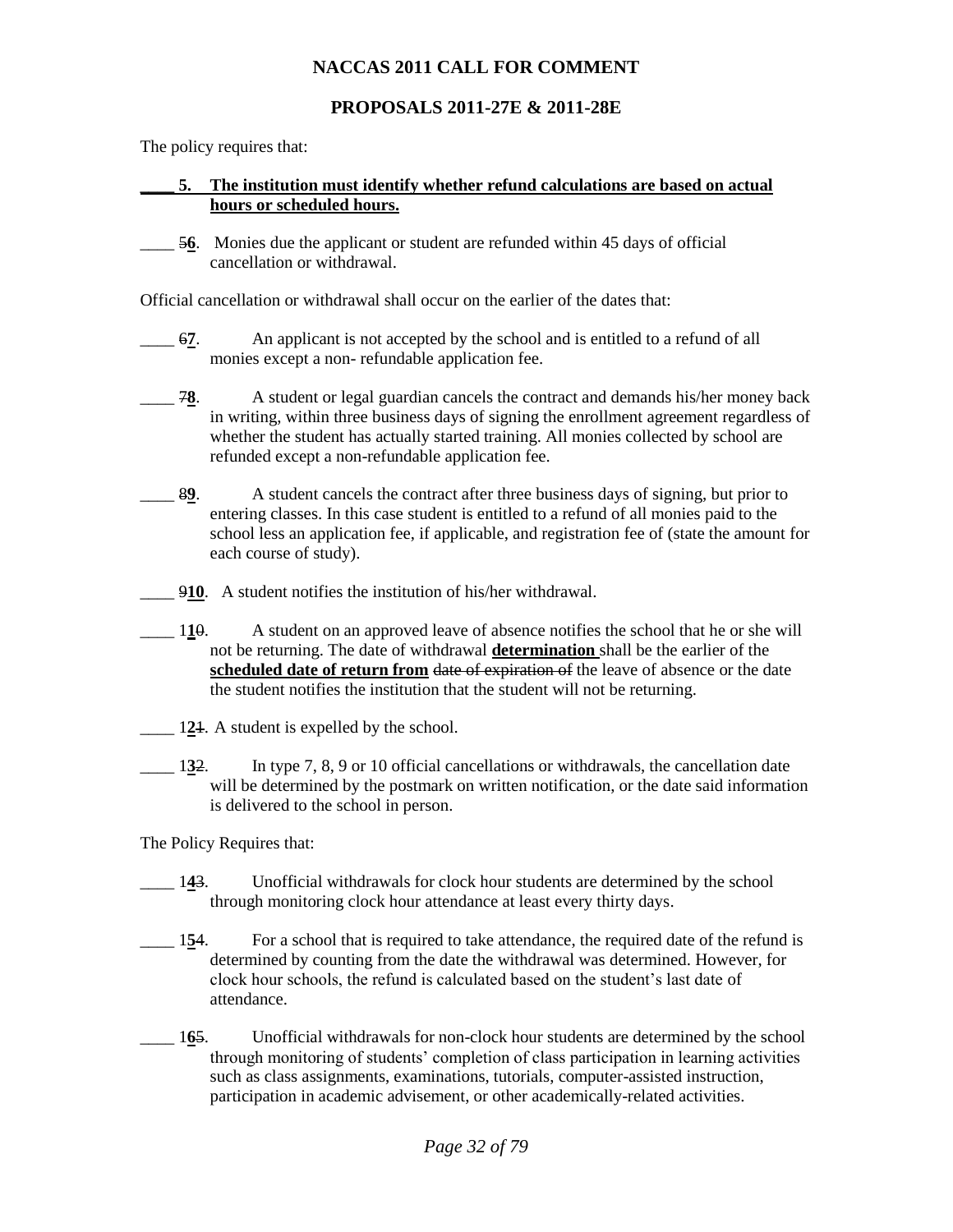# **PROPOSALS 2011-27E & 2011-28E**

- \_\_\_\_ 1**7**6. Any monies due a student who withdraws from the institution shall be refunded within 45 days of a determination that a student has withdrawn, whether officially or unofficially.
- 187. When situations of mitigating circumstances are in evidence, schools are encouraged to adopt a policy wherein the refund to the student may exceed the Tuition Adjustment Guidelines.
- \_\_\_\_ 1**9**8. All extra costs, such as books, equipment, graduation fees, etc., that are not included in the tuition price are stated and any non-refundable items are identified.
- 1920. A non-refundable application fee does not exceed \$100.00, if applicable.

## Program or Course Cancellation Policy

- $\frac{210}{10}$ . If a program or course is canceled subsequent to a student's enrollment, and before instruction in the program or course has begun, the school shall at its option:
	- \_\_\_\_ a. Provide a full refund of all monies paid; or
	- \_\_\_\_ b. Provide completion of the program or course.

Collection Policy requires that:

- 22<sup>1</sup>. Collection procedures reflect good taste and sound, ethical business practices.
- \_\_\_\_ 2**3**2. The name of the National Accrediting Commission of Cosmetology Arts and Sciences is not used in the institution's refund policy nor in any of its collection efforts.
- \_\_\_\_ 2**4**3. Collection correspondence regarding cancellation and settlement from the institution itself, banks, collection agencies, lawyers, or any other third parties representing the institution clearly acknowledges the existence of the withdrawal and settlement policy.
- \_\_\_\_ 2**5**4. If promissory notes or contracts for tuition are sold or discounted to third parties, the third party must comply with the cancellation and settlement policy of the institution.
- 265. The NACCAS Minimum Tuition Adjustment Requirements are followed.

#### School Closure Policy

If a school closes permanently and ceases to offer instruction after students have enrolled, and instruction has begun, the school must make arrangements for students.

The Policy requires that:

\_\_\_\_ 2**7**6. A pro-rata refund of tuition is made.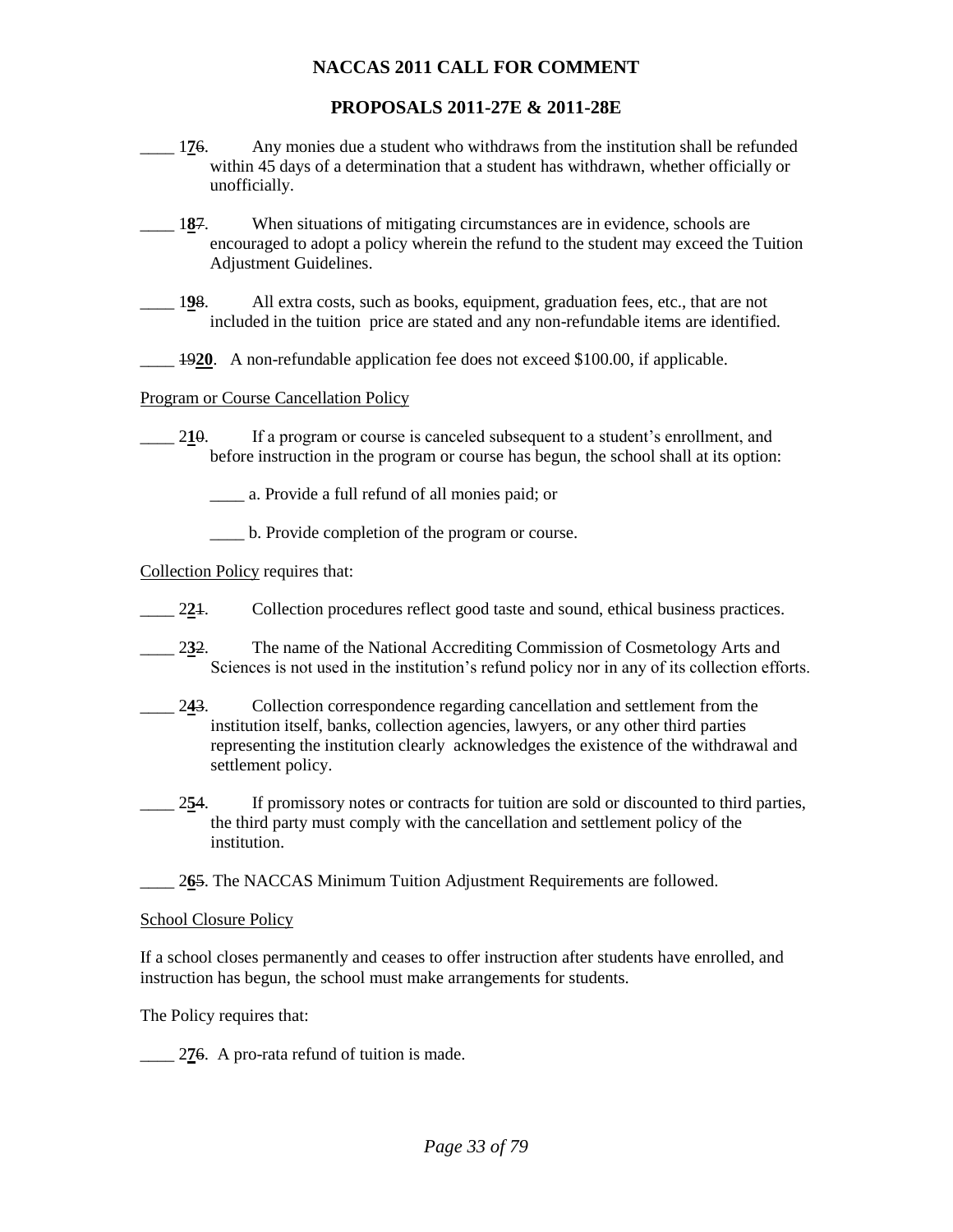# **PROPOSALS 2011-27E & 2011-28E**

287. A list of all students who were enrolled at the time of school closure including the amount of each pro rata refund is submitted to NACCAS.

Minimum Tuition Adjustment Schedule

For students who enroll in and begin classes, the following schedule of tuition adjustment will be considered to meet minimum standards for refunds:

| PERCENTAGE LENGTH COMPLETED TO     | AMOUNT OF TOTAL TUITION   |
|------------------------------------|---------------------------|
| TOTAL LENGTH OF PROGRAM OR COURSE, | <b>OWED TO THE SCHOOL</b> |
| <b>SEMESTER OR TERM</b>            |                           |
| $0.01\%$ to 4.9%                   | 20%                       |
| 5% to 9.9%                         | 30%                       |
| 10\% to 14.9\%                     | 40%                       |
| 15\% to 24.9\%                     | 45%                       |
| 25\% to 49.9\%                     | 70%                       |
| 50% and over                       | 100\%                     |
|                                    |                           |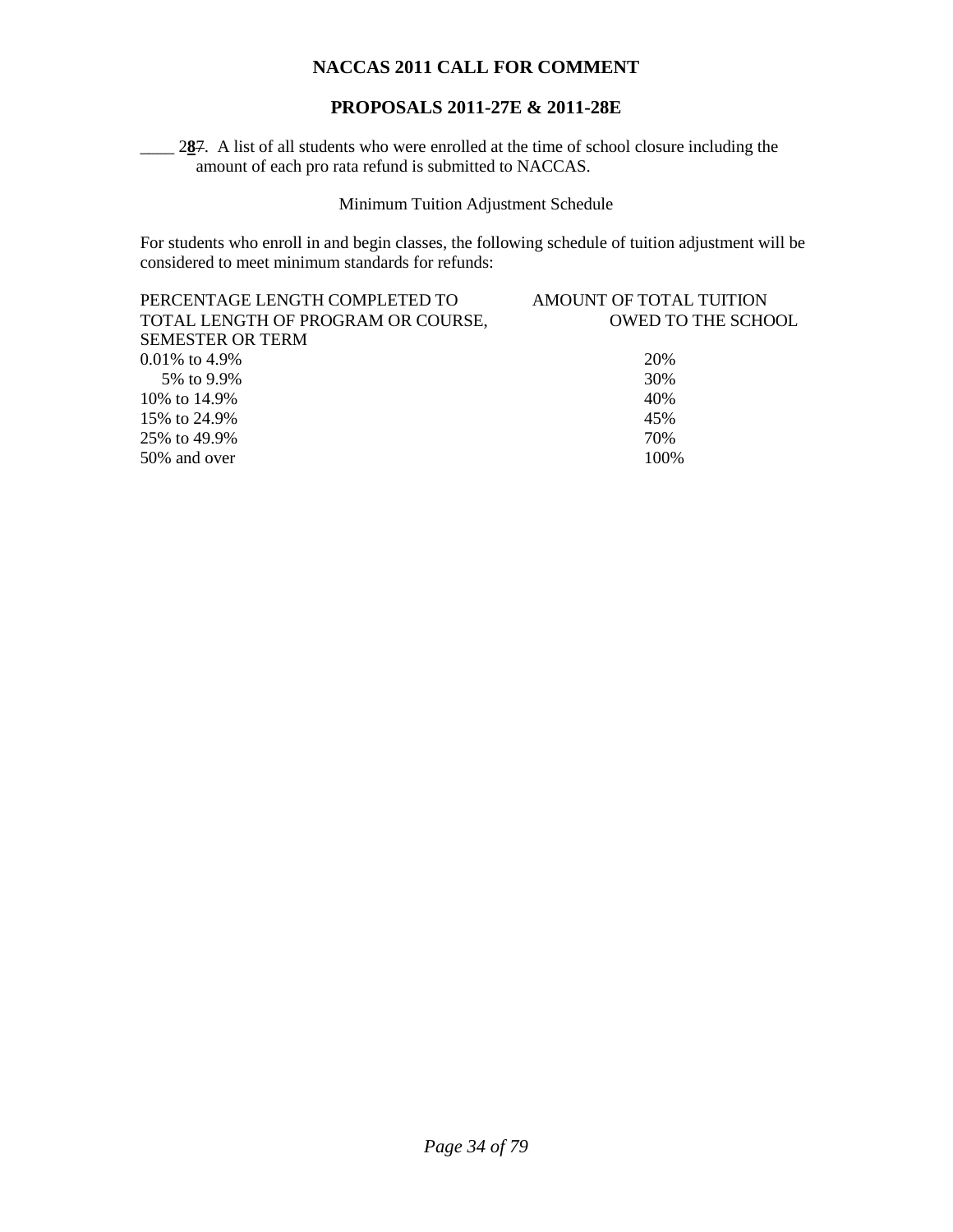# **PROPOSAL 2011-29E**

**Proposal 2011-29E: The Commission proposes to adopt a new Policy VIII.01 (Policy on Disasters).** 

## **PROPOSED REVISIONS**

## **POLICY VIII.01:**

## **POLICY ON DISASTERS**

**Your institution may qualify for temporary relief from compliance with NACCAS standards and other accreditation requirements if it has been affected by floods, tornadoes, hurricanes, wild fires, earthquakes, or other disaster, and is located in a disaster area designated by the Federal Emergency Management Administration or the governor of the state in which it is located.**

**You must notify NACCAS immediately if:**

- **1. The school or a significant part of its facilities have been destroyed.**
- **2. You have ceased teaching students for any days not listed in your catalog.**
- **3. There are circumstances that might affect your ability to comply with accreditation standards or procedures.**

**Send your notice to:**

## **Executive Director NACCAS 4401 Ford Avenue, Suite 1300 Alexandria, VA 22302**

**These notices are required under Section 5.3 of NACCAS'** *Rules of Practice and Procedure***.**

**If you would like the Commission to waive or grant an extension or postponement for any requirement, please specify this in your notice.**

**Example: If your school must be closed for a few days for repairs, the Commission will grant a temporary waiver of the requirement that the institution be continuously open and operating and training students.** 

**The Commission also advises you to notify your case management team at the United States Department of Education without delay. The Department grants relief on a case-by-case basis.**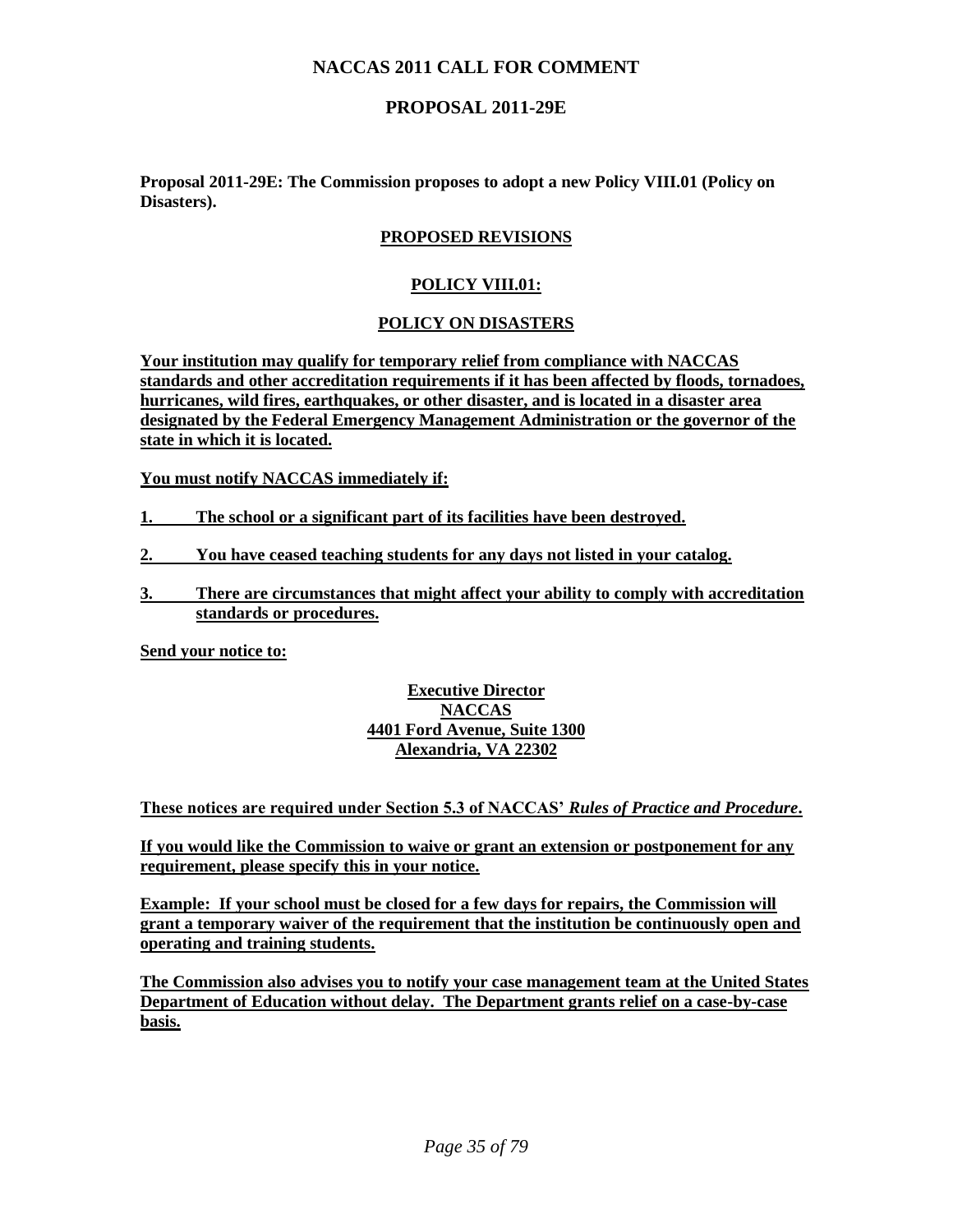# **PROPOSAL 2011-30E**

#### **Proposal 2011-30E: The Commission proposes to amend Policy IX.01 as described more fully below.**

## **PROPOSED REVISIONS**

#### **POLICY IX.01:**

#### **Evaluation of Students: Satisfactory Academic Progress Policy and Checklist for Programs Measured in Clock Hours or Competencies**

A copy of this checklist is to accompany each Satisfactory **Academic** Progress Policy sent to the Commission, and this form is also a required exhibit for the Institutional Self-Study for Standard IX. For each of the items below, review the relevant section of your policy to determine if it contains all of the information required. Then list the item number on your policy where the information can be found. **Enter an N/A for any item that does not apply to the institution's policy. For example, a school may not offer federal financial aid programs.**

The Institution's Policy:

- \_\_\_\_ 1. Is written and identified as a Satisfactory **Academic** Progress Policy.
- 2. Applies to any student receiving Title IV federal student financial aid (the institution *may* choose to apply Satisfactory Progress Standards to all students including non-Title IV recipients) **enrolled in a NACCAS-approved program**.
- \_\_\_\_ 3. Is provided to applicants prior to enrollment.
- 4. Is applied consistently to all applicable-students enrolled in a specific program and scheduled for a particular category of attendance (part-time/full time).
- \_\_\_\_ 5. Includes both quantitative **(attendance)** and qualitative **(academic performance)** elements that are evaluated on a cumulative basis at the designated evaluation periods throughout the course or program of study.
- \_\_\_\_ 6. Includes a maximum time frame in which a student must complete the educational course or program that is no longer than 150% of the published **NACCAS-approved** length of the educational course or program (based on **a** 100% attendance schedule) measured in academic years, non-standard terms, or clock hours completed.
- \_\_\_\_ 7. Ensures that a leave of absence extends the student's contract period and maximum time frame by the same number of days taken in the leave of absence.
- \_\_\_\_ 8. Contains qualitative factors that will be evaluated to determine academic performance using a reasonable system of grades and/or work projects completed and/or comparable factors measurable against a norm.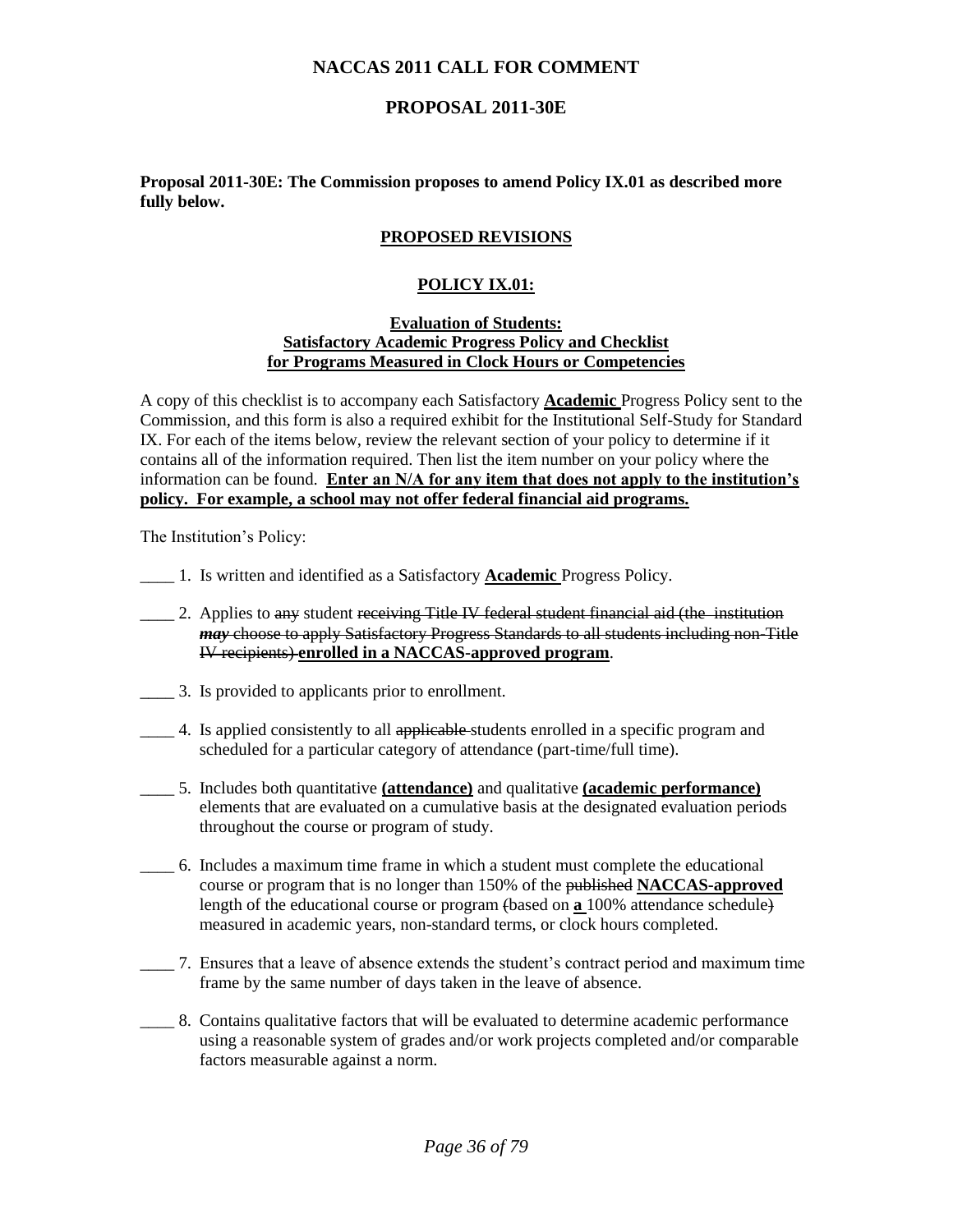### **PROPOSAL 2011-30E**

- \_\_\_\_ 9. Contains a grading scale that includes a minimum acceptable level of progress requiring at least the equivalent of a 70% cumulative grade average or project completion rate**, or a letter grade of C, or have an academic standing consistent with the institution's requirements for graduation, whichever is greater**.
- \_\_\_\_ 10. Establishes evaluation periods, whether in clock hours, weeks, or months, that are similar in length.
- \_\_\_\_ 11. Establishes evaluation periods that require an evaluation at least by the mid-point of the academic year or course/program, whichever comes first, for students enrolled in clock hour programs **The first evaluation must occur no later than the mid-point of: the academic year or the course and/or program, whichever occurs sooner**.
- **EXECUTE:** 12. Specifies that only students who maintain satisfactory progress are eligible to receive Title IV assistance **Identifies whether evaluation periods are based on actual hours completed or scheduled hours**.
- \_\_\_\_ 13. Specifies that students who meet the minimum requirements for attendance and academic performance are considered to be making satisfactory progress until the next scheduled evaluation.
- May allow for Probation (Optional) and consider students not meeting the minimum requirements for attendance or academic performance to be making satisfactory progress during the first probationary period. If the policy allows probation, the policy:
- States the requirements students must meet to have the probationary status lifted.
- b. States whether students on probation are considered to be making satisfactory progress and eligible to receive Title IV funds.
	- States that if the student is placed on a second, consecutive probation, the student will be determined as not making satisfactory progress.
- **\_\_\_\_ 14. May allow for an initial status of satisfactory academic progress** *warning* **for students who are not considered meeting minimum standards for satisfactory academic progress. (The institution may elect to place the student on satisfactory academic progress** *probation* **without first placing the student on**  *warning***. See item below.)**
- **\_\_\_\_ 15. Indicates how a student can re-establish satisfactory academic progress and/or financial aid eligibility, if applicable.**
- **\_\_\_\_ 16. May allow for the status of** *probation* **for students who are not considered meeting minimum standards for satisfactory academic progress if:**
- **\_\_\_\_ 16a. The institution evaluates the student's progress and determines that the student did not make satisfactory academic progress during the** *warning* **or previous evaluation period; and**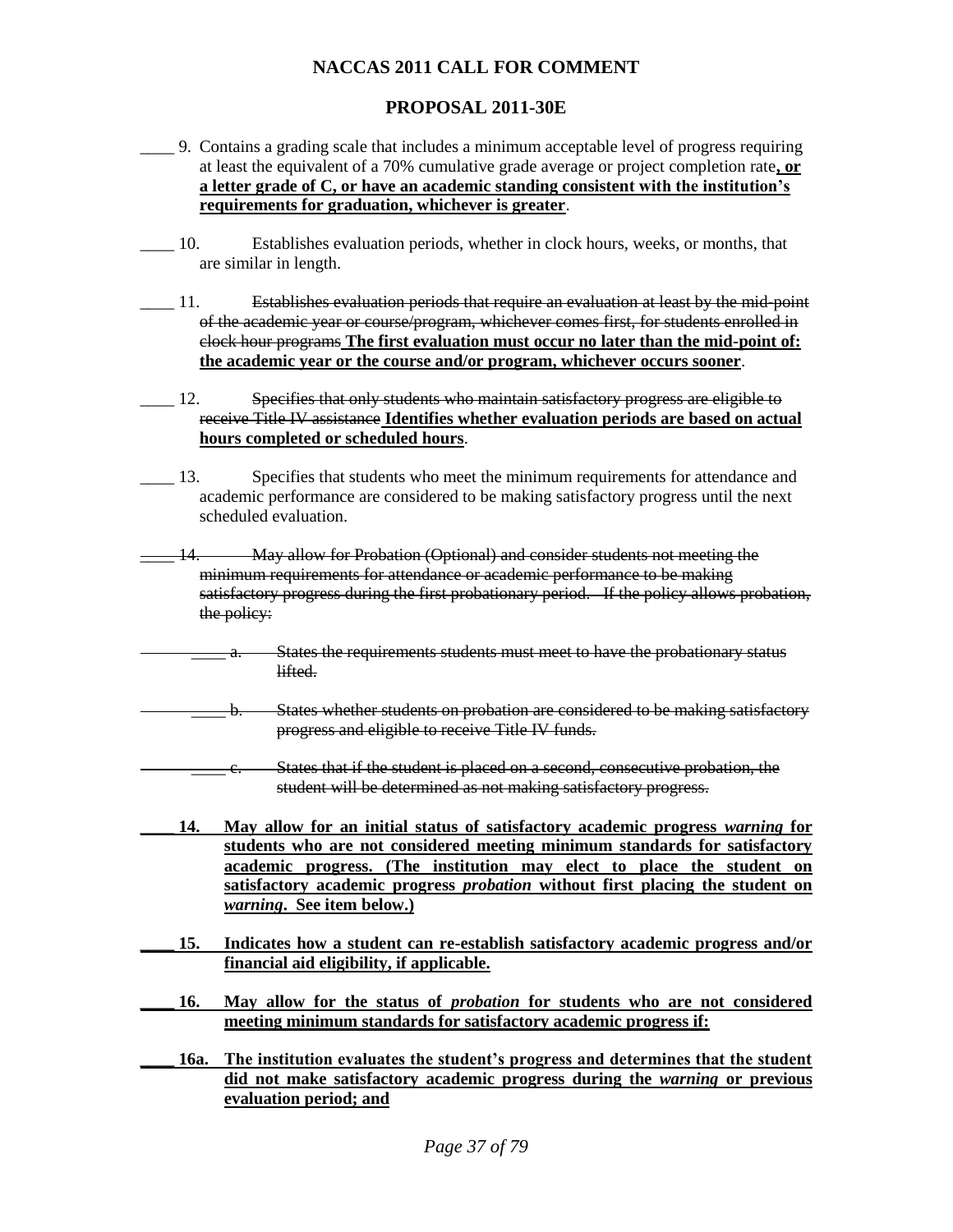#### **PROPOSAL 2011-30E**

- **\_\_\_\_ 16b. The student appeals the negative progress determination at the beginning of the probationary period; and**
- **\_\_\_\_ 16c. The institution determines that satisfactory academic progress standards can be met by the end of the subsequent evaluation period.**
- **\_\_\_\_ 17. May allow a student to appeal a satisfactory academic progress determination. If the institution permits a student to appeal a satisfactory academic progress determination, the policy must describe:**
- **\_\_\_\_ 17a. How the student may re-establish eligibility for financial aid, if applicable;**
	- **\_\_\_\_ 17b. The reasons for which a student may appeal such as the death of a relative, an injury or illness of the student, or other allowable special circumstances;**
- **\_\_\_\_ 17c. Documentation the student must submit regarding why the student failed to make satisfactory academic progress and what has changed in the student's situation that will allow the achievement of satisfactory academic progress at the next evaluation; and**
- **\_\_\_\_ 17d. How the results of the appeal are documented in the student's file.**
- **\_\_\_\_ 18. States that a student who does not achieve the minimum standards is no longer eligible for Title IV, HEA program funds, if applicable, unless the student is on**  *warning* **or has prevailed upon appeal of the determination that has resulted in the status of** *probation***.**
- **\_\_\_\_ 19. Requires the institution to notify students of any evaluation that impacts the student's eligibility for financial aid, if applicable.**
- \_\_\_\_ 15**20**. Details reasonable provisions regarding temporary interruptions or Leaves of Absence.
- 16. Addresses the status of students re-entering institution and requires that students re-entering in less than six months **180 calendar days** from the date of interruption, enter in the same progress status as when they left.
- \_\_\_\_ 17**22**. States whether course incompletes, **withdrawals, or** repetitions and non-credit remedial courses apply to the institution, and if so, states the policy.
- \_\_\_\_ 18**23**. States that course incompletes, repetitions, and non-credit remedial courses have no effect upon the institution's satisfactory **academic** progress standards if the institution has no such items **or policies**.
- \_\_\_\_ 19. Establishes procedures available to a student to appeal a negative progress determination.
- 20. Requires that cases of appeals are documented.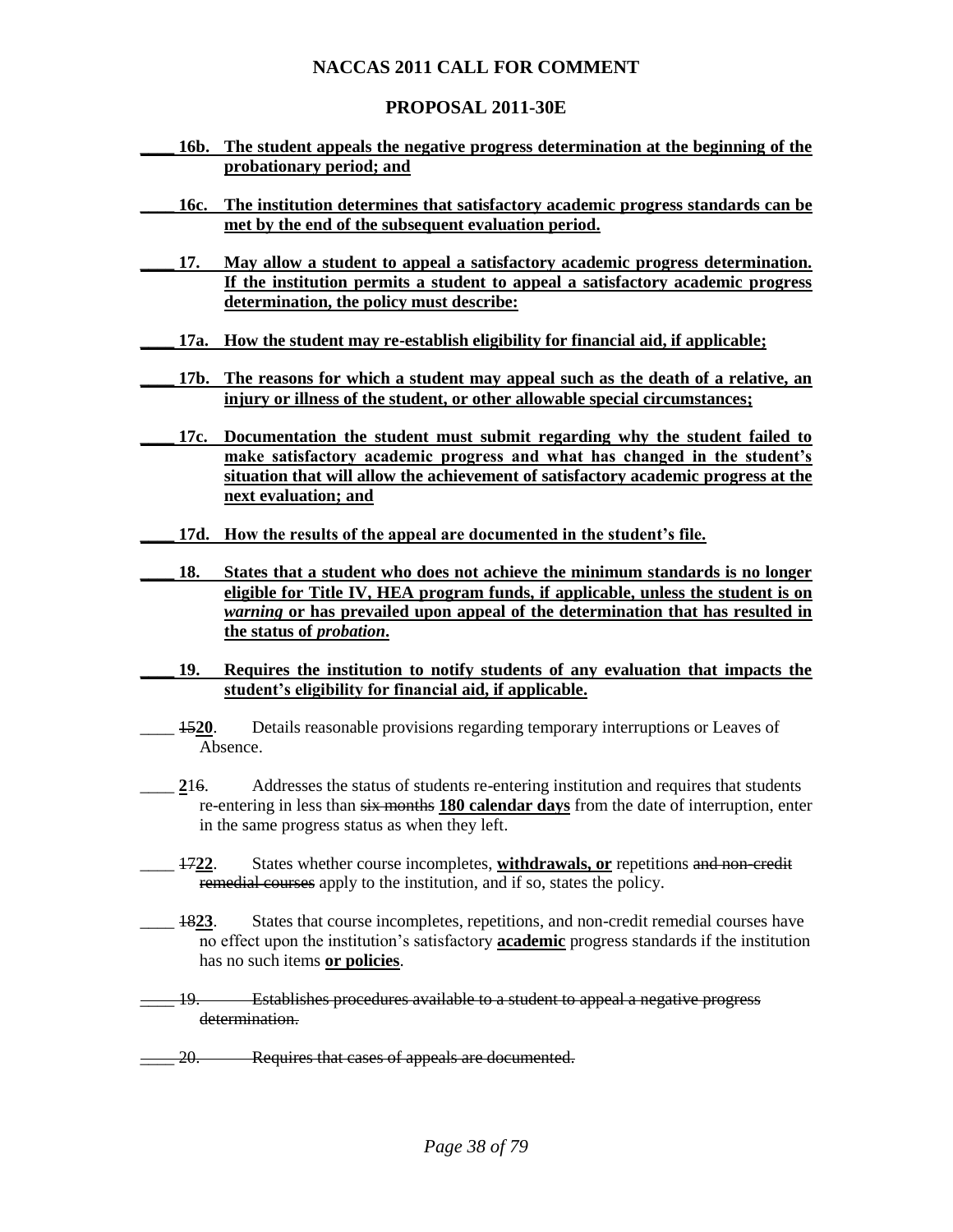### **PROPOSAL 2011-30E**

- \_\_\_\_ 21. Outlines specific procedures whereby Title IV aid will be reinstated to students who have re-established satisfactory progress status.
	- **\_\_\_\_ 24. Establishes that transfer hours from another institution that are accepted toward the student's educational program are counted as both attempted and completed hours.**
	- **\_\_\_\_ 25. Describes how students have access to satisfactory academic progress evaluation results.**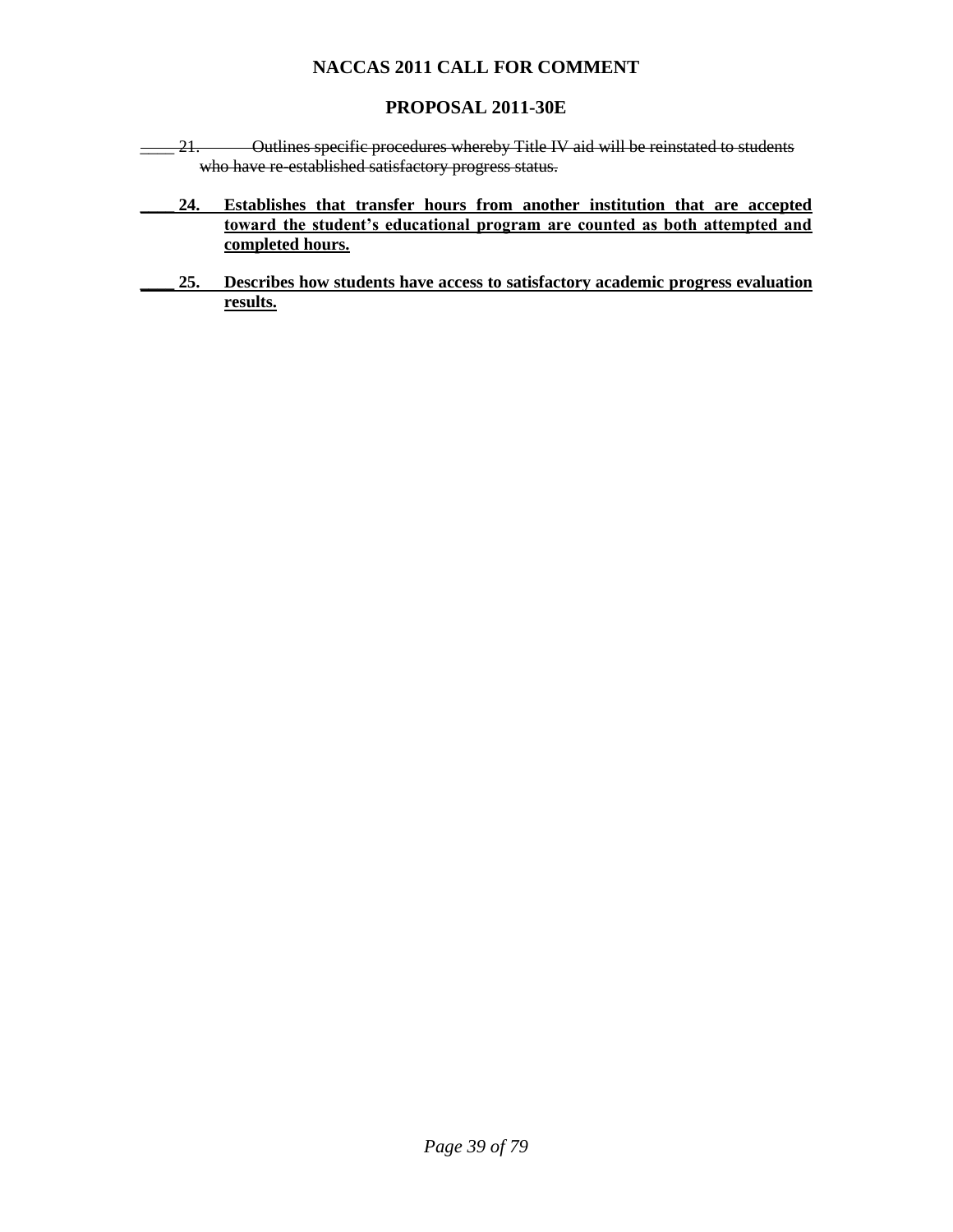### **PROPOSAL 2011-31E**

#### **Proposal 2011-31E: The Commission proposes to amend Policy IX.02 as described more fully below.**

#### **PROPOSED REVISIONS**

#### **POLICY IX.02:**

#### **EVALUATION OF STUDENTS: SATISFACTORY PROGRESS POLICY AND CHECKLIST FOR PROGRAMS MEASURED IN CREDIT HOURS**

A copy of this checklist is to accompany each Satisfactory **Academic** Progress Policy sent to the Commission, and this form is also a required exhibit for the Institutional Self-Study for Standard IX. For each of the items below, review the relevant section of your policy to determine if it contains all of the information required. Then list the item number on your policy where the information can be found. **Enter an N/A for any item that does not apply to the institution's policy. For example, a school may not offer financial aid programs.**

The School's Policy:

- \_\_\_\_ 1. Is written and identified as a Satisfactory **Academic** Progress Policy.
- \_\_\_\_ 2. Applies to any student receiving Title IV federal student financial aid (the school *may* choose to apply Satisfactory Progress Standards to all students including non-Title IV recipients) **every student enrolled in a NACCAS-approved program**.
- \_\_\_\_ 3. Is provided to applicants prior to enrollment.
- 4. Is applied consistently to all applicable students enrolled in a specific program and scheduled for a particular category of attendance (part-time/full-time).
- \_\_\_\_ 5. Includes both quantitative **(academic terms)** and qualitative **(academic performance)** elements that are evaluated on a cumulative basis at the designated evaluation periods throughout the course or program of study.
- \_\_\_\_ 6. Includes a maximum time frame in which a student must complete the educational course or program that is no longer than 150% of the **NACCAS-approved** published length of the educational course or program (based on 100% attendance schedule) measured in academic years, non-standard terms, or clock hours completed **based on the number of credit hours to complete the program measured in quarter or semester terms**.
- \_\_\_\_ 7. Ensures that a leave of absence extends the student's contract period and maximum time frame by the same number of days taken in the leave of absence.
- \_\_\_\_ 8. Contains qualitative factors that will be evaluated to determine academic performance using a reasonable system of grades and/or work projects completed and/or comparable factors measurable against a norm.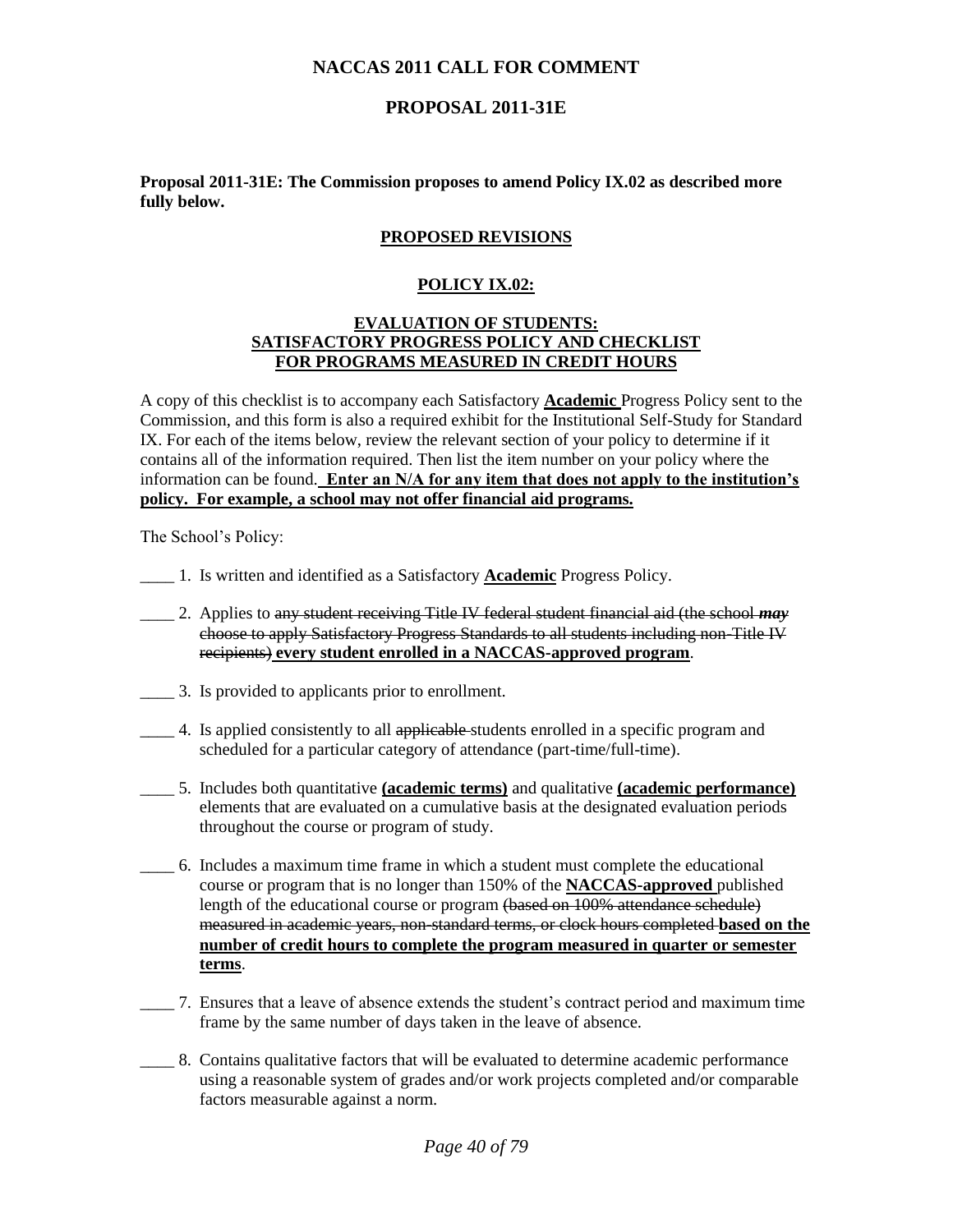### **PROPOSAL 2011-31E**

- \_\_\_\_ 9. Contains a grading scale that includes a minimum acceptable level of progress requiring at least the equivalent of a 70% cumulative grade average or project completion rate**, or a letter grade of C, or have an academic standing consistent with the institution's requirements for graduation, whichever is greater**.
- \_\_\_\_ 10. Monitors the academic progress of students at the **midpoint and** end of each term.
- \_\_\_\_ 11. Specifies that only students who maintain satisfactory progress are eligible to receive Title IV assistance. **Establishes that a school participating in Title IV, HEA programs, states a student's successful course completion percentage is based on the number of successfully completed credit hours (those with a grade of 70% or higher or as otherwise defined by the institution) divided by the cumulative number of credit hours attempted by the student at that time.**
- 12. Specifies that students who meet the minimum requirements for successful course completion and academic progress **academic performance** are considered to be making satisfactory **academic** progress until the next scheduled evaluation.
- \_\_\_\_ 13. A student's successful course completion percentage is based on the number of successfully completed credit hours (those with a grade of 70% or higher or as otherwise defined by the institution) divided by the cumulative number of credit hours attempted by the student at the that time (those credits for which a student has incurred a financial obligation.
- -May allow for Probation (Optional) and consider students not meeting the minimum requirements for attendance or academic performance to be making satisfactory progress during the first probationary period. If the policy allows probation, the policy:
	- \_\_\_\_ a. States the requirements students must meet to have the probationary status lifted.
	- -b. States whether students on probation are considered to be making satisfactory progress and eligible to receive Title IV funds.
	- \_\_\_\_ c. States that if the student is placed on a second, consecutive probation, the student will be determined as not making satisfactory progress.
	- **\_\_\_\_ 13. May allow for an initial status of satisfactory academic progress** *warning* **for students who are not considered meeting minimum standards for satisfactory academic progress. (The institution may elect to place the student on satisfactory academic progress** *probation* **without first placing the student on**  *warning***. See item below.)**
- **\_\_\_\_ 14. Indicates how a student can re-establish satisfactory academic progress and/or financial aid eligibility, if applicable.**
- **\_\_\_\_ 15. May allow for the status of** *probation* **for students who are not considered meeting minimum standards for satisfactory academic progress if:**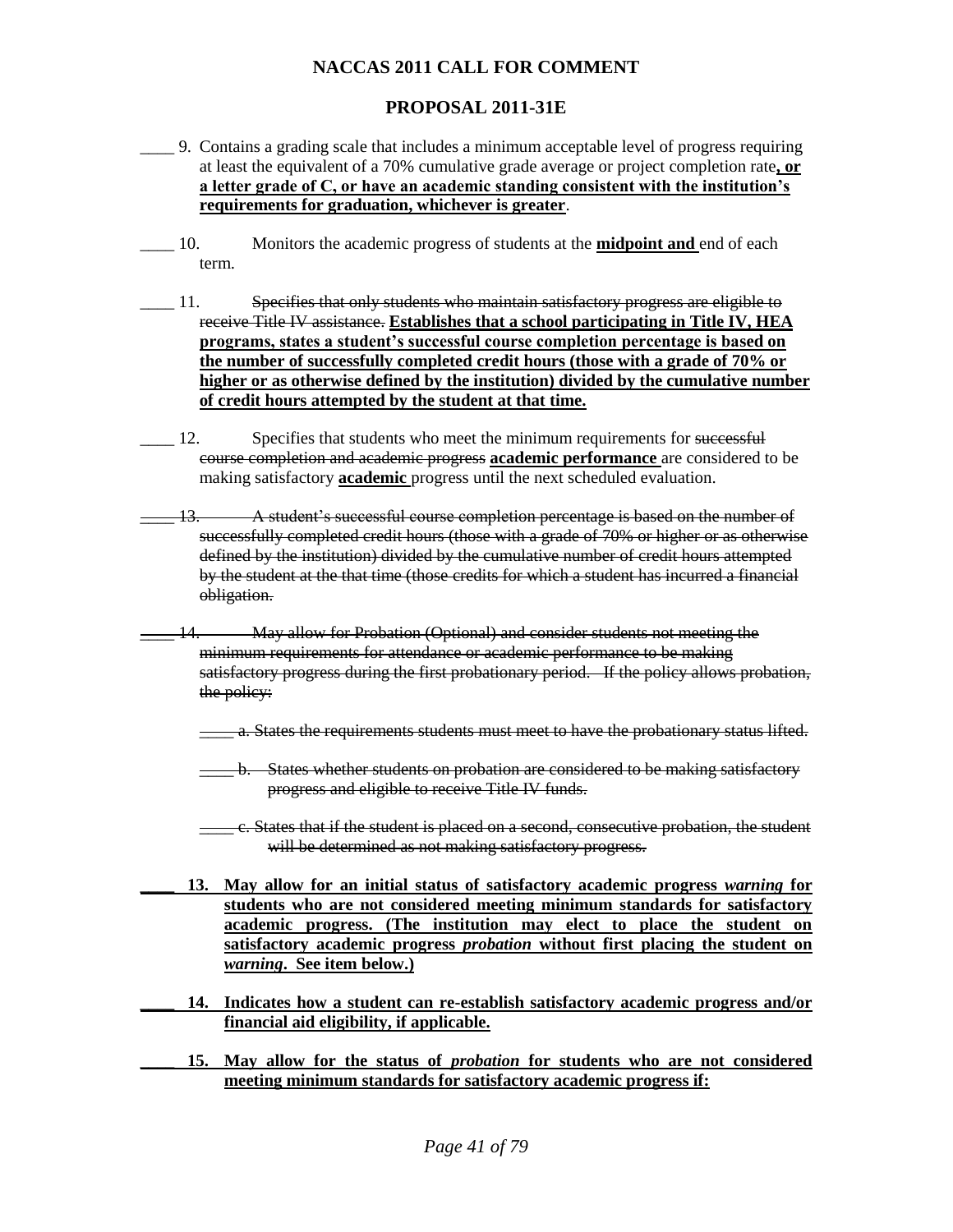### **PROPOSAL 2011-31E**

- **\_\_\_\_ 15a. The institution evaluates the student's progress and determines that the student did not make satisfactory academic progress during the** *warning* **or previous evaluation period; and**
- **\_\_\_\_ 15b. The student appeals the negative progress determination at the beginning of the probationary period; and**
- **\_\_\_\_ 15c. The institution determines that satisfactory academic progress standards can be met by the end of the subsequent evaluation period.**
- **\_\_\_\_ 16. May allow a student to appeal a satisfactory academic progress determination. If the institution permits a student to appeal a satisfactory academic progress determination, the policy must describe:**
- **\_\_\_\_ 16a. How the student may re-establish eligibility for financial aid, if applicable;**
- **\_\_\_\_ 16b. The reasons for which a student may appeal such as the death of a relative, an injury or illness of the student, or other allowable special circumstances;**
- **\_\_\_\_ 16c. Documentation the student must submit regarding why the student failed to make satisfactory academic progress and what has changed in the student's situation that will allow the achievement of satisfactory academic progress at the next evaluation; and**
	- **\_\_\_\_ 16d. How the results of the appeal are documented in the student's file.**
- **\_\_\_\_ 17. States that a student who does not achieve the minimum standards is no longer eligible for Title IV, HEA program funds, if applicable, unless the student is on**  *warning* **or has prevailed upon appeal of the determination that has resulted in the status of** *probation***.**
- **\_\_\_\_ 18. Requires the institution to notify students of any evaluation that impacts the student's eligibility for financial aid, if applicable.**
- \_\_\_\_ **19**5. Details reasonable provisions regarding temporary interruptions or Leaves of Absence.
- 2016. Addresses the status of students re-entering school and requires that students reentering in less than six months **180 calendar days** from the date of interruption, enter in the same progress status as when they left.
- \_\_\_\_ **2**17. States whether course incompletes, **withdrawals, or** repetitions and non-credit remedial courses apply to the school, and if so, states the policy.
- \_\_\_\_ **22**18. States that course incompletes, repetitions, and non-credit remedial courses have no effect upon the school's satisfactory **academic** progress standards if the school has no such items **or policies**.
- \_\_\_\_ 19. Establishes procedures available to a student to appeal a negative progress determination.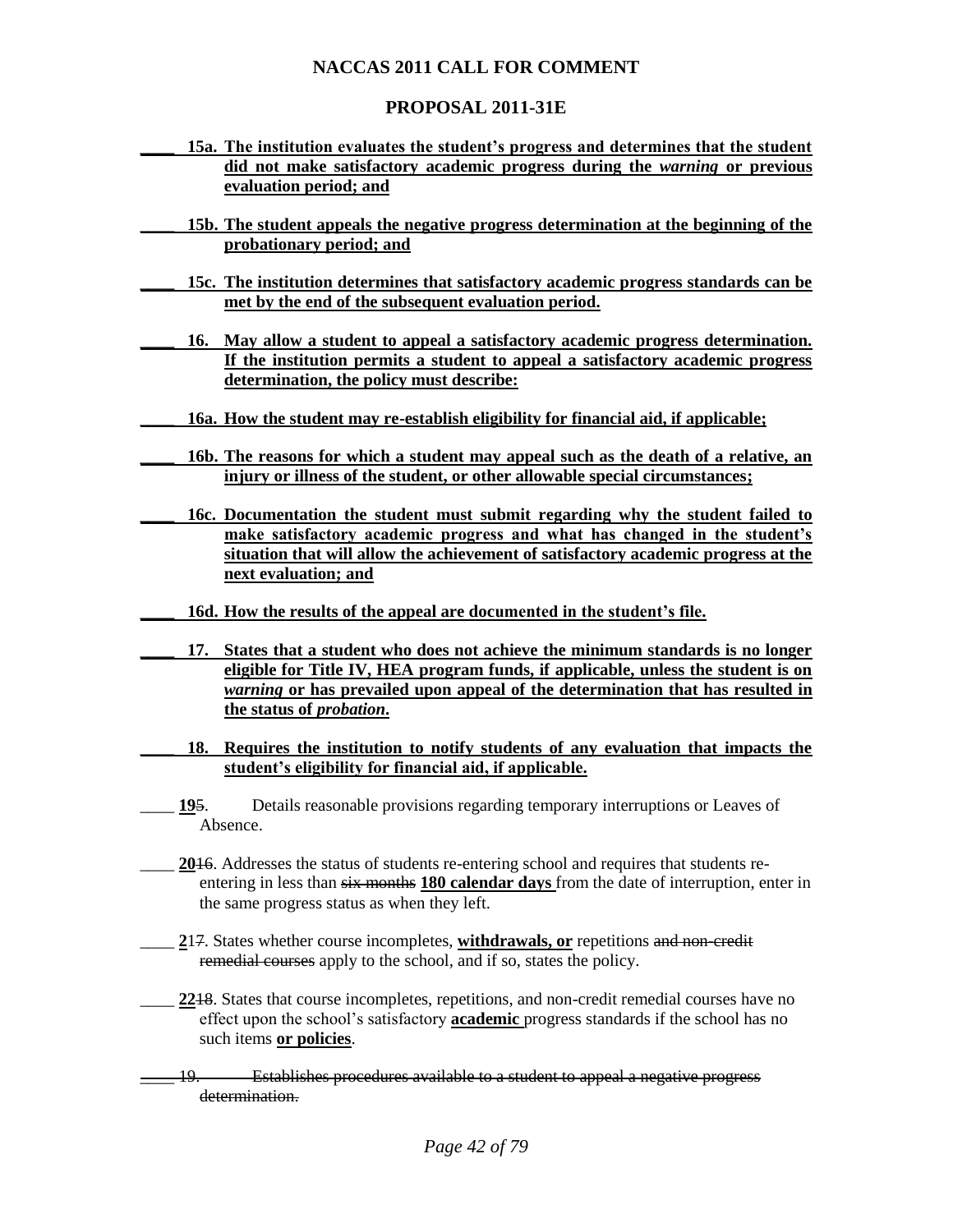# **PROPOSAL 2011-31E**

**\_\_\_\_ 20.** Requires that cases of appeals are documented.

- 21. Outlines specific procedures whereby Title IV aid will be reinstated to students who have re-established satisfactory progress status.
	- **\_\_\_\_ 23. Establishes that transfer credit hours from another institution that are accepted toward the student's educational program are counted as both attempted and completed.**
	- **\_\_\_\_ 24. Describes how students have access to satisfactory academic progress evaluation results.**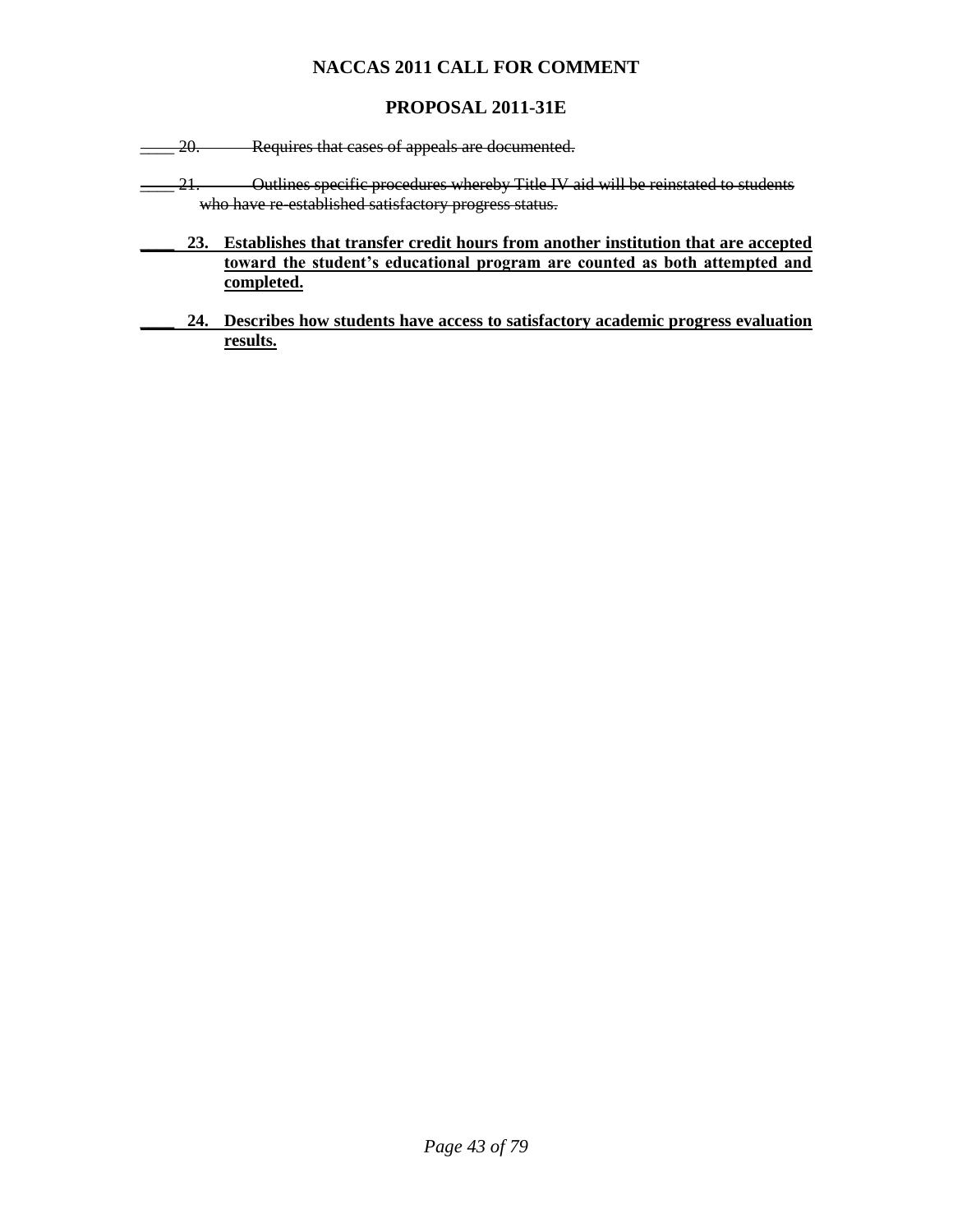### **PROPOSAL 2011-32**

**Proposal 2011-32: The Commission proposes to amend Rules Section 1.2(c)(3) to conform to Rules Section 2.2(a)(iii), requiring institutions whose accreditation has been withdrawn (or voluntarily relinquished while in withdrawal) to pay outstanding fees before being readmitted to candidate status.** 

#### **PROPOSED REVISIONS**

#### **Section 1.2 Institutional General Eligibility Requirements**

- (c) Exceptions to the "two years in operation" and general eligibility requirements:
	- (3) An institution whose accreditation has been withdrawn by NACCAS (all appeal rights exhausted) or which voluntarily relinquishes accreditation while in withdrawal status may apply for candidate status immediately but must wait one (1) year before reapplying for accreditation and**, subject to the requirements of Section 2.2(a)(iii) of these Rules,** shall be treated as a new school for all other purposes.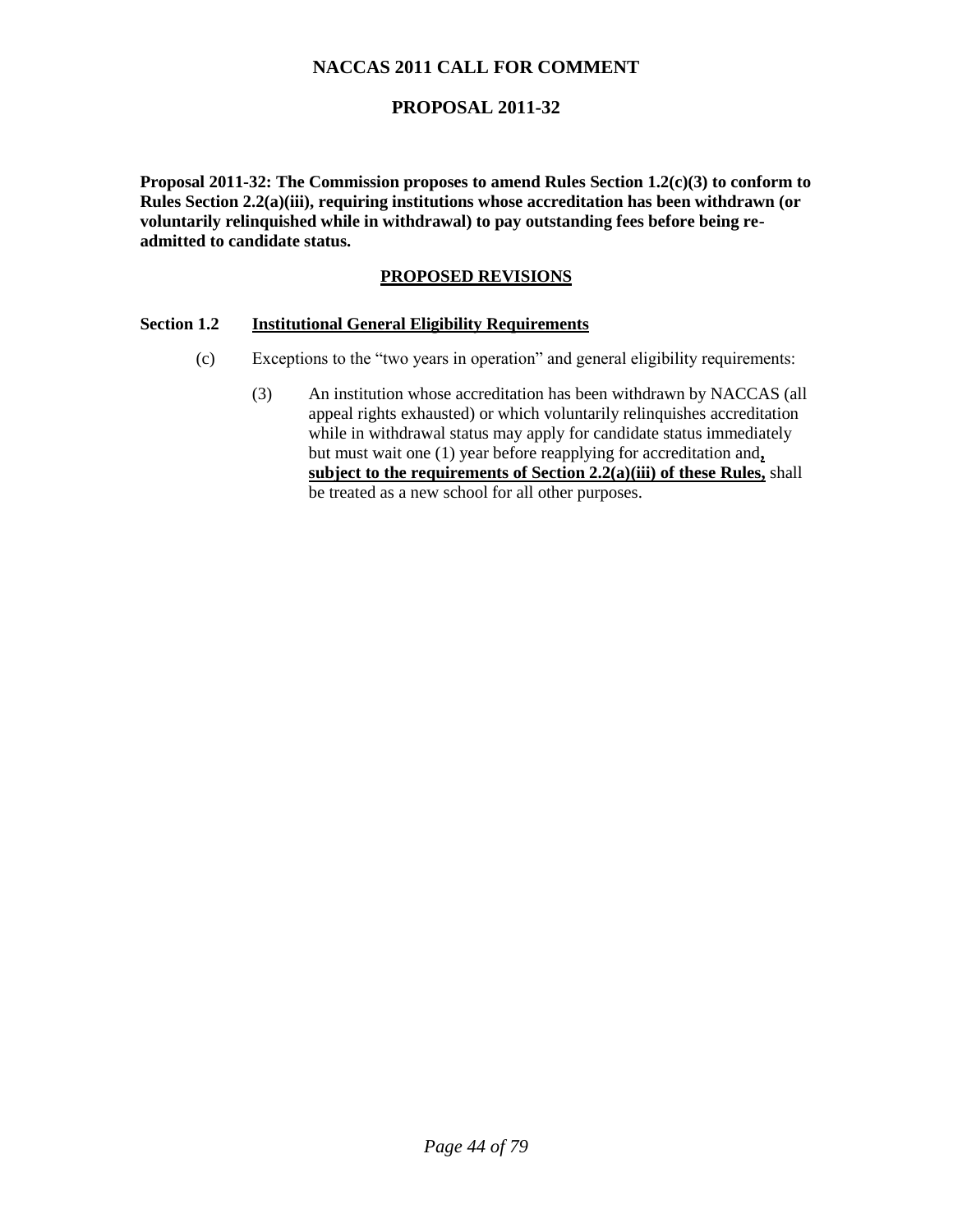### **PROPOSAL 2011-33**

**Proposal 2011-33: The Commission proposes to amend Rules Sections 1.3 and 4.16(c)(6) to provide for NACCAS approval of courses for continuing education or professional development of 150 hours or less.** 

### **PROPOSED REVISIONS**

#### **Section 1.3 Programs and/or Courses Approved within the Aegis of Institutional Accreditation**

- (a) Any program exceeding 150 hours in length or the equivalent in credits or competencies and/or leading to initial state licensure or certification must be approved by the Commission. Approval may occur:
	- (1) In conjunction with an institutional accreditation review; or
	- (2) Between institutional accreditation reviews (see Part 4 of the *Rules*).
- (b) Courses required for continuing education for licensure renewal or those hours required by the state regulatory agency after an examinee fails the exam do not require approval by NACCAS.
- (c) Electrology programs must be at least 300 hours in length or the equivalent in credit hours or competencies, unless a lesser number of hours is mandated by state law or regulation.
- (d) At institutions in states where NACCAS accreditation is recognized for schools to obtain licensure by means of accreditation, all programs offered at the institution seeking or continuing NACCAS accreditation must be approved by the Commission.

#### **(e) Any course for continuing education or professional development, of 150 hours or less, taught or sponsored by the institution which the institution wishes to be listed by NACCAS as an approved course.**

#### **Section 4.16 Definitions of Non-Substantive Changes**

- (c) Non-substantive additions or changes to program offerings:
	- (6) A course is offered to prepare persons who have already graduated from programs in the cosmetology arts and sciences or massage to prepare for state licensing **for continuing education or professional development**.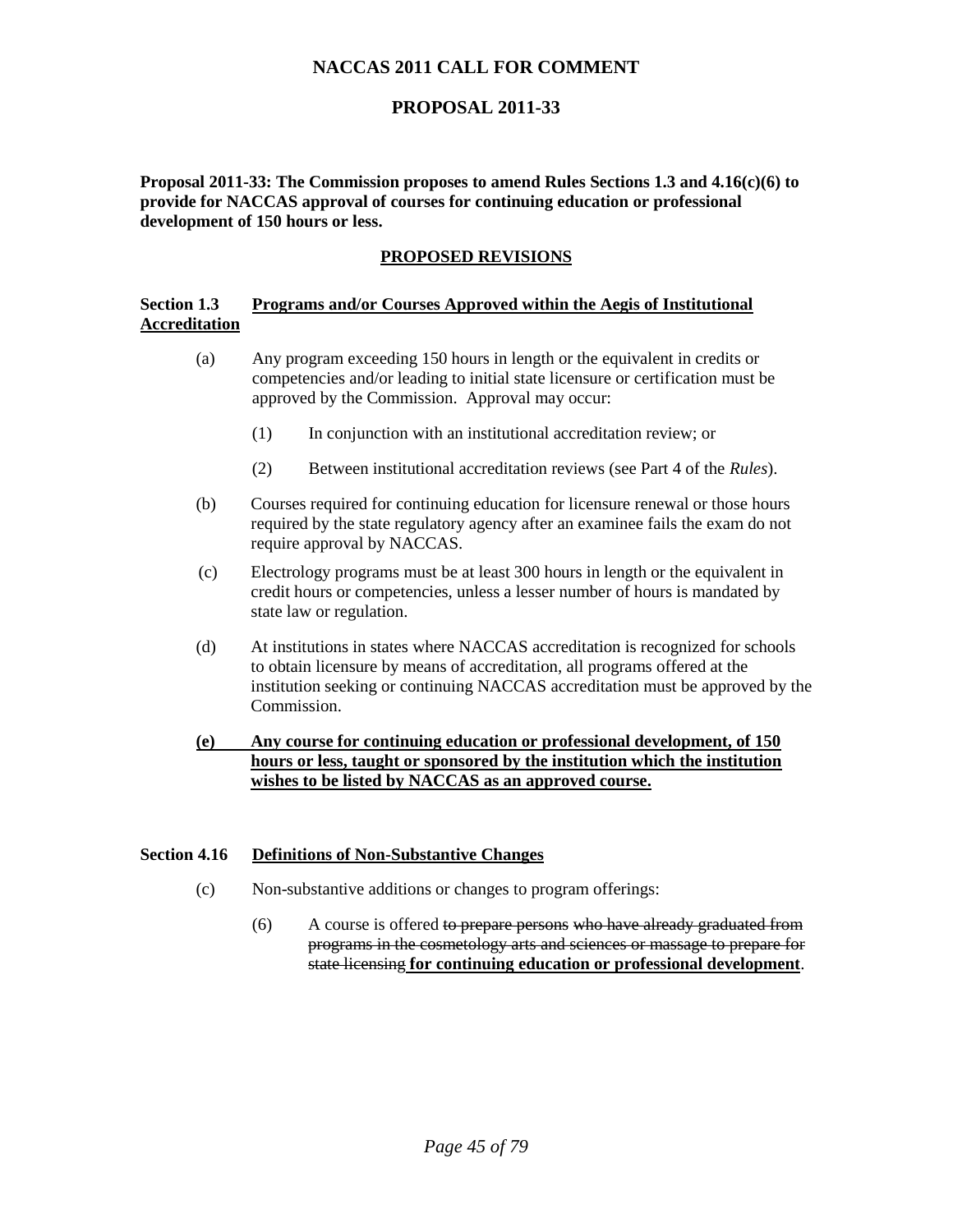# **PROPOSAL 2011-34**

**Proposal 2011-34: The Commission proposes to amend Rules Sections 2.1(c)(4) and 2.5(b)(5) to eliminate the references to sustaining fees being billed separately.**

#### **PROPOSED REVISIONS**

#### **Section 2.1 Application for Candidate Status**

- (c) To initiate the application process, send to the Executive Director of NACCAS a complete application that includes:
	- (1) The application form completely filled out;
	- (2) Application fee;
	- (3) Required exhibits; and
	- (4) Sustaining fee (billed separately).

#### **Section 2.5 Application for Initial Accreditation**

- (b) Submit the application form to NACCAS headquarters. In order to be complete and ready for processing, the application must include:
	- (1) Application form, completely filled out;
	- (2) All required exhibits;
	- (3) Application fee;
	- (4) Deposit toward the on-site evaluation fee submitted by certified check and
	- (5) Sustaining fee (billed separately).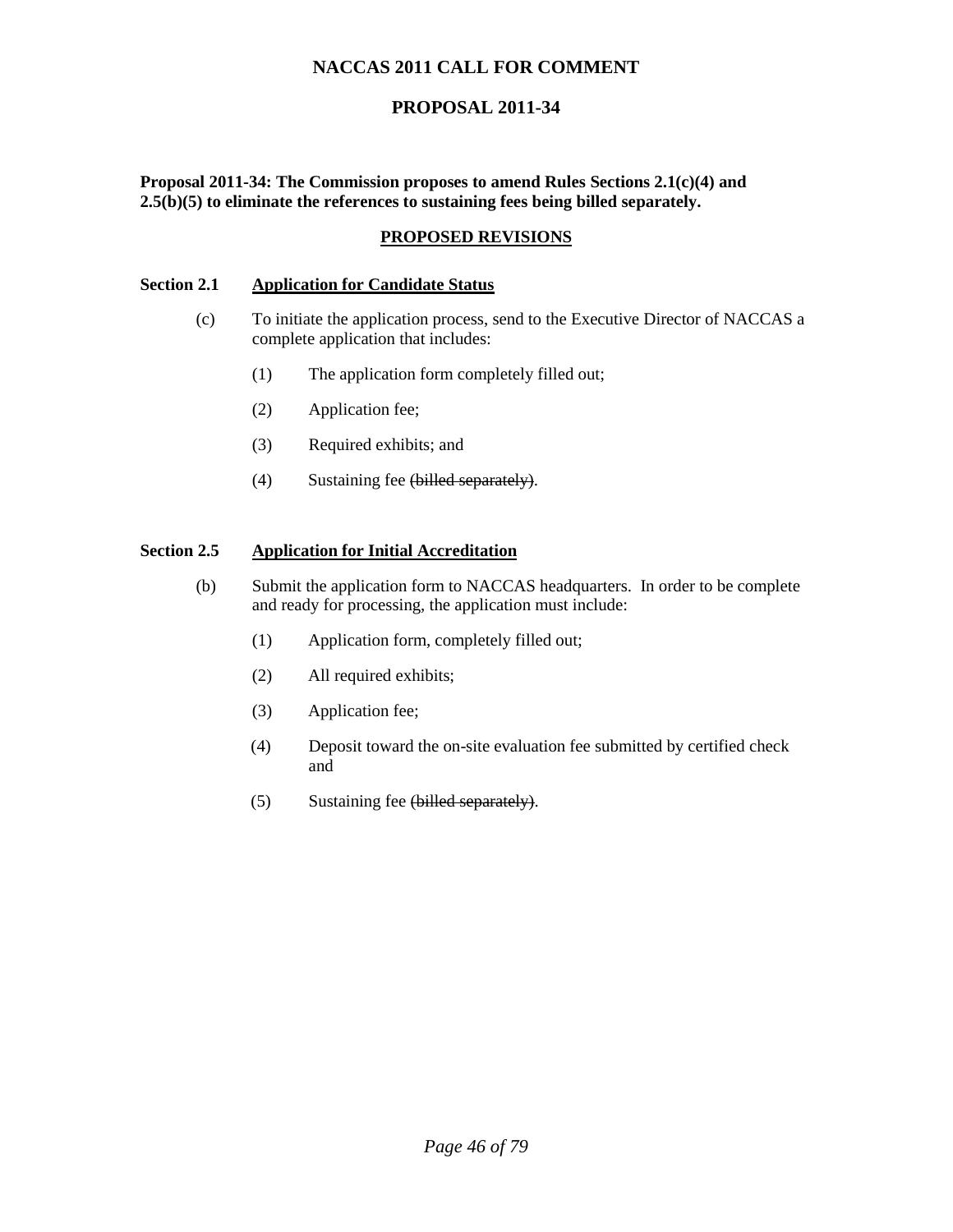# **PROPOSAL 2011-35**

**Proposal 2011-35: The Commission proposes to amend Rules Section 3.3(b) to provide that the Executive Director has the authority to waive the requirements of Section 3.3(b).** 

#### **PROPOSED REVISIONS**

#### **Section 3.3 On-Site Evaluators**

- (b) Evaluator in the Field of Administration: In order to qualify as an evaluator in the Field of Administration, a candidate must:
	- (1) Have a minimum of two years of experience in an administrative position in a NACCAS accredited school and be active in school operations; or
	- (2) Have five years experience in an administrative position in a NACCAS accredited school and demonstrate relevant industry involvement by:
		- (i) active membership in professional organization(s) in the field**;** or
		- (ii) recent authorship of professional publications**;** or
		- (iii) evidence of continuing education in the field.

#### **The Executive Director shall have the authority to waive the requirements of this Section 3.3(b).**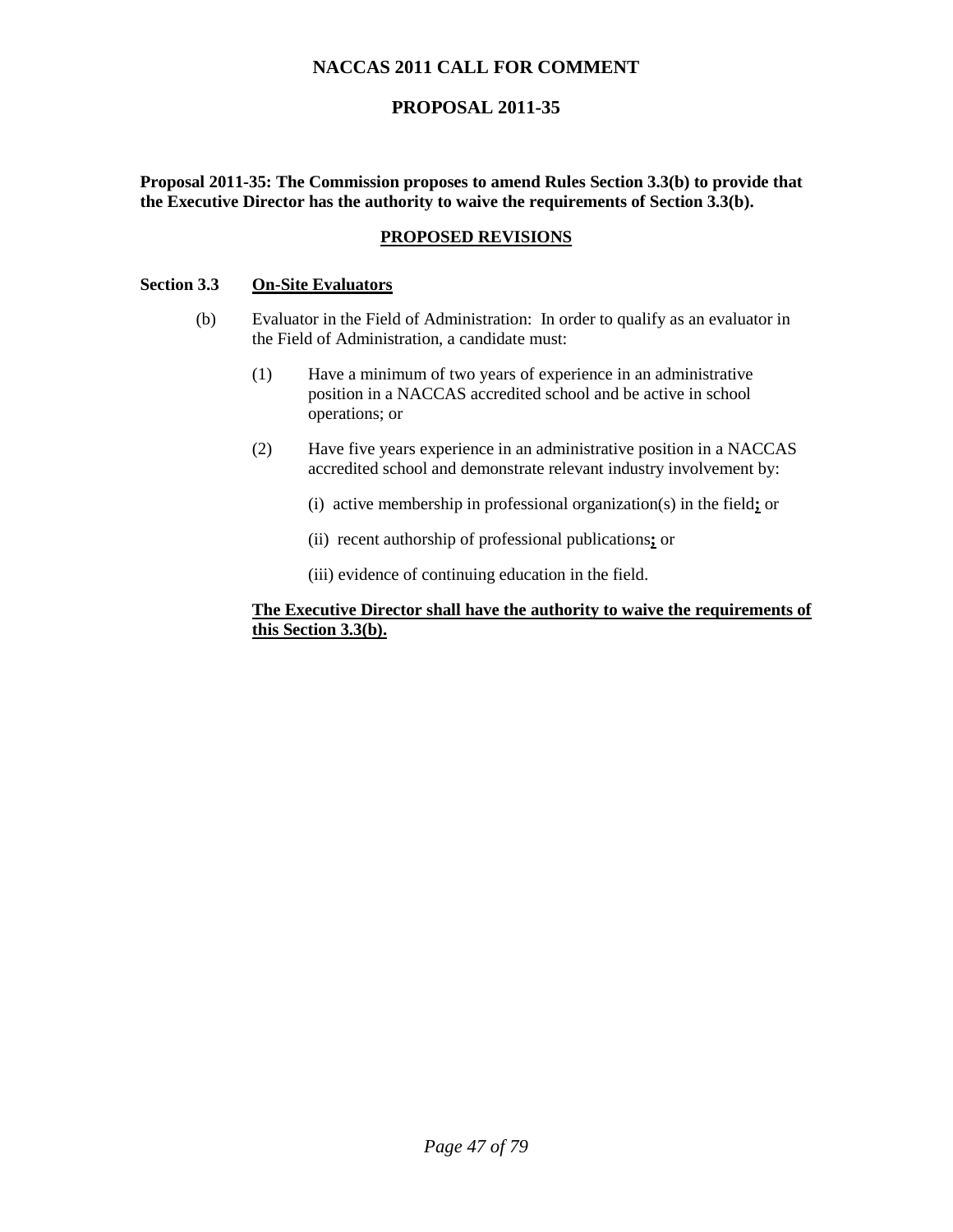### **PROPOSAL 2011-36**

**Proposal 2011-36: The Commission proposes to amend Rules Section 4.5 to eliminate the 45-day prior notice requirement for a Category 1 change of location.** 

#### **PROPOSED REVISIONS**

#### **Section 4.5 Requirements Specific to Category 1 Relocation**

- (a) 45 Days: A school must notify the Commission of an anticipated change of location at least forty-five (45) days prior to the relocation. Such notification shall be in writing and be sent to the Executive Director of NACCAS.
- (**a**b) 30 Days: An Application for Change of Location (Appl. #11) must be completed and returned to the Executive Director of NACCAS thirty (30) days prior to the date the school plans on relocating.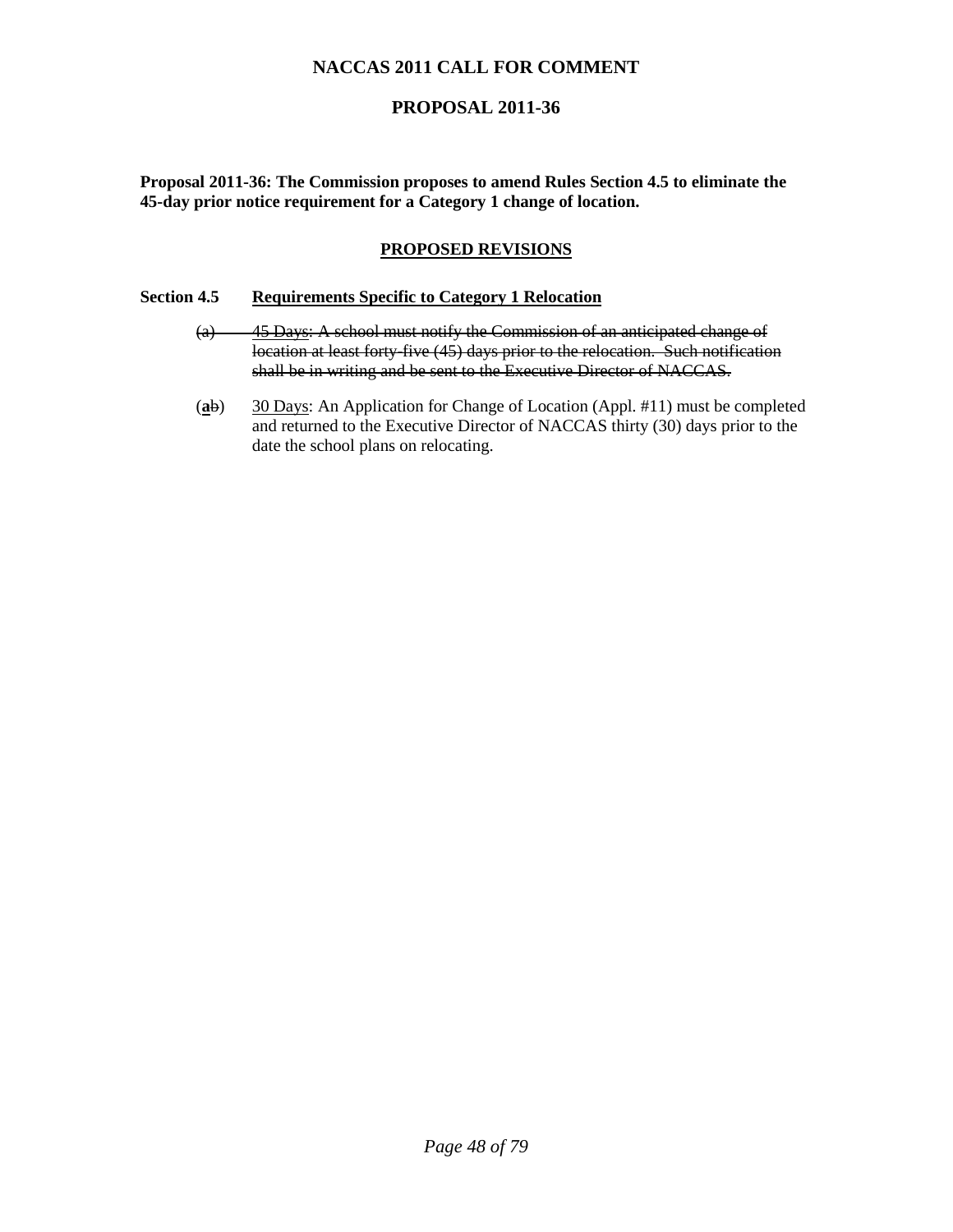### **PROPOSALS 2011-37, 2011-38, 2011-44, 2011-54 & 2011-55**

**Proposal 2011-37: The Commission proposes to amend Rules Section 4.8 to provide that failure to timely notify NACCAS of a change of ownership results in relinquishment of accreditation in accordance with Section 8.13(c)(2) of the Rules.** 

**Proposal 2011-38: The Commission proposes to amend Rules Sections 4.8 and 4.16, Appendix #9 and the Glossary of the NACCAS Handbook to state that NACCAS requires approval of changes of ownership resulting in a change of control.** 

**Proposal 2011-44: The Commission proposes to amend Rules Section 4.16(a)(3) to clarify that a change of ownership of less than 10% is a non-substantive change provided it does not result in a change of control.** 

**Proposal 2011-54: The Commission proposes to amend Appendix #9 to eliminate the provision stating that Commission may order a change of ownership visit to an institution, where the new owner is a family member with less than two years current involvement with the management of the institution.** 

**Proposal 2011-55: The Commission proposes to amend Appendix #9 to provide that for a Category 5 Change of Ownership, the ISS must be submitted within 90 days of the change of ownership, or workshop attendance, whichever comes first.** 

#### **PROPOSED REVISIONS**

#### **Section 4.8 Change of Control**

(**a**) 30 days: The New Controlling Owner must complete and return the appropriate Change of Control application and send it to the Executive Director of NACCAS at least thirty (30) days prior to the effective date of the Change of Control, together with the applicable fee.

Within 6 Months: The Commission shall carry out a visit (announced or unannounced) at the institution within six months after the effective date of the Change of Control.

(c) When a Change of Control takes place, if the application for a Change of Control is not received, the accreditation of the institution shall have been relinquished (1) in accordance with Section  $8.13(c)(2)$  of these Rules or (2) the date the New Controlling Owner states, in writing, the intention of not continuing as an accredited institution, whichever comes first. An accredited institution undergoing a Change of Control which submits the required application when due shall remain in accredited status until such time as NACCAS denies the application and the institution subsequently fails to appeal or has exhausted its appeal rights.

#### **Section 4.16 Definitions of Non-Substantive Changes**

- (a) Changes of Ownership Not Resulting in a Change of Control:
	- (1) Transfer of Non-Voting Interests.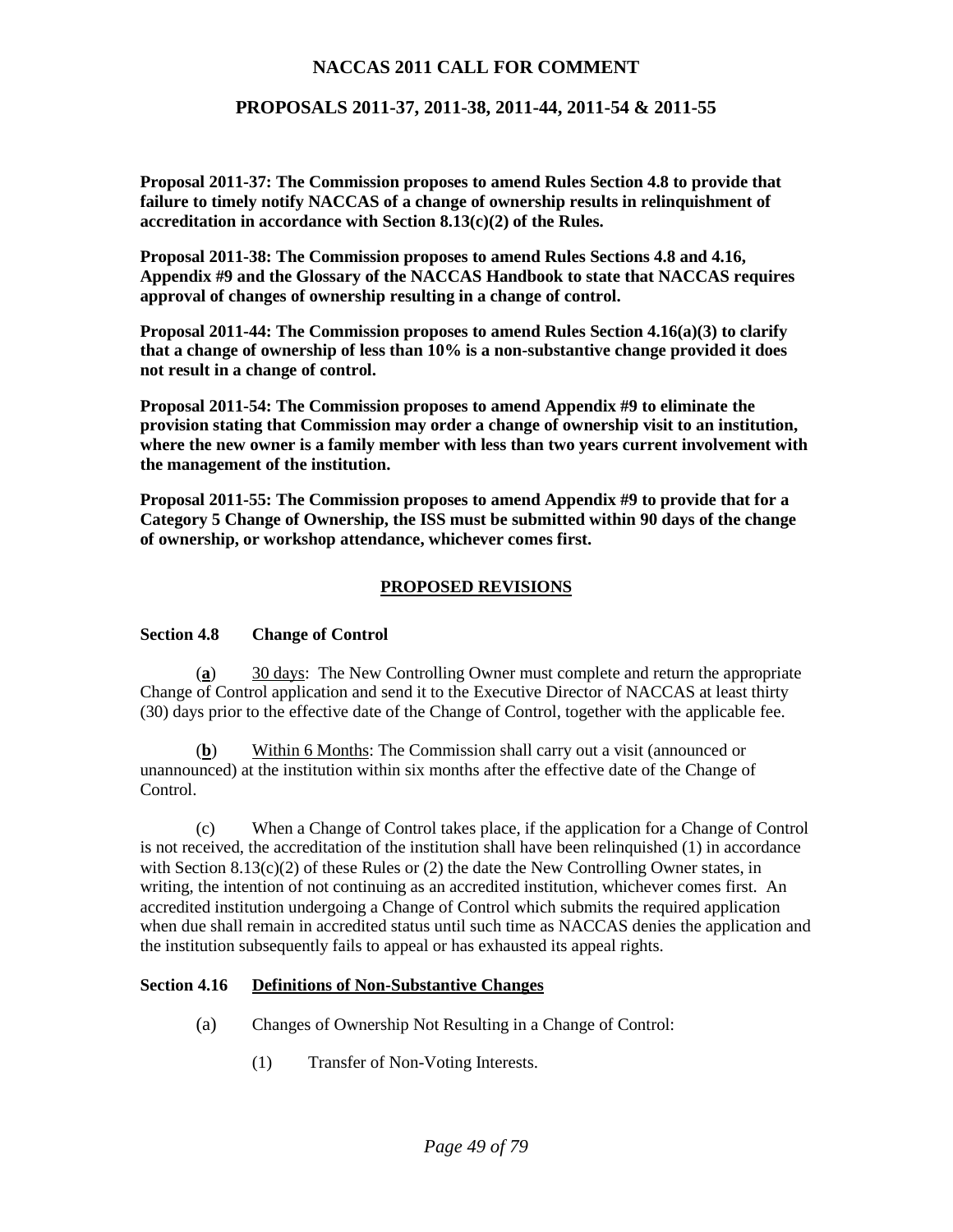### **PROPOSALS 2011-37, 2011-38, 2011-44, 2011-54 & 2011-55**

- (2) Transfer of less than 50% of Voting Interests, without any Change of Control.
- (3) Transfer of Voting Interests among existing Owners, without any Change of Control.
- (4) Transfer of the Voting Interests of an Owner who has died or retired, to (a) a Family Member of the deceased or retiring Owner or (b) one or more of the remaining Owners; provided that, in either case, the person to whom such Voting Interests are transferred (i) is a Natural Person who (ii) has been involved in management of the institution for at least two years preceding the transfer and who (iii) has established and retained an Ownership Interest in the institution for at least two years prior to the transfer.

#### **APPENDIX #9**

#### **CHANGE OF CONTROL CATEGORIES AND REQUIREMENTS**

*Warning:* When a Change of Control occurs, the institution is subject to the voluntary relinquishment provisions of Section 8.13 of the Rules UNLESS the New Controlling Owner complies with all the requirements for a Change of Control.

The Commission must know, at all times, who is in Control of an accredited institution. The Commission must be notified of any change in the direct or indirect ownership of an institution (whether by transfer of Voting Interests or otherwise) and must approve any Change of Control (including any change in ownership that results in a Change of Control). The accreditation process that will follow a Change of Control will depend on the category into which the Change of Control falls. The three general categories of Change of Control are described below. Any person or entity that proposes to acquire an ownership interest in an accredited institution is urged to contact the Commission before the proposed acquisition becomes effective, in order to verify the category that fits a contemplated Change of Control.

#### **Categories of Changes of Control**

#### **Category 1**

1. Change in organizational structure from (a) a Sole Proprietorship or General Partnership to another form of Business Entity (or vice versa) or (b) from one form of Business Entity to another form of Business Entity, without either the Owners or their respective Ownership Interests changing.

#### **Category 2**

1. A Controlling Owner ceases to Control an institution.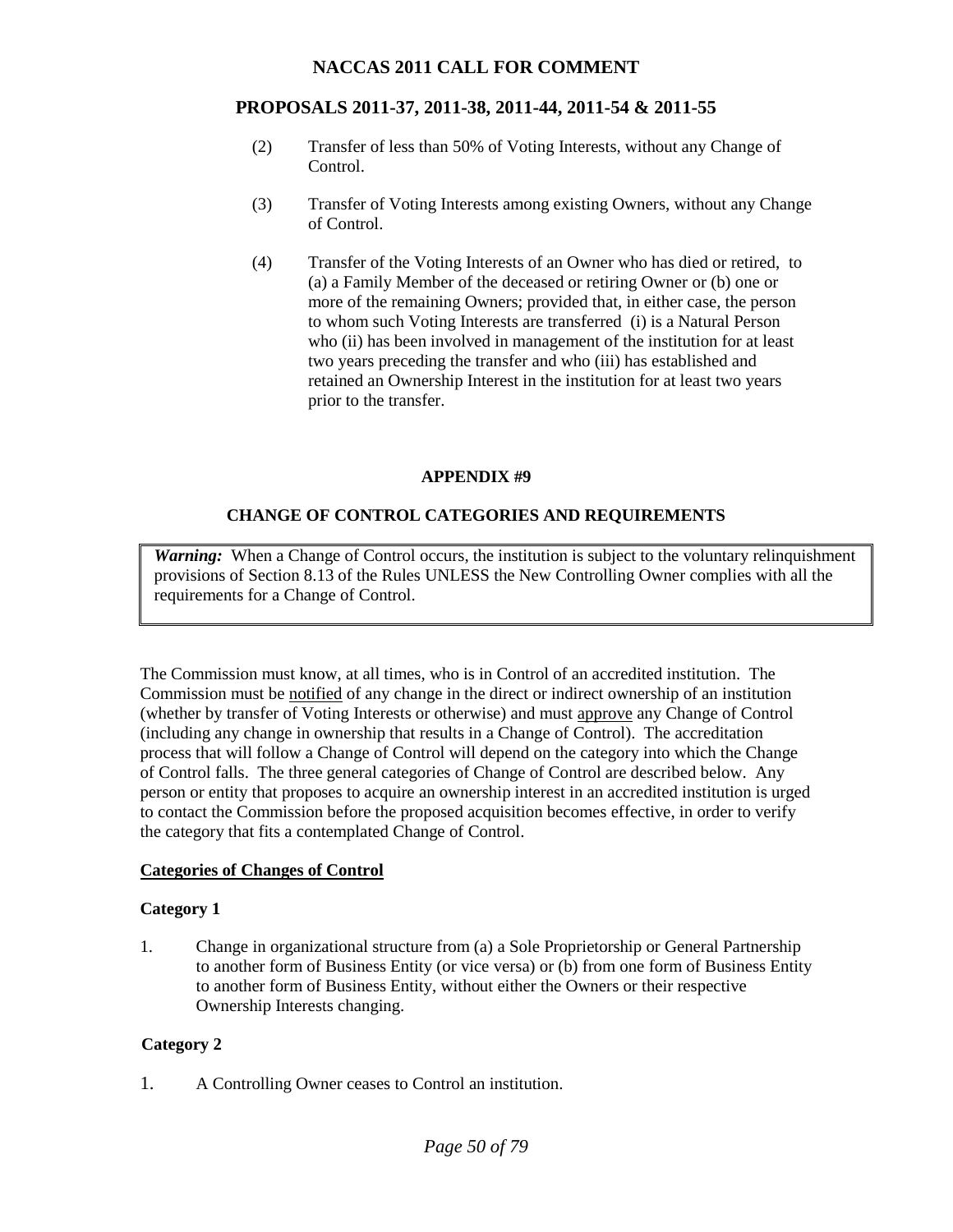# **PROPOSALS 2011-37, 2011-38, 2011-44, 2011-54 & 2011-55**

- 2. An existing Minority Owner becomes a Controlling Owner.
- 3. A person or Business Entity which currently Controls a NACCAS-accredited institution acquires Control of another NACCAS-accredited institution or multiple NACCASaccredited institutions from the same Owner(s).
- 4. Acquisition of Control by a person who has worked for five years or longer in a management position at the applicable institution.
- 5. Acquisition of Control by a person who has overseen the applicable institution for five years or longer in an administrative position at the home office of multiple NACCASaccredited institutions.
- 6. Division of one institution into two or more institutions.

#### **Category 3**

- 1. Acquisition of Control by a person or Business Entity that, prior to such acquisition, was not an Owner.
- 2. Acquisition of Control by a person or Business Entity that has not Controlled a NACCAS-accredited institution within the past five years.
- 3. A person or Business Entity acquires Control of an institution that has been in (nonadministrative) withdrawal status within the past eighteen months.

When a Change of Control has characteristics in more than one Category, it will fall in the higher numbered Category.

#### Change of Control Process by Category

Requirements Specific to Category 1

- 1. At least 30 days before the effective date of the Change of Control, submit the required application form together with:
	- a. A non-refundable application fee.
	- b. Copy of state license issued in the name of the new Owners (to be submitted within 30 days after the change in structure).
	- c. If the institution is organized as (or is a Subsidiary of) a Business Entity, a copy of the certificate of incorporation, articles of formation or equivalent State authorization for the formation of such Business Entity(ies).
	- d. A report of any changes that have been made or will be made in the near future by the institution's New Controlling Owner (e.g., curriculum, staff, materials, equipment, location, etc.).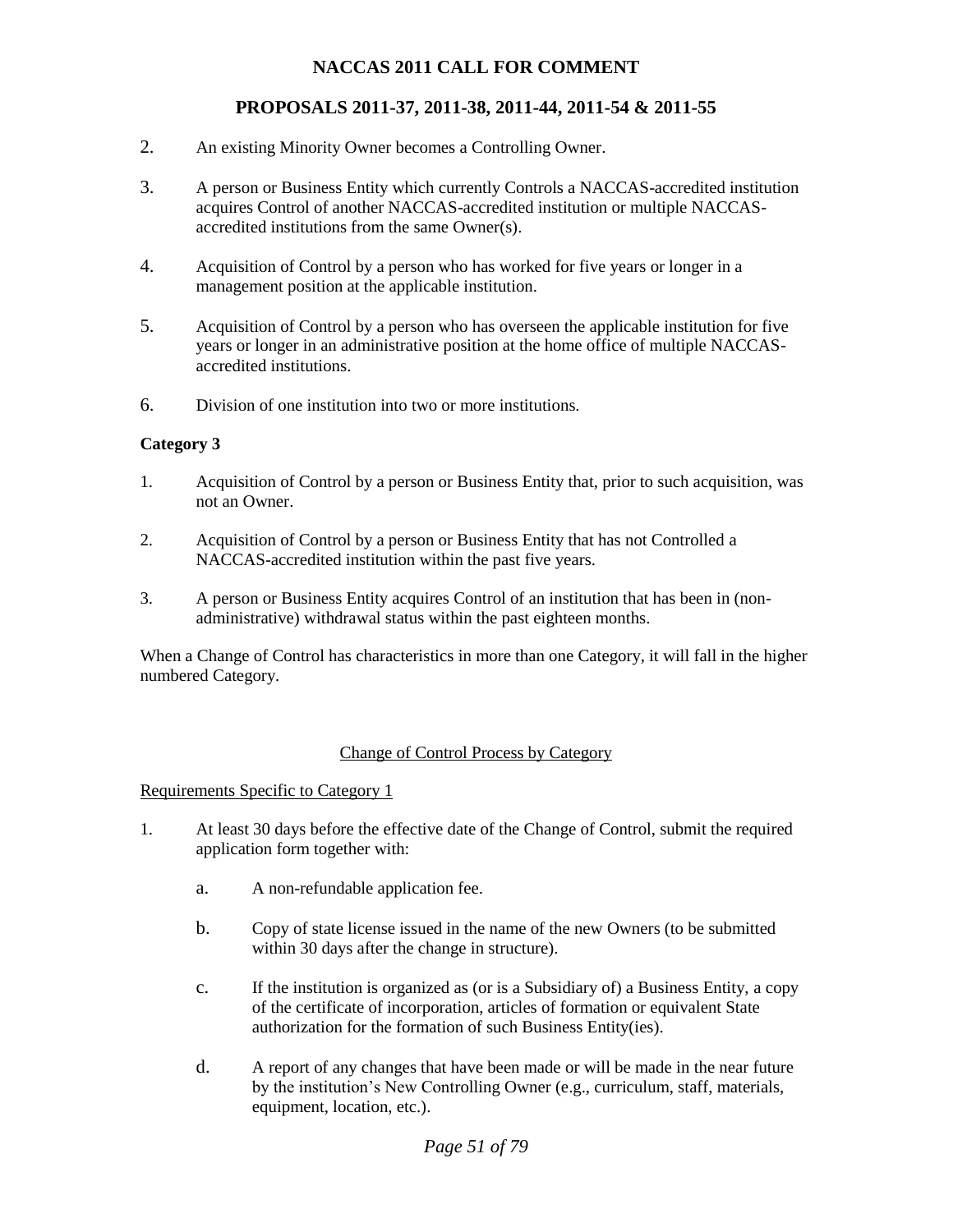### **PROPOSALS 2011-37, 2011-38, 2011-44, 2011-54 & 2011-55**

- e. A balance sheet for the institution as of the effective date of the Change of Control (to be submitted within 30 days after the effective date of the Change of Control), compiled by an independent certified public accountant on an accrual basis of accounting according to GAAP.
- 2. The NACCAS Board of Commissioners, a delegated Committee, or staff may request other pertinent information. This should be submitted within 15 days of receipt of the request.
- 3. For Category 1 there is no on-site evaluation visit is required.

#### Requirements General to Categories 2 and 3

- 1. At least 30 days before the expected effective date of the Change of Control, submit the required application form, together with:
	- a. A non-refundable application fee.
	- b. Fully-executed copies of the Transfer Agreement and all other closing documents, which include all of the terms of the transfer. (The closing documents must be submitted within 7 days after the effective date of the Change of Control). (If the New Controlling Owner is entering into a lease agreement, a copy of the lease agreement must also be submitted.)
	- c. A copy of the state license showing the Owner(s) or statement from the state licensing agency accepting the new Owner(s) for licensing (to be submitted within 30 days after the effective date of the Change of Control).
	- d. Biographies of the new Owner(s). Indicate any family relationships to the former Owner(s). Indicate any business or employment relationships with the former Owner(s) and the institution acquired or another NACCAS-accredited institution.
	- e. The name of the Owner or employee designated as liaison with NACCAS for accreditation processes. Submit evidence of the most recent accreditation workshop attended by the liaison or registration for a workshop to take place within four months.
	- f. A balance sheet for the institution as of the effective date of the Change of Control (to be submitted within 30 days after the effective date of the Change of Control), compiled by an independent certified public accountant on an accrual basis of accounting according to GAAP.
	- g. A signed statement indicating whether (i) the new Owner(s) or (ii) the previous Owner(s) assume(s) the responsibility for refunds due to students attending the institution prior to the effective date of the Change of Control.
- 2. The institution can request an early renewal of accreditation to combine the Change of Control evaluation with an up-coming renewal process. The Institutional Self-Study must be submitted not later than 90 days after the effective date of the Change of Control, to permit the on-site visit to occur within the required six-month timeframe.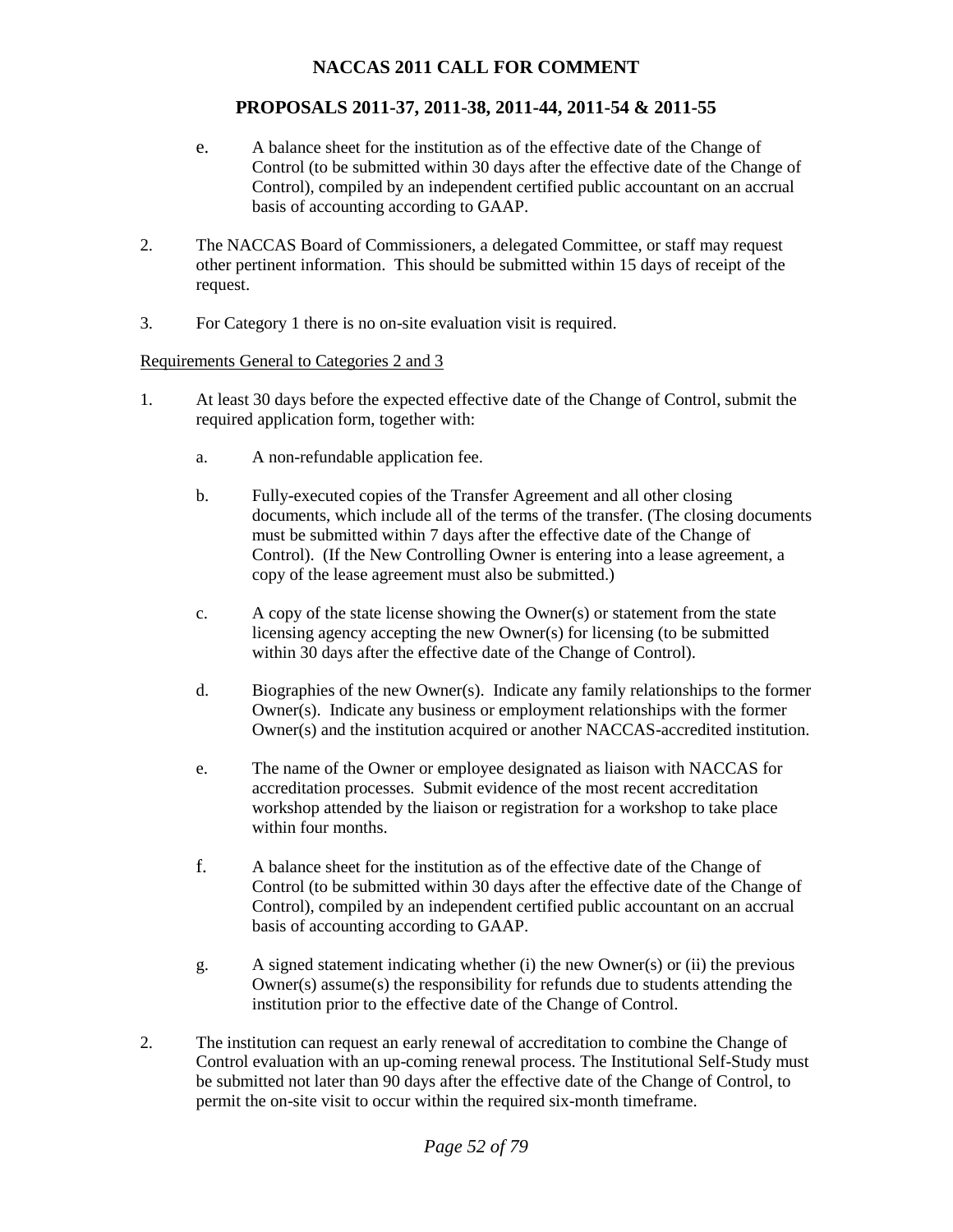# **PROPOSALS 2011-37, 2011-38, 2011-44, 2011-54 & 2011-55**

3. The NACCAS Board of Commissioners, a delegated Committee, or staff may request other pertinent information. This should be submitted within 15 days of receipt of the request.

#### Requirements Specific to Category 2

1. The institution shall undergo a partial team on-site evaluation, at the institution's expense, within six months after the effective date of the Change of Control.

#### Requirements Specific to Category 3

- 1. The institution shall undergo a consultation prior to submitting the Institutional Self-Study and undergoing the Change of Control visit. The consultation can be at a NACCAS workshop, the institution, or the NACCAS office.
- 2. The institution must submit an Institutional Self-Study within 90 days after the date of approval of the Change of Control.
- 3. The institution shall undergo a full-team on-site evaluation, at the institution's expense, within six months after the effective date of the Change of Control.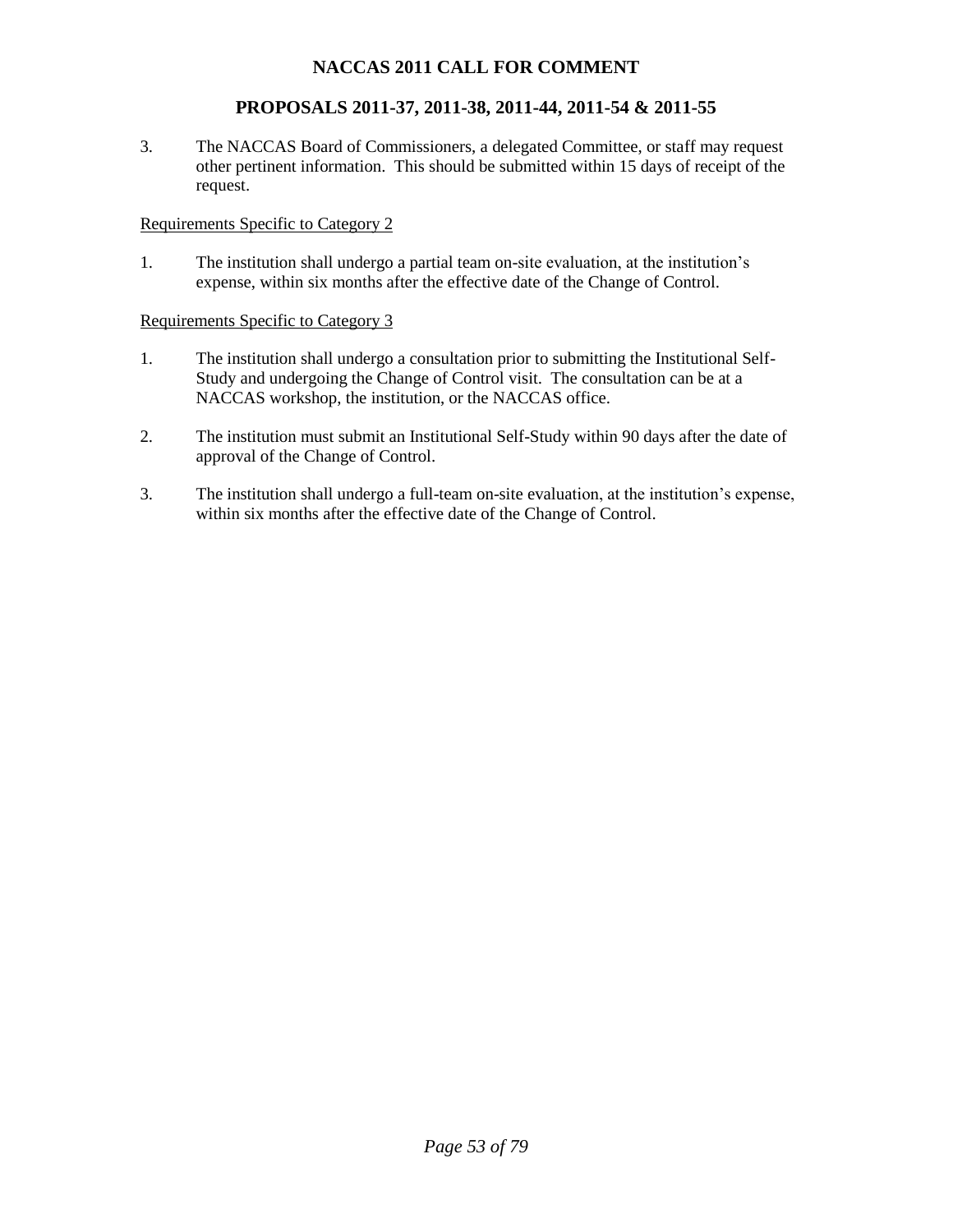# **PROPOSALS 2011-37, 2011-38, 2011-44, 2011-54 & 2011-55**

# **GUIDE TO CHANGE OF CONTROL**

# **CATEGORIES OF CHANGE AND THEIR REQUIREMENTS**

| Requirements                                                                                                                                                                                                                                         | Category of<br>Change |                           |   |
|------------------------------------------------------------------------------------------------------------------------------------------------------------------------------------------------------------------------------------------------------|-----------------------|---------------------------|---|
|                                                                                                                                                                                                                                                      | $\mathbf{1}$          | 2                         | 3 |
| Submit application form at least 30 days before the effective date of the<br>Change of Control.                                                                                                                                                      | X                     | X                         | X |
| Submit a non-refundable fee with the application.                                                                                                                                                                                                    | X                     | X                         | X |
| Submit a copy of the certificate of incorporation (or applicable<br>organizational document) for the new Business Entity created. If an<br>existing Business Entity was dissolved, submit a copy of the certificate<br>of dissolution.               | X                     |                           |   |
| List Owner(s) with specifics on any family relationships to the former<br>Owner(s). Indicate any business or employment relationships with the<br>former Owner(s) and the institution acquired, or another NACCAS-<br>accredited institution.        |                       | $\boldsymbol{\mathrm{X}}$ | X |
| Submit biographies of the new Owner(s).                                                                                                                                                                                                              |                       | X                         | X |
| Submit the name of the Owner or employee designated as liaison with                                                                                                                                                                                  |                       | X                         | X |
| NACCAS for accreditation processes.                                                                                                                                                                                                                  |                       |                           |   |
| Evidence that the liaison has attended a workshop within the previous 24<br>months, or evidence the liaison is registered to attend a workshop within<br>90 days of the application date.                                                            |                       |                           | X |
| Submit a signed statement indicating which of (1) the new Owner(s) or<br>$(2)$ the previous Owner $(s)$ assumes the responsibility for refunds due to<br>students attending the institution prior to the effective date of the Change<br>of Control. |                       | X                         | X |
| Submit a list of shortened versions of the institution name and where<br>they will be used.                                                                                                                                                          | X                     | X                         | X |
| The NACCAS Board of Commissioners, a delegated Committee, or staff<br>may request other pertinent information. This should be submitted<br>within 15 days of receipt of the request.                                                                 | X                     | X                         | X |
| Within 7 days after the effective date of the Change of Control, submit<br>fully-executed copies of the Transfer Agreement and all other closing<br>documents, which include all the terms of the transfer of Ownership                              |                       | X                         | X |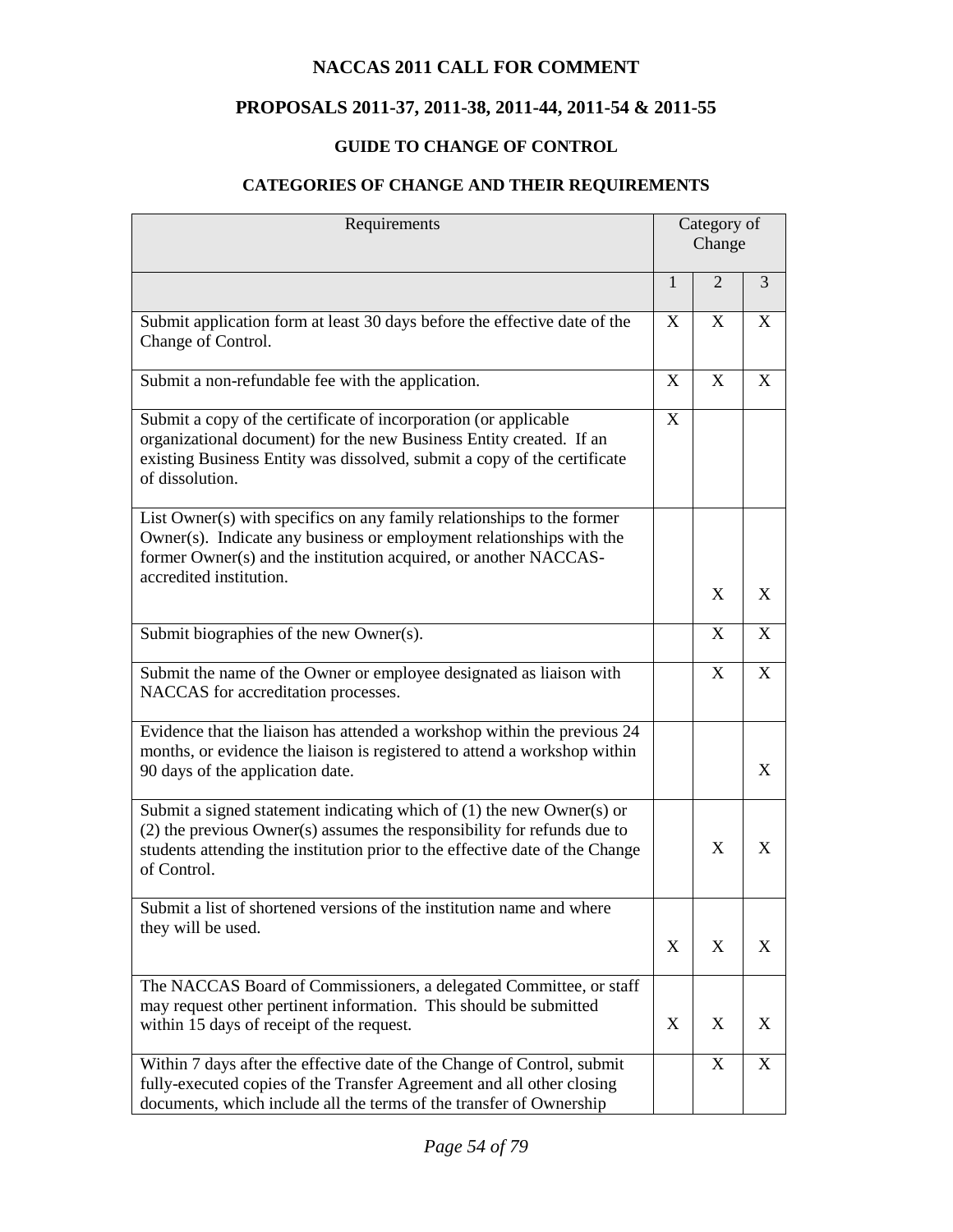| Requirements                                                                                                                                                                                                                                                                                                                                                               | Category of<br>Change |                |              |
|----------------------------------------------------------------------------------------------------------------------------------------------------------------------------------------------------------------------------------------------------------------------------------------------------------------------------------------------------------------------------|-----------------------|----------------|--------------|
|                                                                                                                                                                                                                                                                                                                                                                            | 1                     | $\overline{2}$ | 3            |
| Interests. (If a lease agreement, a copy of the lease agreement must be<br>submitted.)                                                                                                                                                                                                                                                                                     |                       |                |              |
| Within 30 days after the effective date of the Change of Control, submit a<br>copy of the state license showing the new Owner(s), or a statement from<br>the state licensing agency accepting the new Owner(s) for licensing.                                                                                                                                              | X                     | X              | X            |
| Within 30 days after the effective date of the Change of Control, submit a<br>balance sheet for the institution as of the effective date of the Change of<br>Control (to be submitted within 30 days after the effective date of the<br>Change of Control), compiled by an independent certified public<br>accountant on an accrual basis of accounting according to GAAP. | X                     | X              | X            |
| Undergo a consultation at a NACCAS Workshop, the institution, or the<br>NACCAS headquarters.                                                                                                                                                                                                                                                                               |                       |                | $\mathbf{X}$ |
| Submit an ISS within 90 days after the effective date of the Change of<br>Control or attendance at an Accreditation Workshop, whichever comes<br>first.                                                                                                                                                                                                                    |                       |                | X            |
| The institution may request an early renewal of accreditation to combine<br>the Change of Control evaluation with an up-coming renewal process.<br>The ISS must be submitted not later than 90 days after the approval of<br>the Change of Control, to permit the on-site visit to occur within the<br>required six-month timeframe.                                       |                       | $\mathbf{X}$   | $\mathbf{X}$ |
| Within six months after the effective date of the Change of Control,<br>undergo a partial-team on-site evaluation                                                                                                                                                                                                                                                          |                       | $\overline{X}$ |              |
| Within six months after the effective date of the Change of Control,<br>undergo a full-team on-site evaluation.                                                                                                                                                                                                                                                            |                       |                | X            |

# **PROPOSALS 2011-37, 2011-38, 2011-44, 2011-54 & 2011-55**

### **ADDITIONS/CHANGES TO GLOSSARY**

**Business Entity** – A Corporation, Limited Liability Company, General Partnership, Limited Partnership, trust or any other form of business organization organized under state law.

**Change of Control** – (1) Any event or change constituting a "change in ownership and control" under 34 CFR 600.31(c) or any successor regulation or (2) any other event whereby a person or entity gains Control of an institution, except (in each case) as exempted under 34 CFR 600.31(e) or any successor regulation.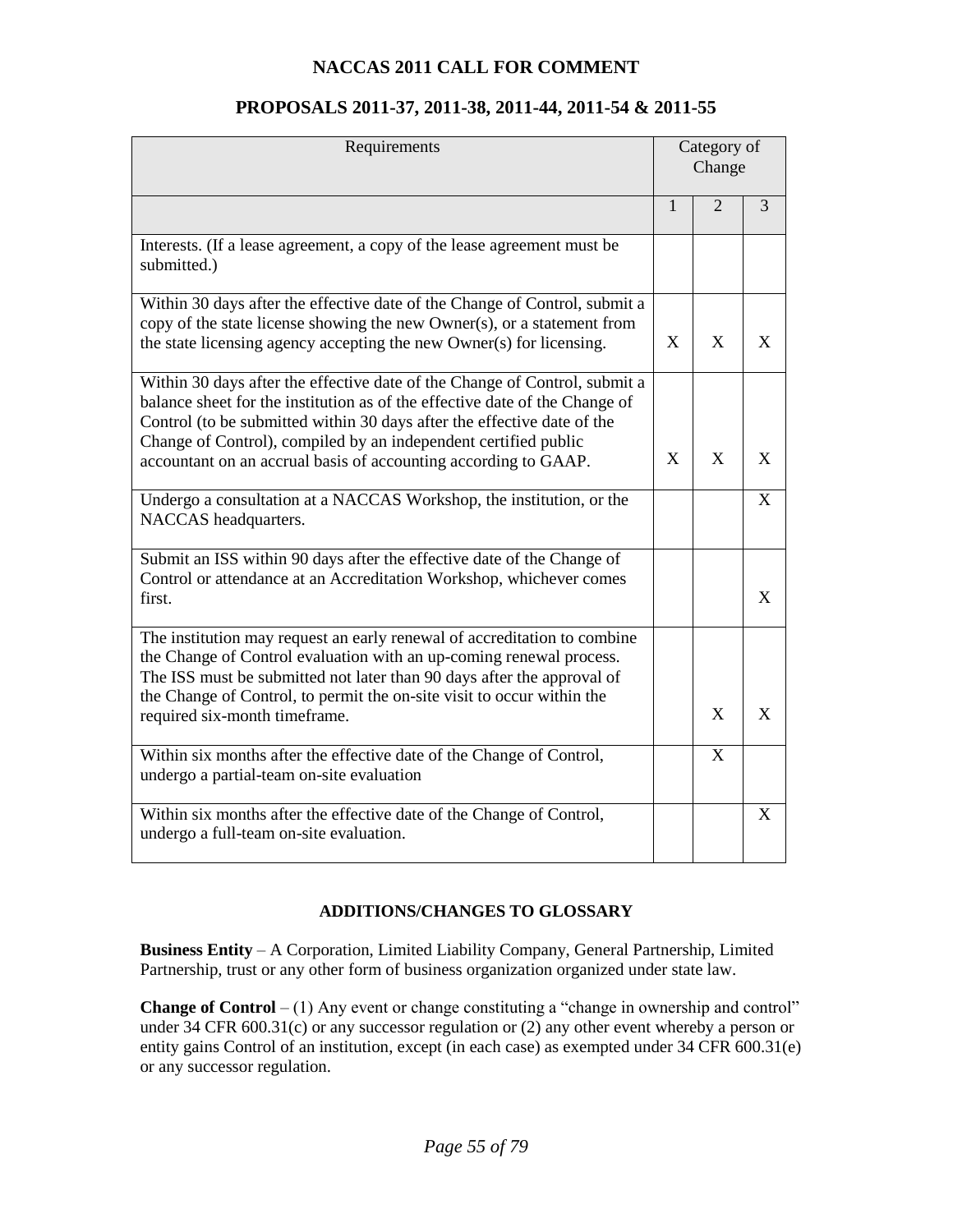# **PROPOSALS 2011-37, 2011-38, 2011-44, 2011-54 & 2011-55**

**Control** -- The (direct or indirect) possession of the power to direct or cause the direction of the management and policies of an institution through the ownership of a Controlling Voting Interest. Any trustee having the (exclusive or nonexclusive) power to direct the management or operations of a trust, including the power to dispose of trust assets or vote securities held by the trust, shall be deemed to Control the trust.

**Controlling Owner** -- The person or Business Entity, if any, having direct or indirect ownership of a Controlling Voting Interest in an institution.

**Controlling Voting Interest** – More than 50% (by voting power) of the Voting Interests of an institution; provided, however, that the largest shareholder of a Public Corporation shall be deemed to hold a Controlling Voting Interest in such corporation so long as that shareholder owns or controls at least 25% of the outstanding voting securities of the institution.

**Corporation** – A Business Entity organized as a corporation under state law.

**Family Member** -- A parent, sibling, spouse or child, grandchild, spouse's parent, sibling, child or grandchild, any of the aforementioned in a "step" relationship, or sibling's or child's spouse.

**Former Controlling Owner** – The person or Business Entity who (or which, as applicable) will cease to Control an institution on the effective date of a Change of Control. Note that there will be no "Former Controlling Owner" if there was no Controlling Owner prior to the Change of Control.

**General Partnership** – An unincorporated Business Entity having two or more Owners.

**Limited Liability Company** – A Business Entity organized as a limited liability company under state law.

**Limited Partnership** – A Business Entity organized as a limited partnership or limited liability partnership under state law.

**Minority Owner** – An Owner who is not a Controlling Owner.

**Natural Person** – An actual human being (i.e., not a corporation or other Business Entity recognized by law as capable of taking legal acts in its own name). Unless otherwise indicated, as used in this Handbook "person" means Natural Person.

**New Controlling Owner** – The Owner who will acquire Control of an institution on the effective date of a Change of Control.

**Non-Voting Interest** – A legal right to share in the profits derived from the operation of an institution, that is not a Voting Interest.

**Owner** – For NACCAS' purposes, an "Owner" is the legal owner of voting securities or voting rights in a Business Entity. In the case of a Sole Proprietorship, the Owner of the entity is the sole proprietor. In the case of a General Partnership or Limited Partnership, the Owners are the partners with voting rights. In the case of a Corporation, the Owners are the stockholders with voting rights. In the case of a Limited Liability Company, the Owners are the members with voting rights.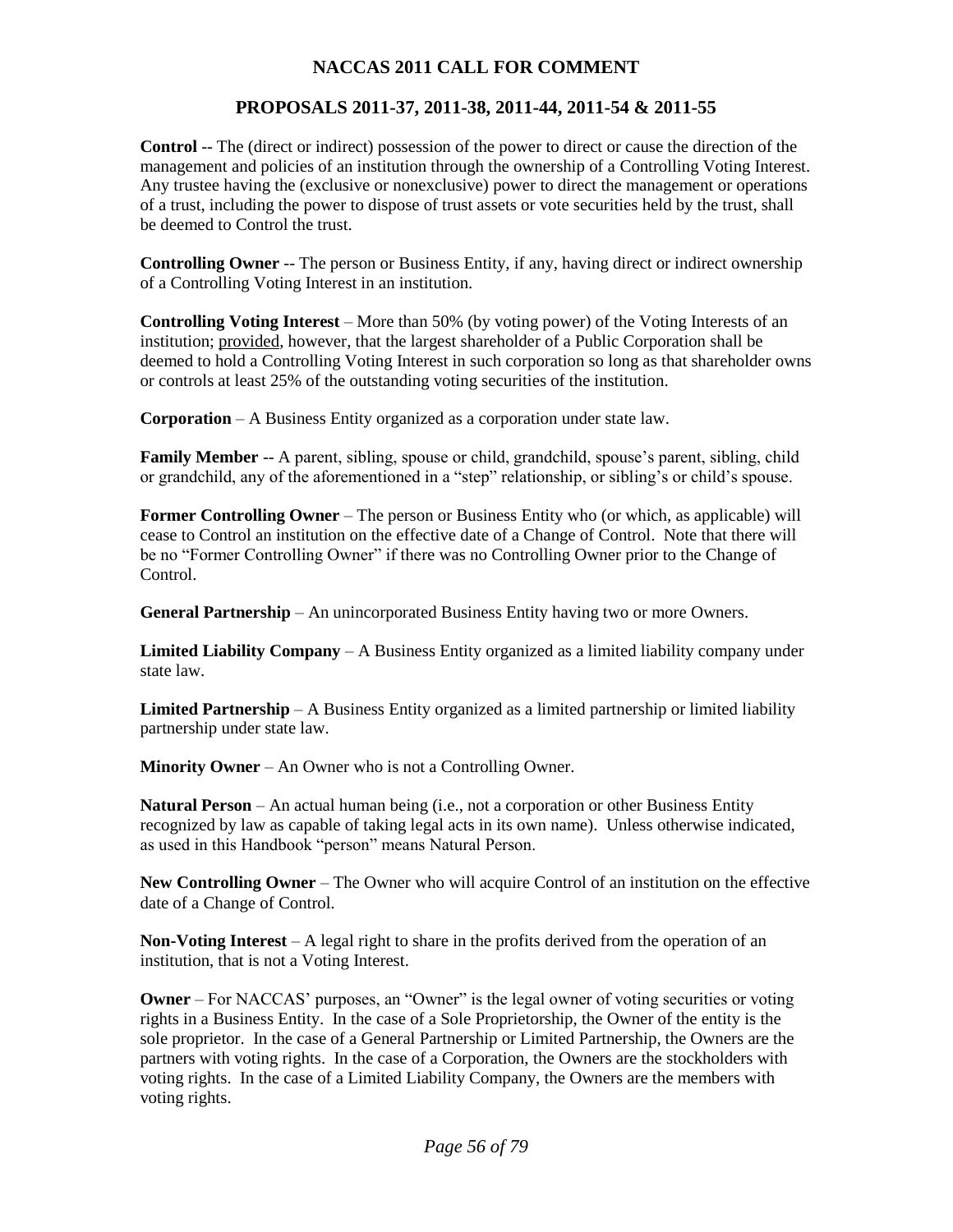# **PROPOSALS 2011-37, 2011-38, 2011-44, 2011-54 & 2011-55**

**Ownership Interest** – A legal interest in a Business Entity. An Ownership Interest may be either a Voting Interest or a Non-Voting Interest.

**Parent Entity** – A Business Entity that owns 100% of the Ownership Interests of another Business Entity.

**Public Corporation** – A Corporation whose securities are required to be registered with the United States Securities and Exchange Commission.

**Sole Proprietorship** – A business that has a single Owner (who is a Natural Person) and that is not organized under a State statute.

**Subsidiary** – A Business Entity, 100% of the Ownership Interests of which are owned by another Business Entity.

**Transfer Agreement** – The written agreement by which a transfer of Ownership Interests is legally effected.

**Voting Interest** – Securities or contractual voting rights giving the owner the right to vote concerning the management and operation of an institution.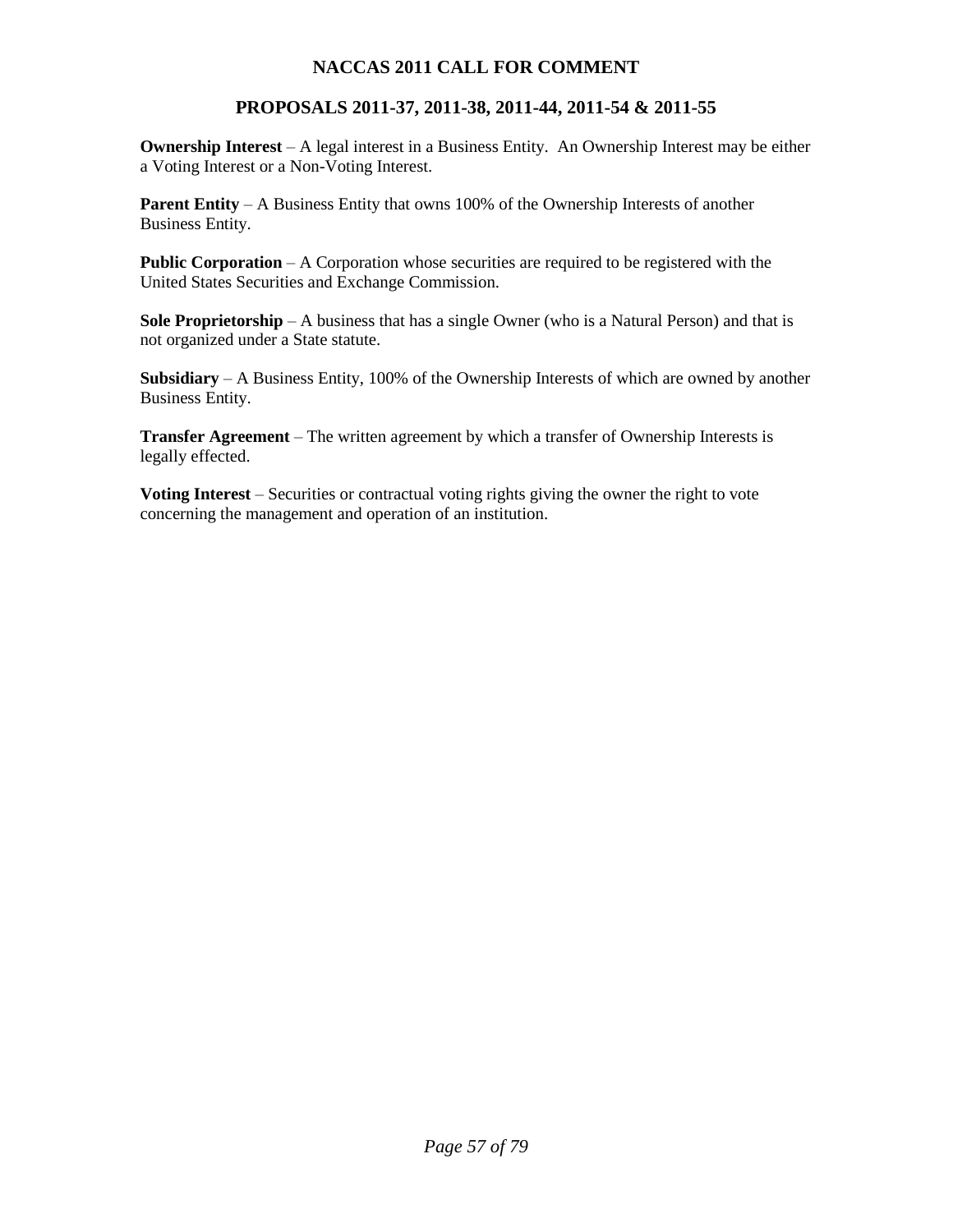#### **PROPOSALS 2011-39 through 2011-41**

**Proposal 2011-39: The Commission proposes to amend Rules Section 4.9 to expressly provide for "branch-to-branch" redesignations.** 

**Proposal 2011-40E: The Commission proposes to amend Rules Section 4.9(b) to clarify that branch campuses are not approved to offer less than 100% of a program.** 

**Proposal 2011-41: The Commission proposes to amend Rules Section 4.9(c) to clarify that a branch campus must receive an on-site visit within 6 months of receiving provisional branch accreditation.** 

#### **PROPOSED REVISIONS**

#### **Section 4.9 Branch Campus**

- (a) Definitions:
	- (1) A "main campus" is a school of cosmetology arts and sciences which has been accredited by NACCAS for the two (2) most recent years. Any change in location of the main campus must comply with the procedures set out in Sub-Part 4A.1 of these *Rules.* The main campus includes facilities located within a two (2) mile radius of the primary training site.
	- (2) A "branch campus" is an additional training location of the main campus which provides the same administrative services as the main campus, and at least one complete program related to the programs offered at the main campus. A branch campus must be located further than two (2) miles from the main campus or any other branch campus which is under the same ownership and financial structure.
- (b) A school seeking to have a branch campus approved within the accredited status of the main campus (school) must formally request such approval from the Commission by filing an Application for Provisional Branch Campus and undergoing a two-tiered review process. Schools seeking such approval must:
	- (1) Comply with the Separate Facilities Policy;
	- (2) Be licensed, open and operating prior to submitting an application for provisional branch campus accreditation;
	- (3) May offer any **complete program(s)**course(s) related to the programs offered at the main campus;
	- (4) **Must offer only complete program(s) (i.e., may not offer less than 100% of any program offered).**
- (c) Visits to Branch Campuses and Institutional Self-Study: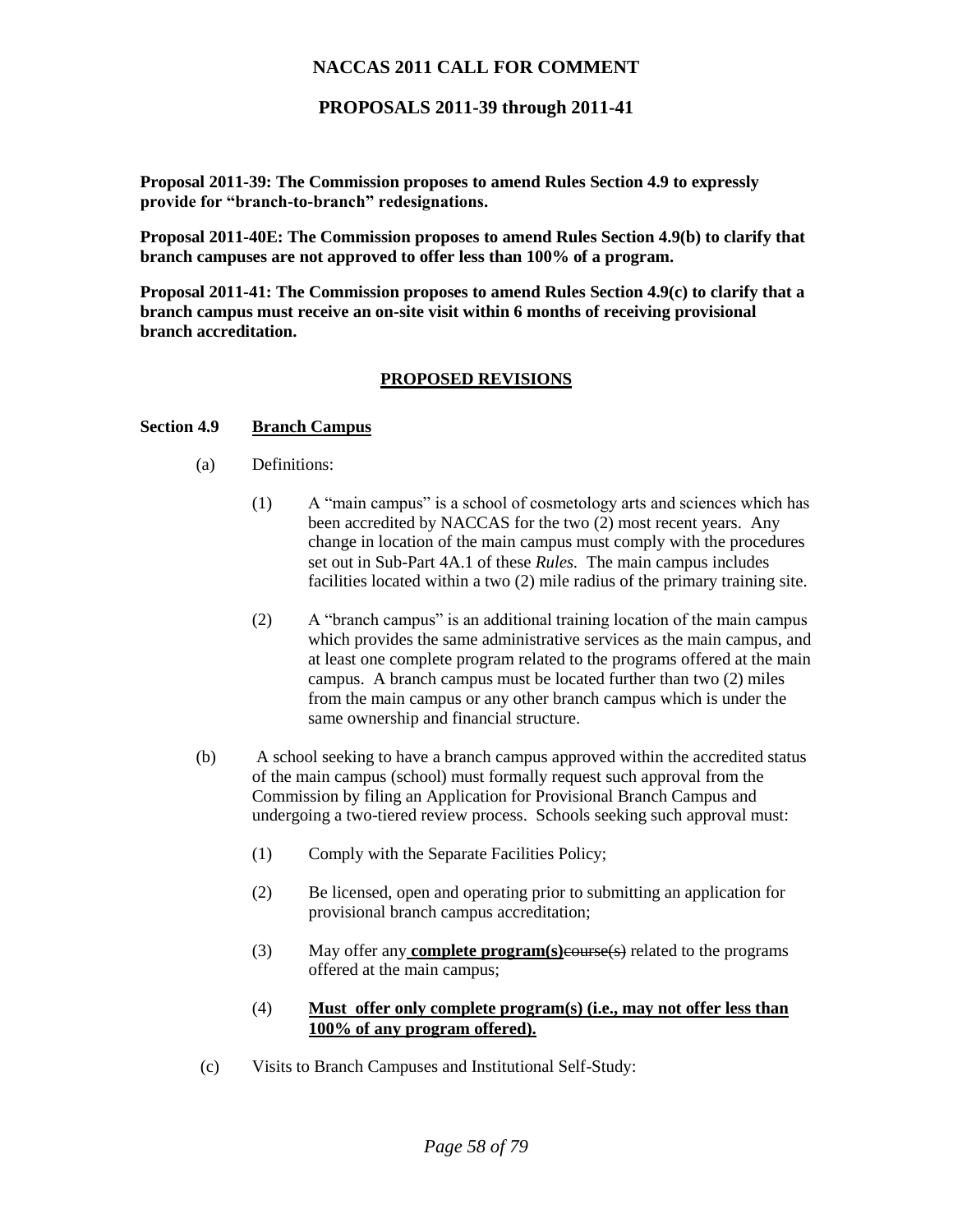### **PROPOSALS 2011-39 through 2011-41**

- (1) Visit within 6 months: Within six months of establishment of a branch campus **the branch campus receiving provisional branch campus accreditation**, the institution shall undergo an on-site evaluation."
- (2) Institutional Self-Study within 6 months: Within six months after the branch campus receives provisional initial accreditation, it must submit to the Commission an institutional self-study.
- (3) Between 12 and 18 months: Between 12 and 18 months after provisional branch campus accreditation status is granted the institution shall undergo a regular on-site evaluation.
- (d) Establishment of a Branch by a New Owner. In the event of a change of ownership of a main campus, a new branch may not be established off the main unless the new owners have completed the change of ownership process including an on-site evaluation, review and approval by the Commission.
- (e) Change of Ownership of a Branch Campus. In the event that a branch campus is sold and/or transferred independently of the main facility, the accreditation of such branch campus is terminated as of the date of such sale or transfer. An application for accreditation may be submitted to the Commission should accreditation be terminated under such circumstances. The application must be consistent with requirements for an initial applicant or a branch of another facility.
- (f) Change from Branch to Freestanding Institution. In order for a branch campus to become an accredited freestanding institution, such branch must have achieved full branch status.
- (g) Re-designation of main campuses as branches. In order for a main campus (or campuses) to be re-designated as branches of another main campus, the campuses must comply with the requirements for a branch set out in Sections 4.9(a) and (b) of these *Rules*.
- (h) Shifting the designation of a main campus and its branch. An institution may request a re-designation of a main campus as a branch and its branch as a main campus if the branch campus has achieved full branch status from NACCAS.
- **(i) Branch-to-branch re-designation. An institution may request that a branch of a main campus be re-designated as a branch of a different main campus under the same ownership.**
- (**j**i) Renewal of Accreditation. The anniversary date of a branch campus and its main campus shall coincide.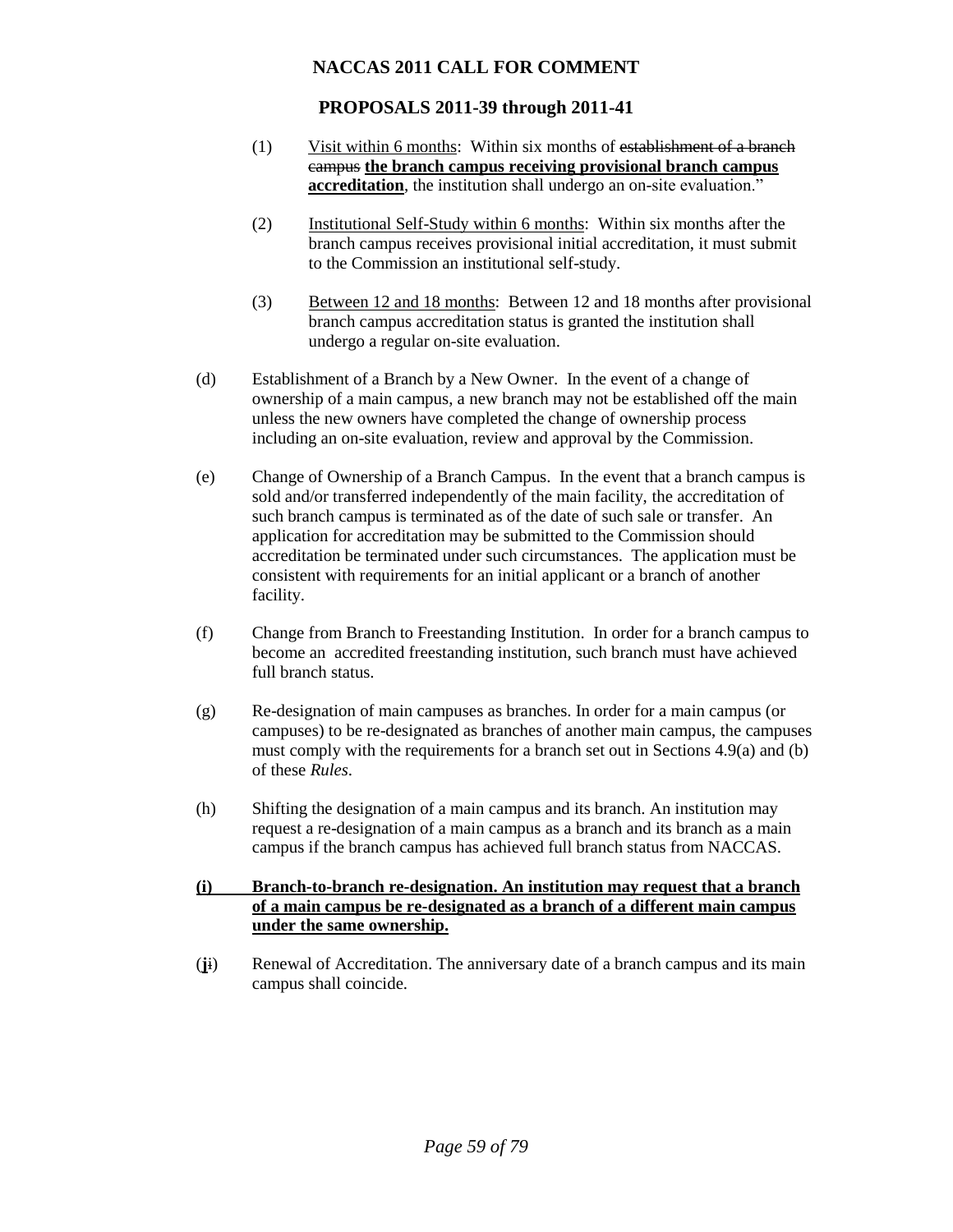### **PROPOSAL 2011-42**

**Proposal 2011-42: The Commission proposes to amend Rules Sections 4.12 and 4.16 to clarify the terms of the "Test Market Exception."**

#### **PROPOSED REVISIONS**

#### **Section 4.12**

- (a) NACCAS approves programs offered by institutions within the aegis of institutional accreditation granted. Substantive additions or changes to program offerings which were not approved during an institution's most recent initial or re-accreditation evaluation may not be advertised **(unless approved under the Test Market Exception, detailed below)** or offered until they are approved in accordance with the procedures established in this section and the NACCAS Addition or Change of Program Policy.
	- (1) Test Market Exception: An institution may advertise a maximum of one new program a year before it receives approval from NACCAS. However, the course must be advertised **program must comply with the following**:
		- (a) **Be advertised** in accordance with NACCAS Policy on Advertisement; and

(b) An application for approval must be submitted within 15 days of the start of the first class**; and**.

#### **(c) Subsequent class starts must have received NACCAS approval.**

In all other particulars, the course is subject to this section of the *Rules* and related sections, policies, and accreditation requirements.

- **Section 4.16** Definitions of Non-Substantive Changes
	- (c) Non-substantive additions or changes to program offerings:
		- (7) Test Market Exception: An institution may advertise a maximum of one new program a year before it receives approval from NACCAS **(must comply with Section 4.12(a)(1)).**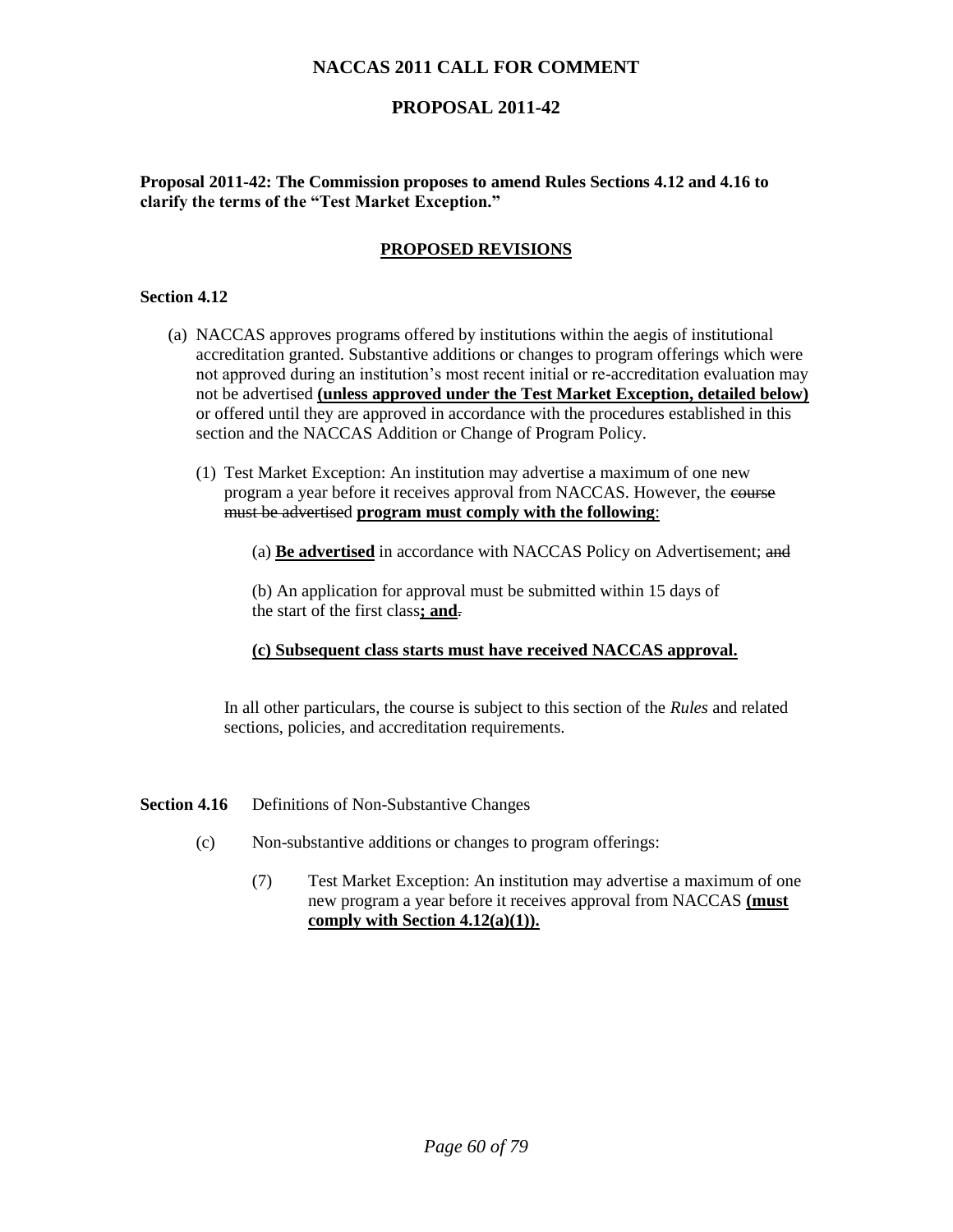### **PROPOSAL 2011-43E**

**Proposal 2011-43E: The Commission proposes to amend Rules Section 4.14 to state that when NACCAS approves a teach-out plan that includes a program that is accredited by another recognized accrediting agency, it must notify that accrediting agency of its approval.** 

#### **PROPOSED REVISIONS**

**Section 4.14 Teach-Out and Teach-Out Agreements**

**(g) In the event that, pursuant to Section 4.14(a) of these Rules, the Commission approves a Teach-Out Plan or Teach-Out Agreement that includes a program that is accredited by another recognized accrediting agency, NACCAS shall notify the other accrediting agency of its approval.**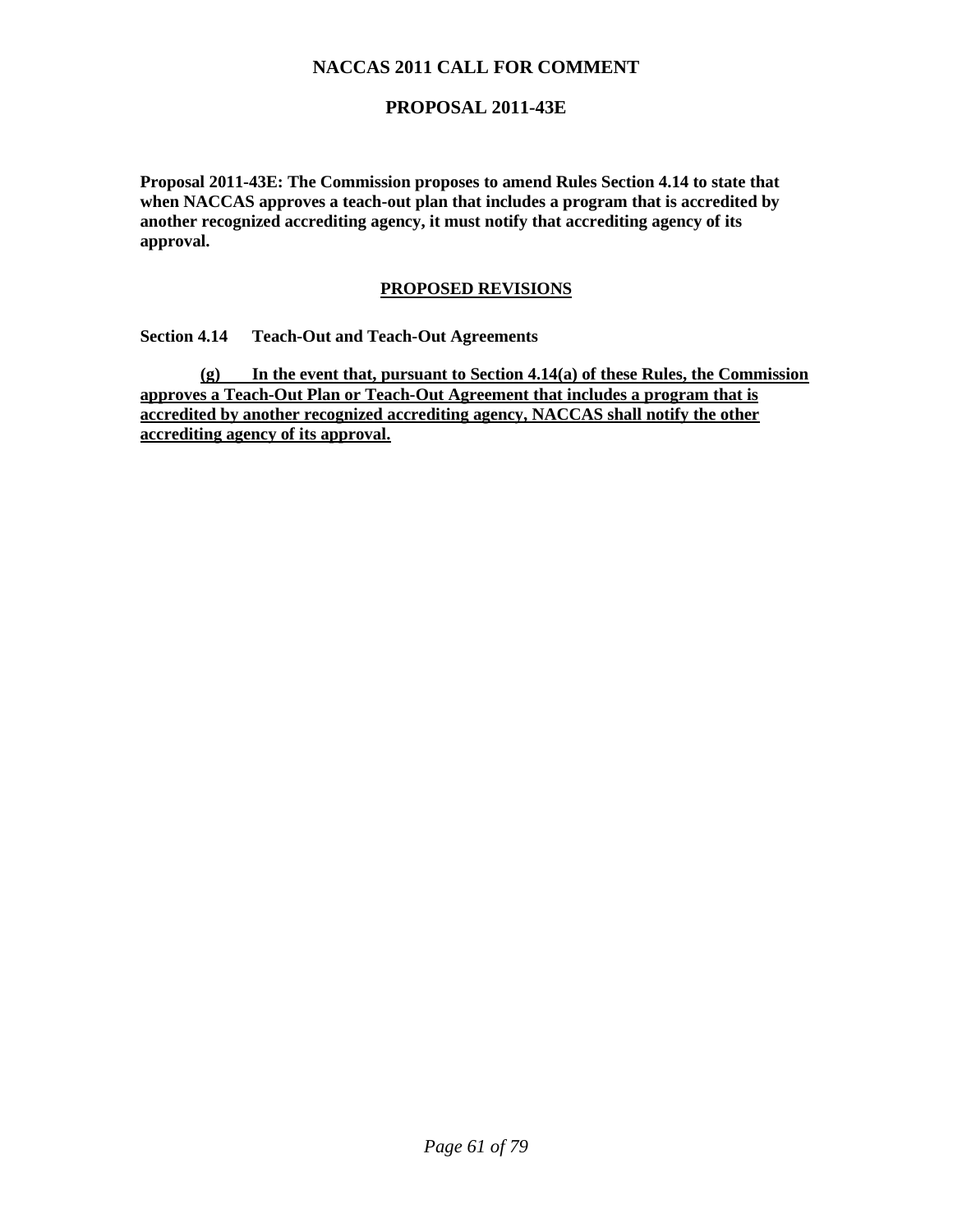# **PROPOSAL 2011-45**

**Proposal 2011-45: The Commission proposes to amend Rules Section 4.18(b) to provide that the Executive Director may approve substantive changes at an institution prior to the date it undergoes an initial on-site evaluation visit in connection with its application for initial accreditation.** 

### **PROPOSED REVISIONS**

#### **Section 4.18 Changes after Submission of Application for Candidate Status or Initial Application**

- (a) School in Candidate Status: If an institution which has applied for or been granted candidate status undergoes any of the changes indicated in this Part, it must submit the appropriate application to the NACCAS Executive Director for approval. No fee will be charged.
- **(b) If an institution which has applied for or been granted candidate status undergoes any of the changes indicated in this Part prior to undergoing an initial onsite evaluation visit in connection with its application for accreditation, it must submit the appropriate application to the NACCAS Executive Director for approval. No fee will be charged**.
- (**c**b) If an initial applicant undergoes any of the changes indicated in this Part after **undergoing an initial onsite evaluation visit in connection with its** submitting the application for accreditation, a corresponding application for the change must also be submitted to the Commission for approval, including payment of required fees.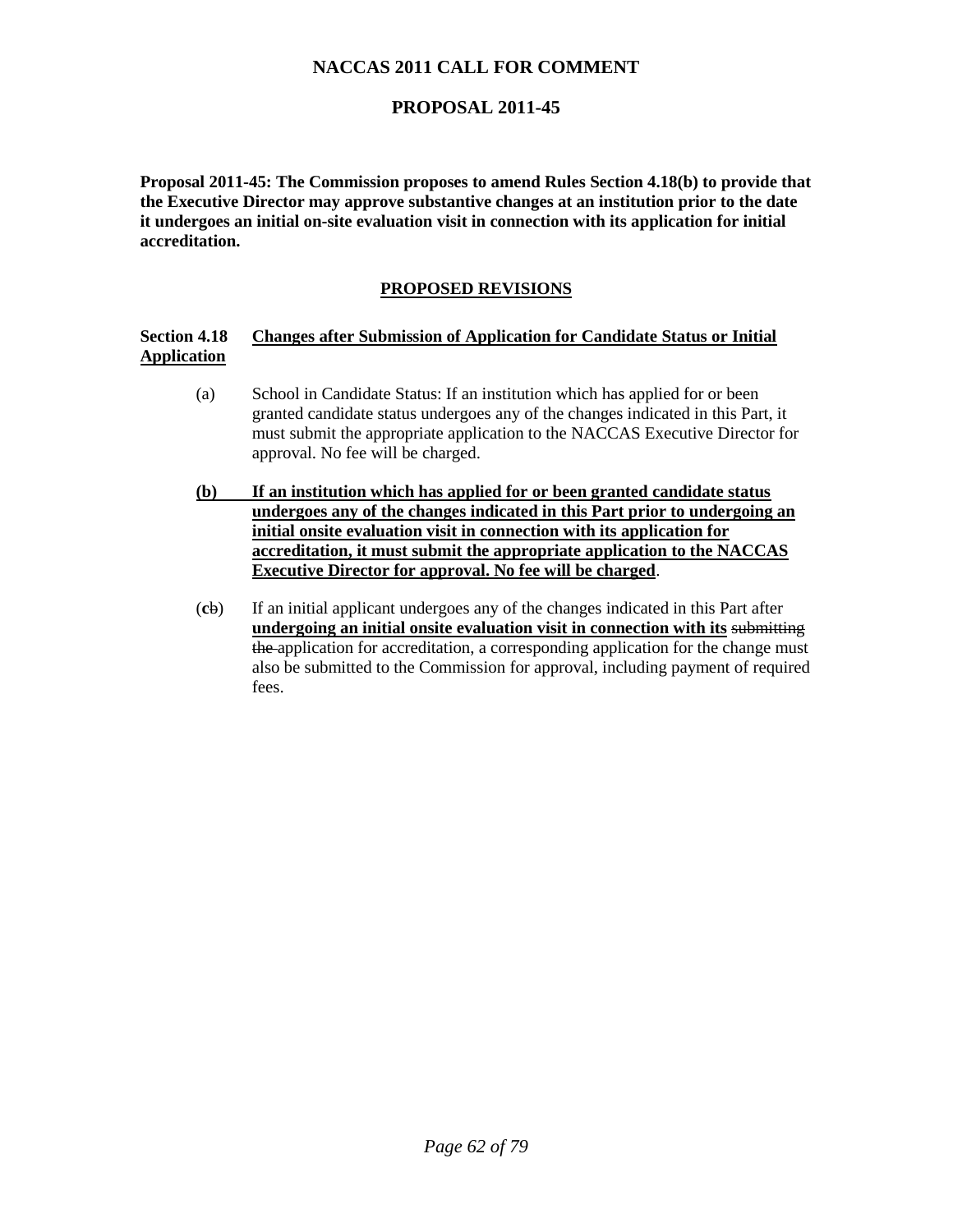### **PROPOSAL 2011-46E**

**Proposal 2011-46E: The Commission proposes to amend Rules Section 8.1(c) to clarify that the Commission will not grant an approval retroactively.**

#### **PROPOSED REVISIONS**

#### **Section 8.1 Effective Date of Commission Decisions**

The general rule is that the effective date of a Commission decision is the date on the letter notifying the institution of that decision. The effective date will be some other date for the following decisions:

- (a) A school seeking initial accreditation or provisional branch status which is awarded the classification of "Accreditation with Stipulations" (Section 8.8) shall not be added to the *NACCAS Directory of Accredited Schools* until all stipulations have been met and all fees have been remitted in a timely manner. The effective date of accreditation will be the date on the notification from NACCAS that the institution has met the stipulations and paid all fees.
- (b) Commission decisions denying or withdrawing accreditation that are appealable but are not appealed, shall become effective 20 days after the institution receives notification of the denial or withdrawal, in accordance with section 8.17 of these *Rules*.
- (c) In exceptional circumstances, the Commission may establish different effective dates where such action is necessary to serve the equitable interests of the school and the students**; provided that in no case will such effective date be retroactive**.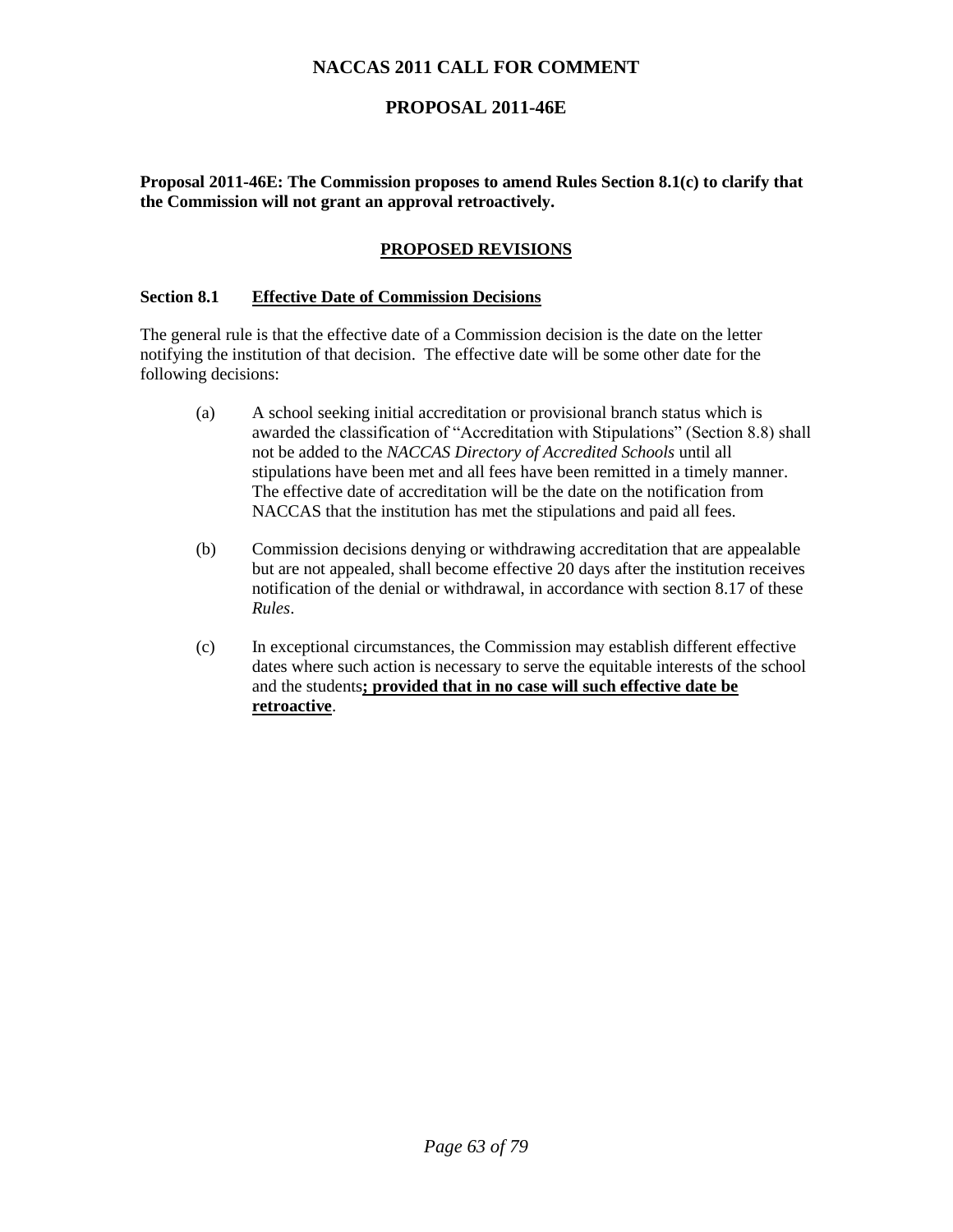### **PROPOSAL 2011-47E**

**Proposal 2011-47E: The Commission proposes to amend Rules Section 8.3(d) to expressly state that if NACCAS grants or renews accreditation of an institution notwithstanding the fact that the institution is subject to an adverse action by another accreditor or state agency, NACCAS will provide the U.S. Department of Education with an explanation of this decision within 30 days.** 

#### **PROPOSED REVISIONS**

#### **Section 8.3 Basis for Status Decisions**

- (d) NACCAS shall not renew the accreditation of any institution for which the Commission has received information from the appropriate State agency, or another accrediting agency, that the institution is subject to any of the following actions:
	- (1) An interim action by a recognized institutional accrediting agency potentially leading to the suspension, revocation, or termination of accreditation;
	- (2) A threatened loss of accreditation and the due process procedures required by the action have not been completed; or
	- (3) An interim action by a State agency potentially leading to the suspension, revocation, or termination of the institution's legal authority to provide postsecondary education;
	- (4) A threatened suspension, revocation, or termination by the state of the institution's legal authority to provide postsecondary education, and the due process procedures required by the action have not been completed.

If the Commission grants initial accreditation or reaccreditation to an institution notwithstanding the threatened, interim or final adverse actions taken against the institution by another recognized institutional accrediting agency or State agency, the Commission shall provide the Secretary of the U.S. Department of Education**, within 30 days of such action,** with a thorough explanation, consistent with the Commission's accreditation standards, why the previous action by the institutional accrediting agency or State does not preclude the Commission's action.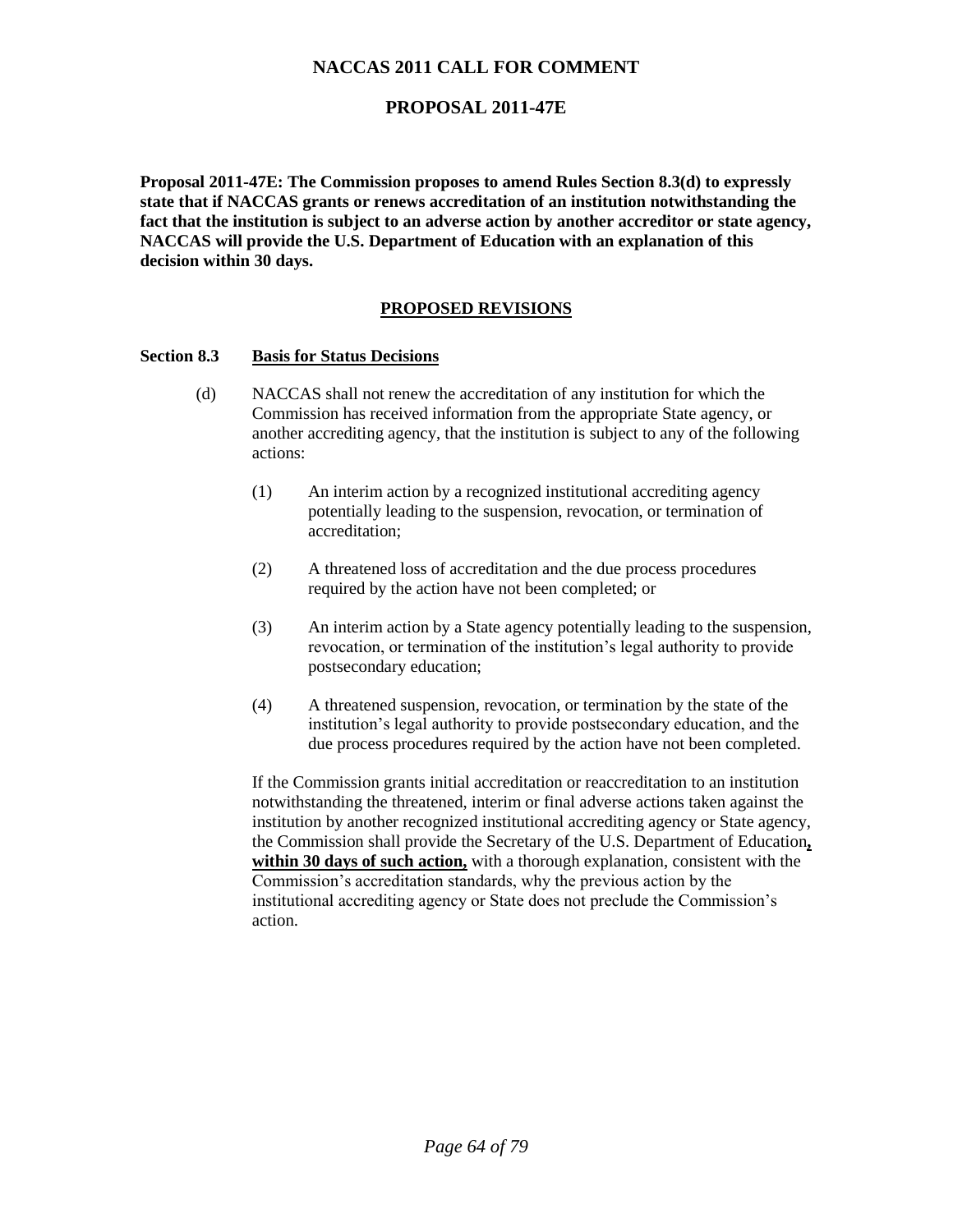### **PROPOSAL 2011-48E**

**Proposal 2011-48E: The Commission proposes to amend Rules Sections 8.7 and 11.4 to expressly require that denial, withdrawal and probation notices be given within 30 days of the Commission's decision and to state that NACCAS will give "same time" notices of Probation actions.** 

#### **PROPOSED REVISIONS**

#### **Section 8.17 Official Notification of Commission Action**

Whenever the Commission takes an action on an applicant or accredited school pursuant to these *Rules*, the Commission shall notify the affected Institution, in writing of that action, within 45 days; **provided, however, that written notice of any action to deny or withdraw accreditation, or to place a school's accreditation on probation shall be given with 30 days**. The notice shall be sent to the chief executive officer or designated official of the institution via certified mail, return receipt requested, or other traceable means.

\* \* \* \* \*

#### **Section 11.4 Notification to Government Entities**

NACCAS shall inform the U.S. Department of Education and the appropriate State oversight agency, at the same time that it notifies the institution, of any final denial or withdrawal actions, **and of any action to place an institution's accreditation on probation,** taken pursuant to Parts 4 and 8 of the *Rules.* A final decision is one reached after an institution has exhausted the appeals process provided for under Part 9 of these *Rules*, or which is entered after an institution has failed to avail itself or its appeal rights with the prescribed time frame. No later than 60 days after a final decision to deny or withdraw accreditation, NACCAS shall make available to the U.S. Department of Education and the appropriate State oversight entity a brief statement summarizing the reasons for the Commission's decision and the comments, if any, that the affected institution submits with regard to that decision.

NACCAS shall notify the United States Department of Education and the appropriate State oversight agency, within 30 days, of any decision to grant initial accreditation, renewal of accreditation, place an institution on probation, or approve a change under Parts 4 and 8 of the *Rules*. Also, NACCAS shall notify these government entities, within 30 days, of an institution's decision to voluntarily relinquish its accreditation and the effective date of that relinquishment.

NACCAS shall inform the United States Department of Education of the name of any institution or program accredited by the agency with the Commission, upon review of the team report and response, interim visit report, compliant and response to complaint allegations or annual report information, has reason to believe is failing to meet its Title IV, HEA program responsibilities or is engaged in fraud or abuse and the reason for the Commission's concern.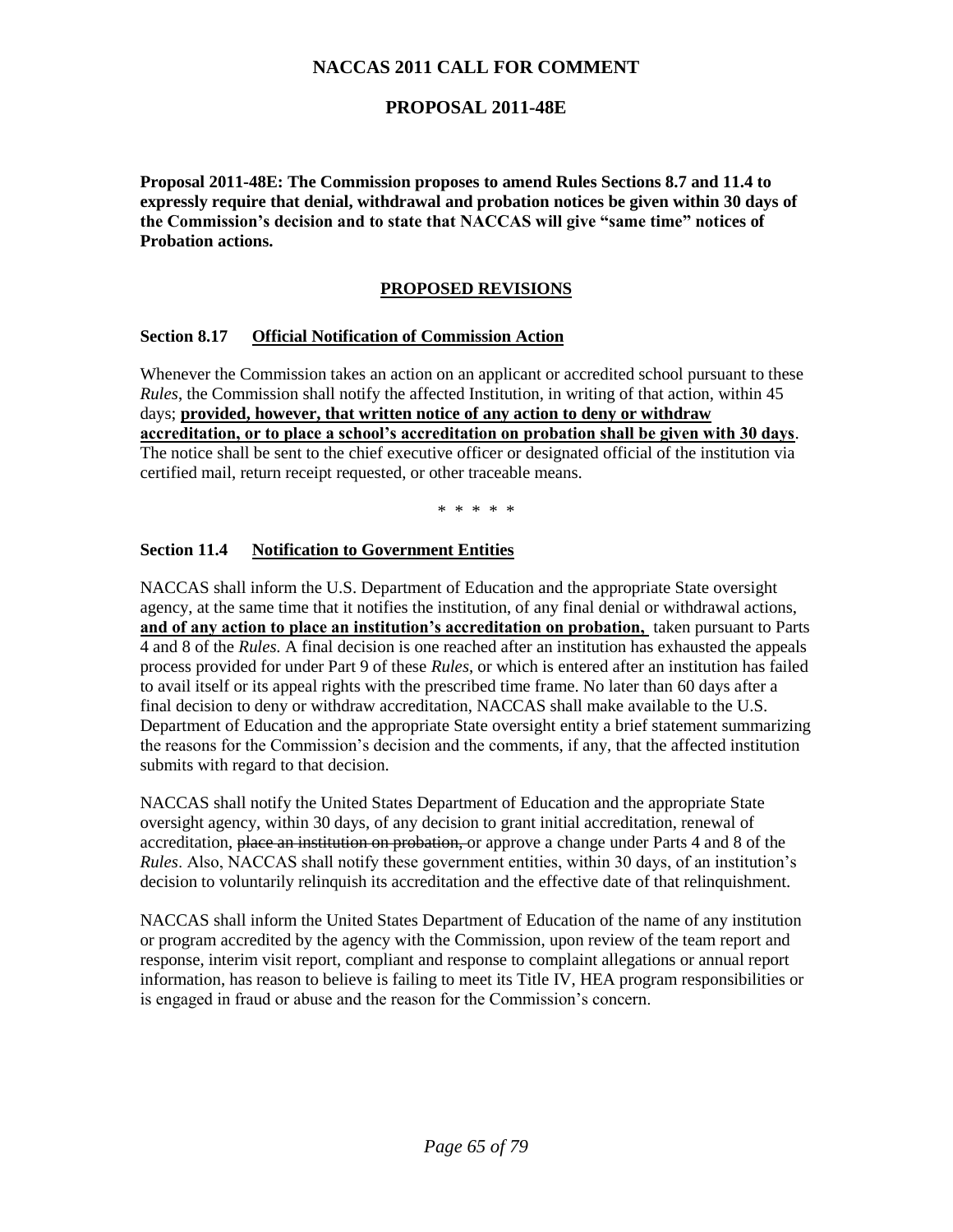### **PROPOSAL 2011-49**

**Proposal 2011-49: The Commission proposes to amend Rules Section 8.10 ("Accreditation on Probation") as described more fully below.** 

#### **PROPOSED REVISIONS**

#### **Section 8.10 Status: Accreditation on Probation**

- (a) **The Commission shall assign to an institution the accreditation status**The classification of "Accreditation on Probation" shall be granted to currently accredited institutions against which one or more actions are pending in **whenever any** one or more of the following **events** occurs eategories:
	- (1) A program review, financial or compliance audit, audited financial statement, or other information provided by the Secretary of Education to NACCAS calls into question the institution's compliance with NACCAS' standards and other accreditation requirements;
	- (2) A state or federal agency imposes an emergency or disciplinary action on the institution;
	- (3) An on-site evaluation by NACCAS results in findings of non-compliance with NACCAS' Standards and Criteria or other accreditation requirements which can be remedied, with monitoring.
- (b) Any currently accredited institutions that does not respond, or submits an incomplete response, to an administrative "show cause" order issued in accordance with Section 7.1(b) of these *Rules.* 
	- **(1) The institution's accreditation is withdrawn, with the right to appeal;**
	- **(2) The institution is within six (6) months of the deadline for showing compliance with NACCAS' Standards, Criteria, Rules and/or other accreditation requirements (collectively, "NACCAS' Accreditation Requirements") established by Section 8.18 of these Rules;**
	- **(3) The institution has failed to respond, or to respond adequately, to a Commission show cause order or directive;**
	- **(4) The Commission has determined that the institution has engaged in fraud; or**
	- **(5) The Commission has otherwise determined that the institution has failed to comply with one or more of NACCAS' Accreditation Requirements, and that the noncompliance is sufficiently serious that withdrawal of accreditation is warranted if corrective action is not taken immediately.**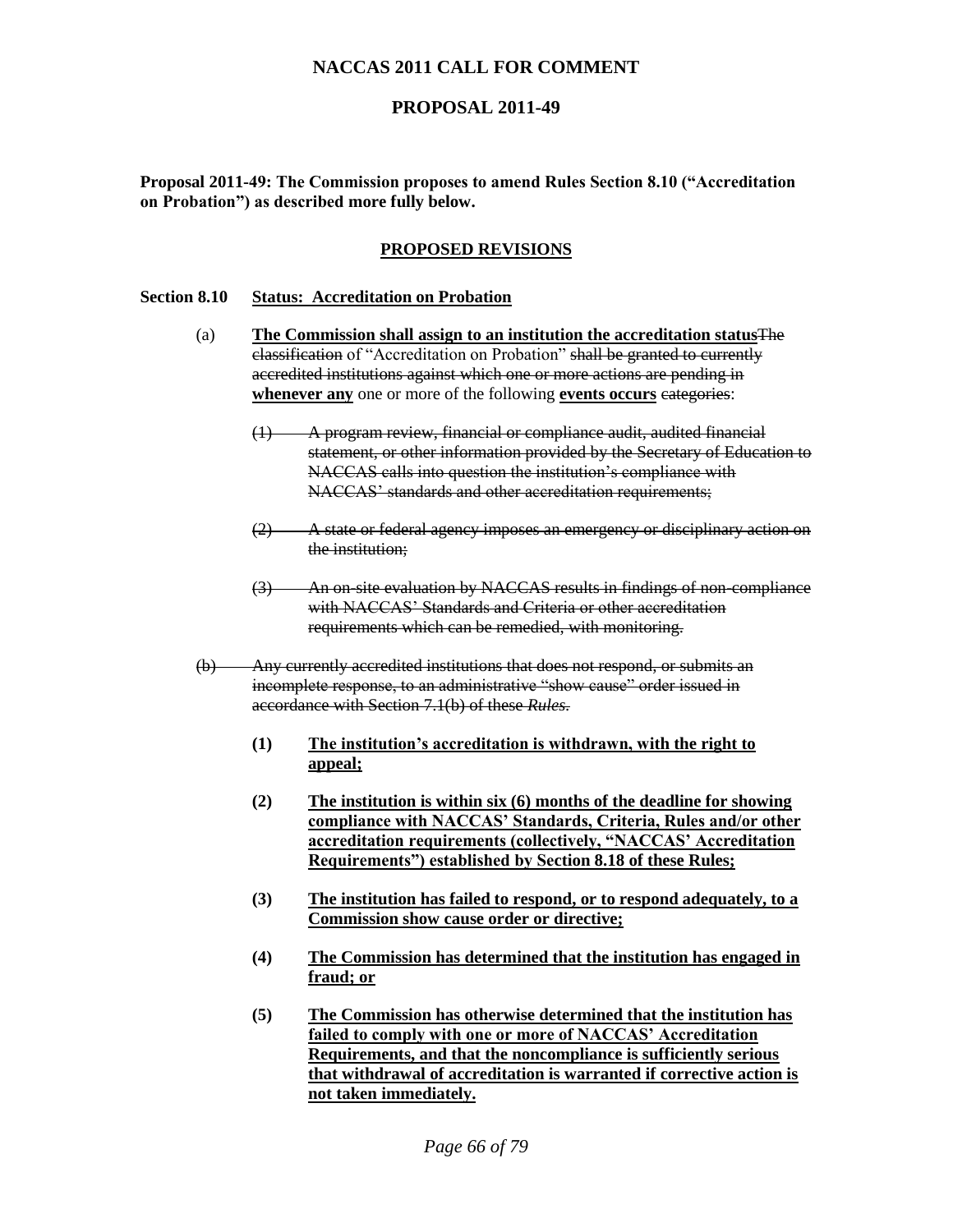# **PROPOSAL 2011-49**

**(b) The accreditation status of "Accreditation on Probation" shall not be assigned for any reason other than as set forth in Section 8.10(a) above. The Commission is not required to issue a show cause order to an institution before placing the institution's accreditation on Probation. The Commission is not required to place an institution's accreditation on Probation before withdrawing the institution's accreditation.**

- **(c) When an institution's accreditation is placed on Probation:**
	- **(1) The institution shall be notified of the specific facts which led the Commission to take this action, including any specific findings of noncompliance with NACCAS' Accreditation Requirements.**
	- **(2) The Commission shall not approve any substantive changes at the institution or any branch of the institution: provided, however, that the Commission may approve a change of ownership if, but only if, the institution has made a clear and convincing case that new ownership will substantially resolve the institution's compliance problems. Approval of a change of ownership shall not, by itself, result in the institution's removal from Probationary status.**
	- **(3) The Commission may require the institution to undergo early renewal.**

**(d) An institution shall be removed from Probationary status only upon a determination by the Commission that the institution is compliant with NACCAS' Accreditation Requirements. Such a determination shall be based on actual evidence of compliance. The Commission may obtain such evidence using any investigatory method or monitoring method provided for in these Rules, but may not rely on any evidence (a) that is more than six months old or (b) that is contradicted or called into question by more recent evidence.**

**(e) An institution whose accreditation is placed on Probation shall remain in the status of Accreditation on Probation until it has shown compliance with NACCAS' Accreditation Requirements. However:**

- **(1) The Commission shall take adverse action against the institution if the institution has failed to show compliance within the time limits established by Section 8.18; and**
- **(2) The Commission may establish a deadline for showing compliance that is shorter than the deadline imposed by Section 8.18.**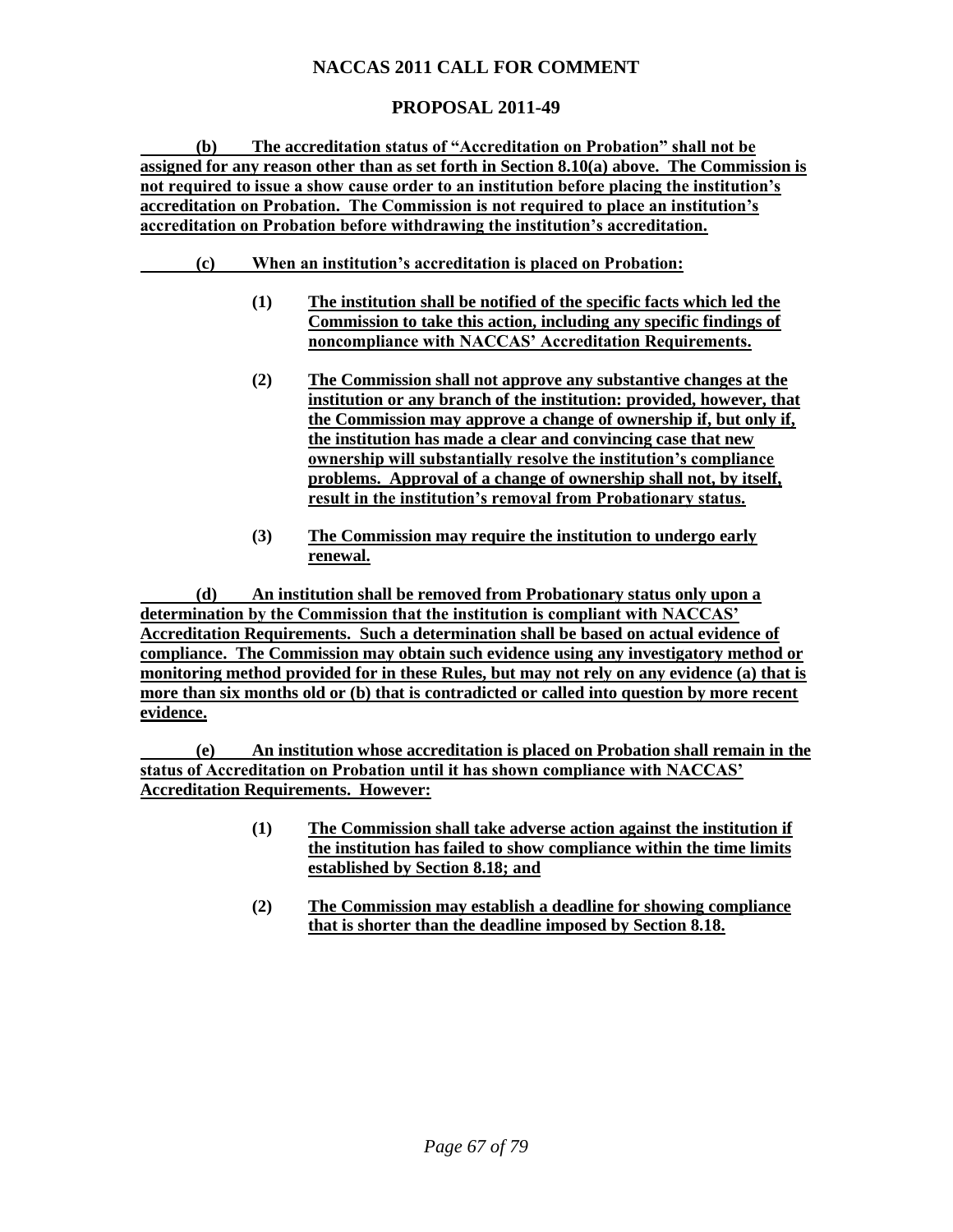### **PROPOSAL 2011-50**

#### **Proposal 2011-50: The Commission proposes to amend Rules Sections 4.8 and 8.13 as described more fully below.**

#### **PROPOSED REVISIONS**

#### **Section 4.8 Change of Ownership (Control)**

When a change of ownership takes place, if the application for a change of ownership is not received, the accreditation of the institution shall have been voluntarily relinquished **(1) in accordance with Section 8.13(c)(2) of these Rules** , without any further requirement, effective the day following the due date for the application or **(2)** on the date the new owner states, in writing, the intention of not continuing as an accredited institution, whichever comes first. An accredited school undergoing a change of ownership which submits the required application shall remain in accredited status until such time as NACCAS denies the application and the institution subsequently fails to appeal or has exhausted its appeal rights.

#### **Section 8.13 Voluntary Relinquishment of Accreditation**

An accredited institution may at any time request voluntary relinquishment of NACCAS accreditation status by submitting a written request to the Executive Director of the Commission via certified mail.

- (a) **An accredited institution may at any time request voluntary relinquishment of NACCAS accreditation status by submitting a written request to the Executive Director of the Commission via certified mail.** Such request shall specify the date upon which the school wishes the voluntary relinquishment to be effective and contain a statement to the effect that the school official requesting the voluntary relinquishment of accreditation has the authority to do so.
- (b) The following actions shall constitute the voluntary relinquishment of accreditation of an institution if there is no response to an order to "show cause" or a response to "show cause" does not warrant another action:
	- (1) The institution closes or ceases operation as an educational institution (See Section 1.2(b)(3) of these *Rules*.);
	- (2) The institution lost its license to operate in the state in which it is located (See Section 1.2(b)(2) of these *Rules*.);

(3) The institution changes name without complying with the procedures established by Section 4.2 of these *Rules;*

#### **In addition, the institution will be fined \$5,000.**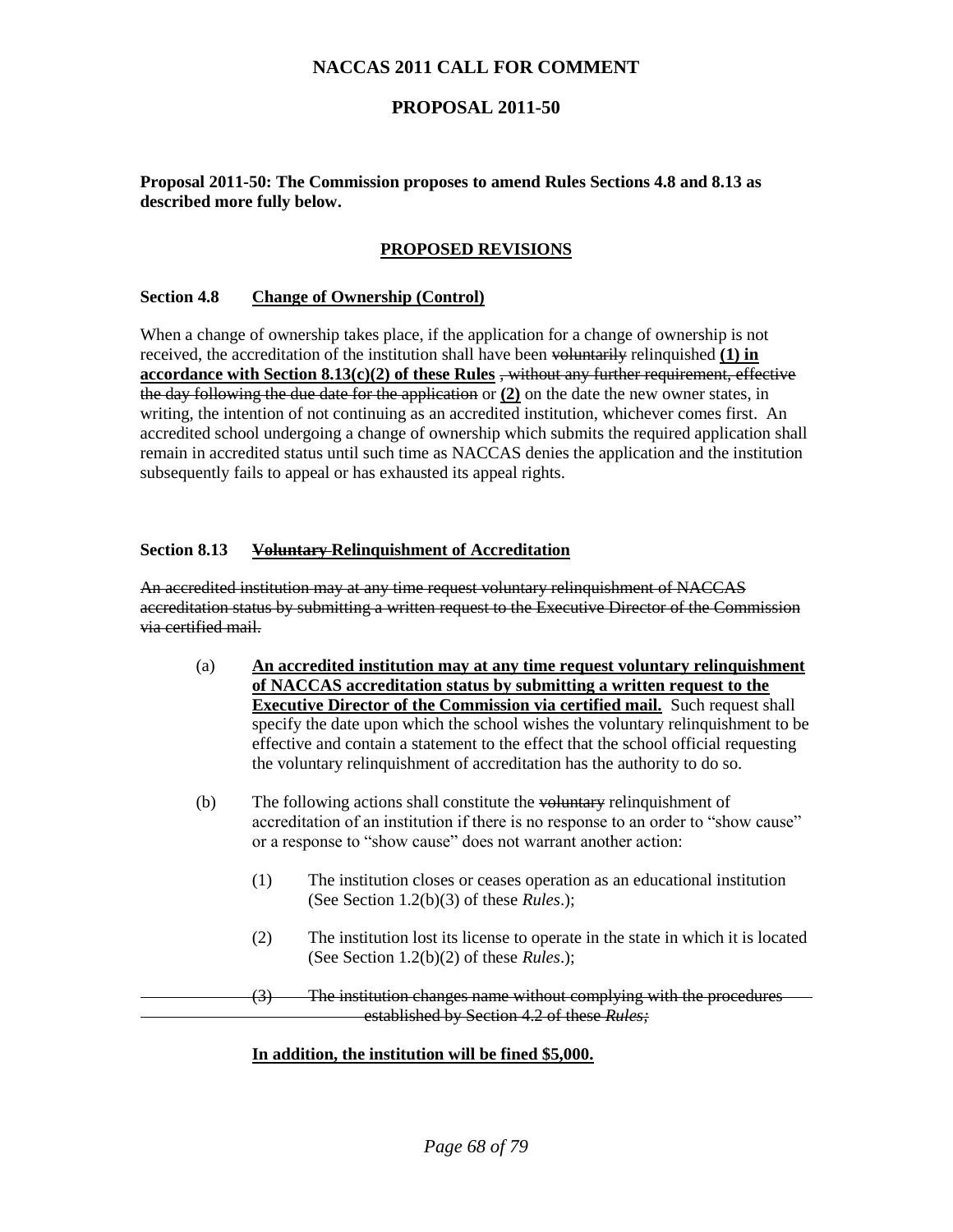# **PROPOSAL 2011-50**

#### **(c) The following actions shall constitute the relinquishment of accreditation of an institution if there is no response to an order to "show cause" or a response to "show cause" does not warrant another action:**

- (**1**4) The institution relocates without complying with the procedures established by Part 4, Sub-Part 4A.1 of these *Rules*.
- (**2**5) The institution **undergoes a Category 5 change of control, and the parties to the change of control is sold and the parties to the sale** do not comply with the notice and application requirements set forth in Part 4, Sub-Part 4A.2 of these *Rules*.

**In the case of the actions specified in this Section 8.13(c), the institution can come into compliance with NACCAS' requirements by submitting the appropriate change application within the show cause period. In addition, the institution will be fined \$5,000.**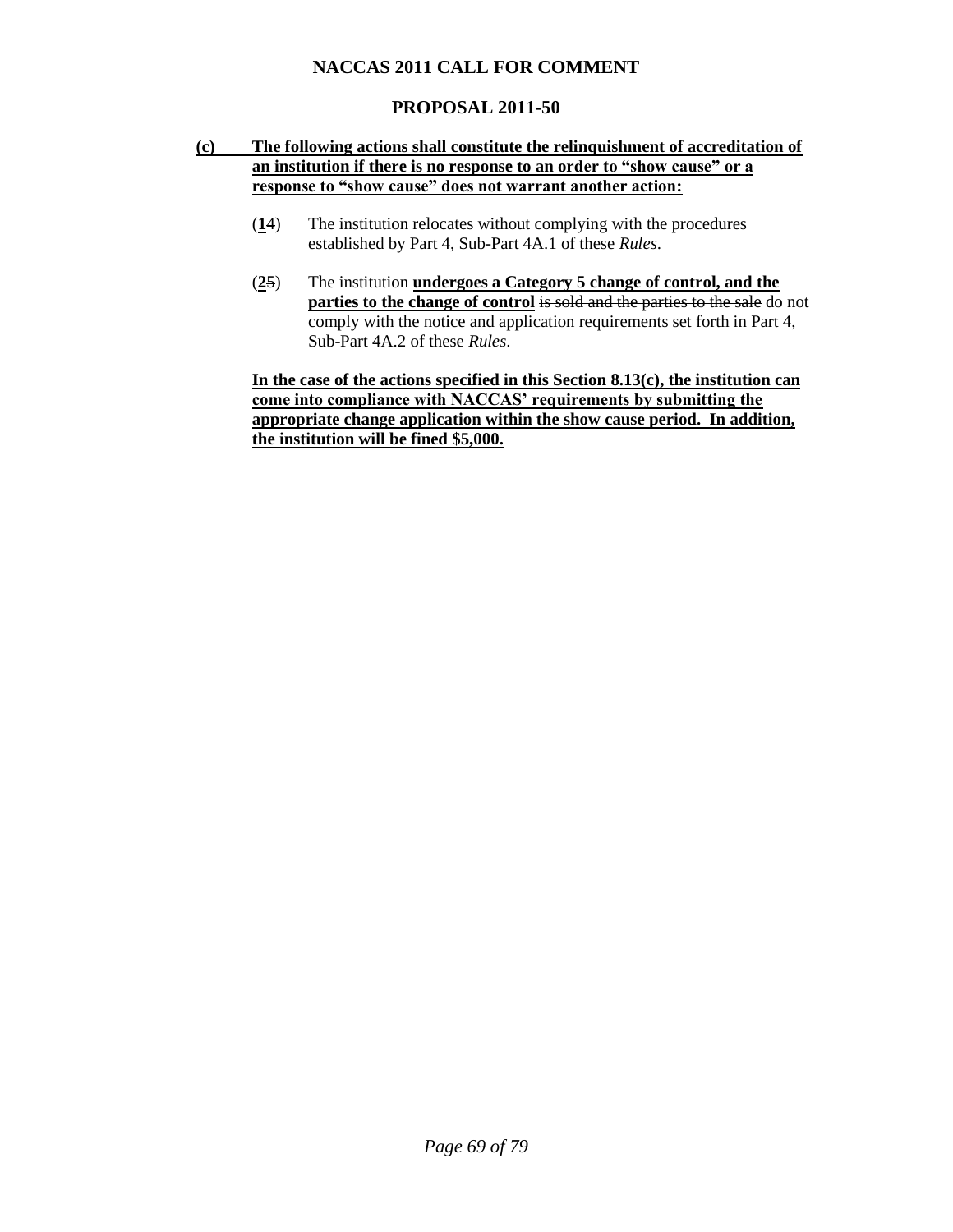# **PROPOSAL 2011-51**

**Proposal 2011-51: The Commission proposes to amend Appendix #3 to provide that an accredited institution not satisfying the NACCAS workshop requirements will be assessed a penalty fee of \$300.** 

### **PROPOSED REVISIONS**

### **Appendix #3**

#### Accredited Institutions

Workshop attendance for an accredited institution is based on the school's accreditation anniversary date. The owner or designee of an accredited institution must attend a NACCAS Accreditation Workshop at least nine (9) months prior to its next anniversary date, but no longer than twenty four (24) months prior to**,** the next reaccreditation anniversary date.

An institution (re)accredited subsequent to a Commission deferral, show cause or denial action also must attend a NACCAS Accreditation Workshop within nine (9) months of the Commission action. (This does not apply if the deferral, show cause or denial action was rendered mainly for financial reasons or failure to pay fees). The institution is also required to follow its regular workshop requirement schedule.

#### **Any institution that does not satisfy this workshop attendance requirement within the timeframe described above will be assessed a penalty fee of \$300.**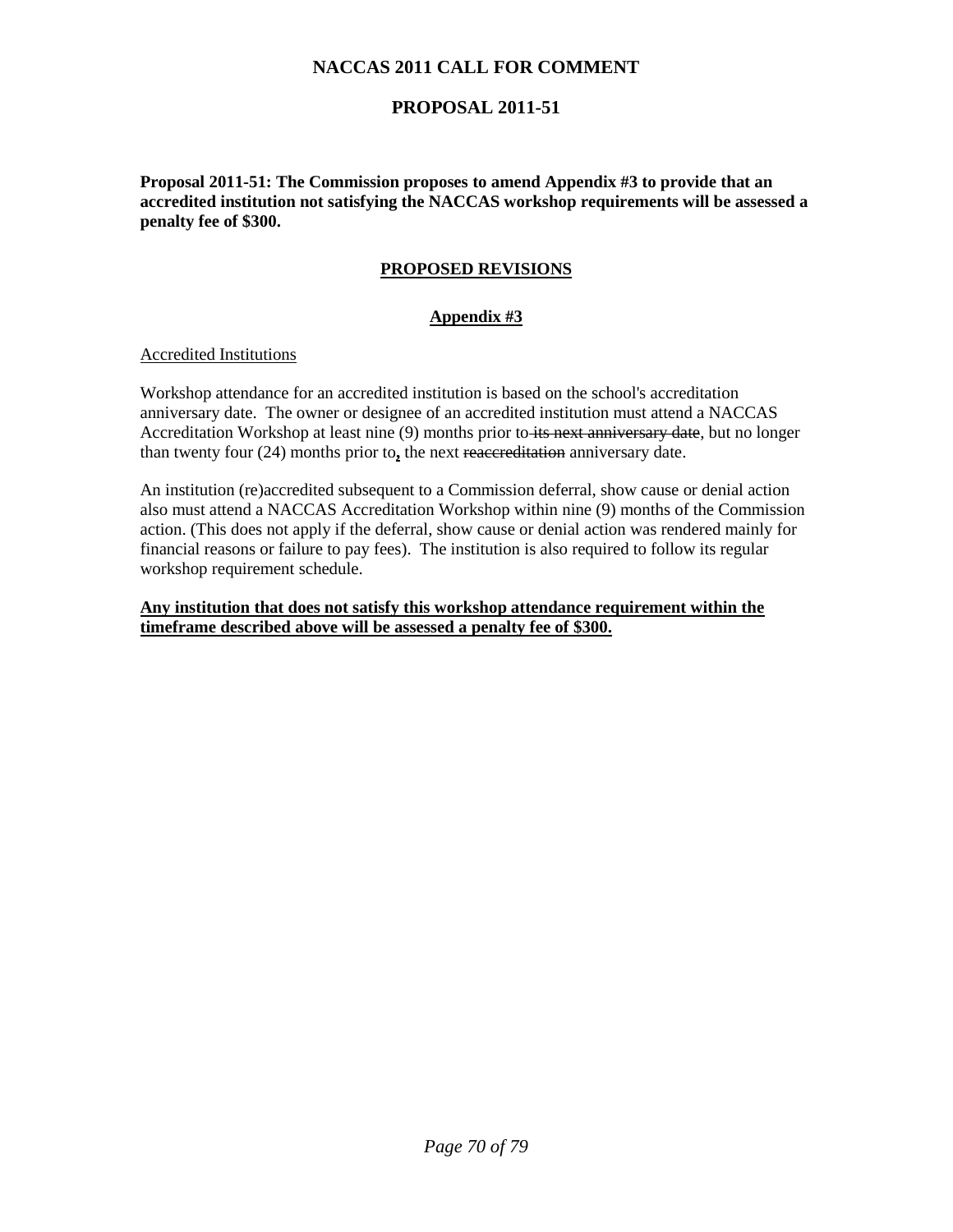### **PROPOSAL 2011-52E**

**Proposal 2011-52E: The Commission proposes to amend Appendix #4 to conform to the requirements of new federal regulations enacted effective July 1, 2011.**

#### **PROPOSED REVISIONS**

#### **Appendix #4**

#### **POLICY AND PROCEDURES GOVERNING**

#### **MEASUREMENT OF ACADEMIC PROGRAMS**

#### 1. Academic Measurement

Institutions accredited by the National Accrediting Commission of Cosmetology Arts and Sciences (NACCAS) may express their academic measurement in terms of:

- a. Clock Hours
- b. Competencies
- c. Credit Hours
- 2. Notification

The institution must notify NACCAS of its academic measurement at the following points:

- a. Application for Initial Accreditation (main campus or branch campus)
- b. Before a change from one form of measurement to another or before adding a form of measurement
- c. Annual Report
- 3. Definitions

Clock Hours: Clock hour is defined as a minimum of 50 minutes of instruction during a 60 minute period.

Competencies: Competencies are skills and knowledge a person needs to acquire in order to obtain a license or certification to work in the field of cosmetology arts and sciences, massage, or related or unrelated areas.

Competency-based program: A self-paced program measured by the student's acquisition of knowledge and skills (competencies) rather than seat time.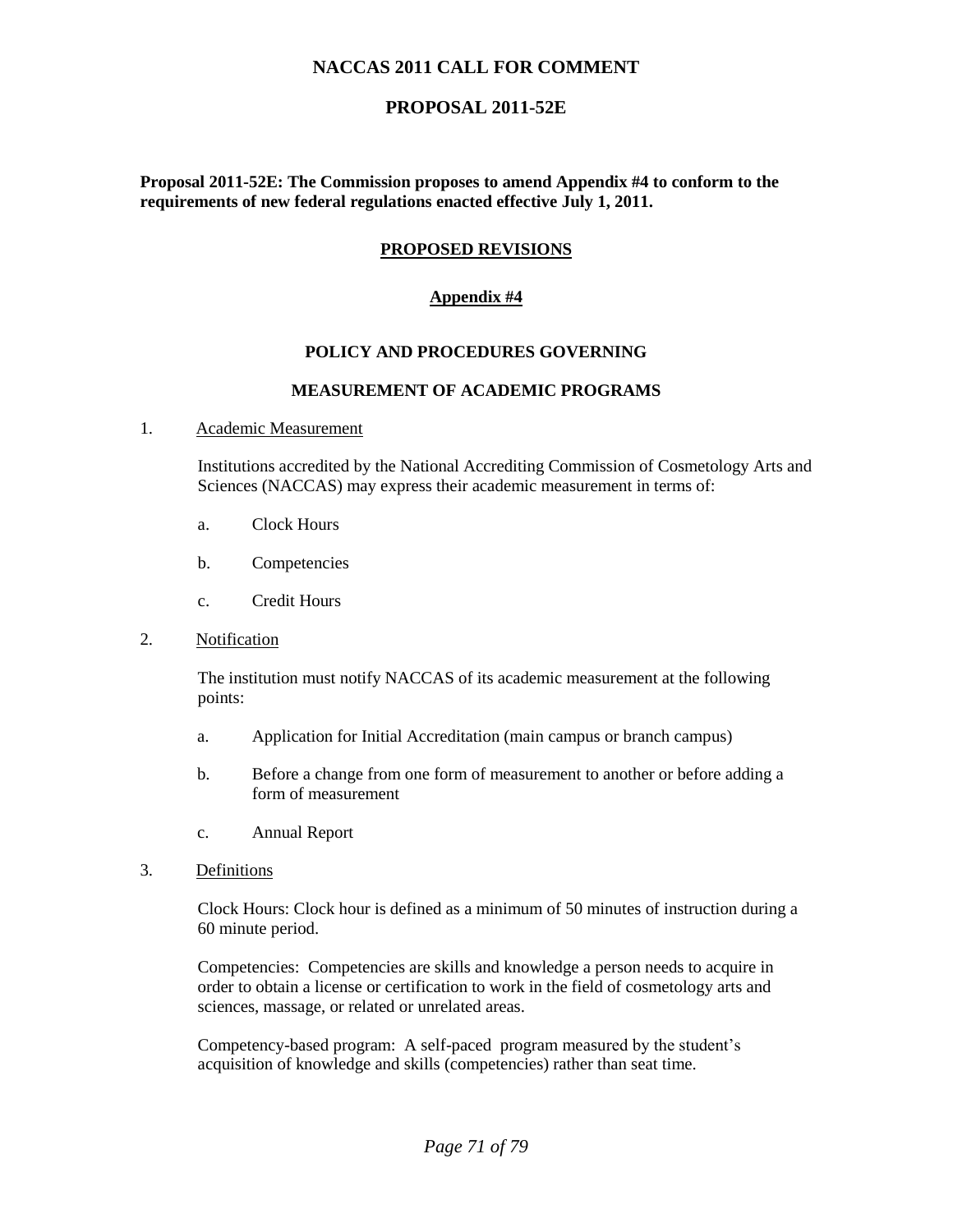## **PROPOSAL 2011-52E**

Non-standard term semester credit hour: At least 37.5 hours of instruction (theory, practical and laboratory).

Non-standard term semester program: A student-centered program with many start dates throughout the year (e.g., the second Monday of every month) which may be shorter than one academic year in length, equal to one or more academic years, or longer than one or more academic years with the remainder more or less than one half of an academic year in length.

Quarter: An academic period of 10 to 12 weeks.

Non-standard term quarter credit hour or quarter hour: At least 25 clock hours of instruction (theory, practical or laboratory)  $= 1$  quarter credit hour

Semester: An academic period of approximately 15 weeks.

#### 4. Validity of Academic Measurement

A school must decide which of its academic programs will be offered on a clock hour basis, competency basis, non-standard term basis, semester basis, or quarter basis. While for many years institutions of cosmetology arts and sciences have generally measured their academic programs in terms of clock hours, as provided in state laws, more and more institutions are also measuring on the basis of competencies or credit hours. No matter which academic measurement a school uses, it must establish the educational validity of the program.

- a. A program measured in competencies must link acquisition or demonstration of knowledge and competencies to a curriculum developed around minimum state licensure or certification requirements, state minimum requirements augmented by recommendations from its Advisory Committee, or skills necessary for entrylevel employment according to skills standards developed by a national body with recognized expertise in this area that go beyond minimum state requirements.
- b. Competencies must be linked to the curriculum through grades, a point system, or similar assessment measure. Methods for assessing competency may include:
	- i. Initial assessment of the student's knowledge and skills at time of enrollment, with advanced placement if eligible
	- ii. Written or oral examinations
	- iii. Observation and assessment of practical skills
	- iv. Observation and assessment of work performed in an externship, if applicable
	- v. Assessment of student portfolios
	- vi. Assessment of special projects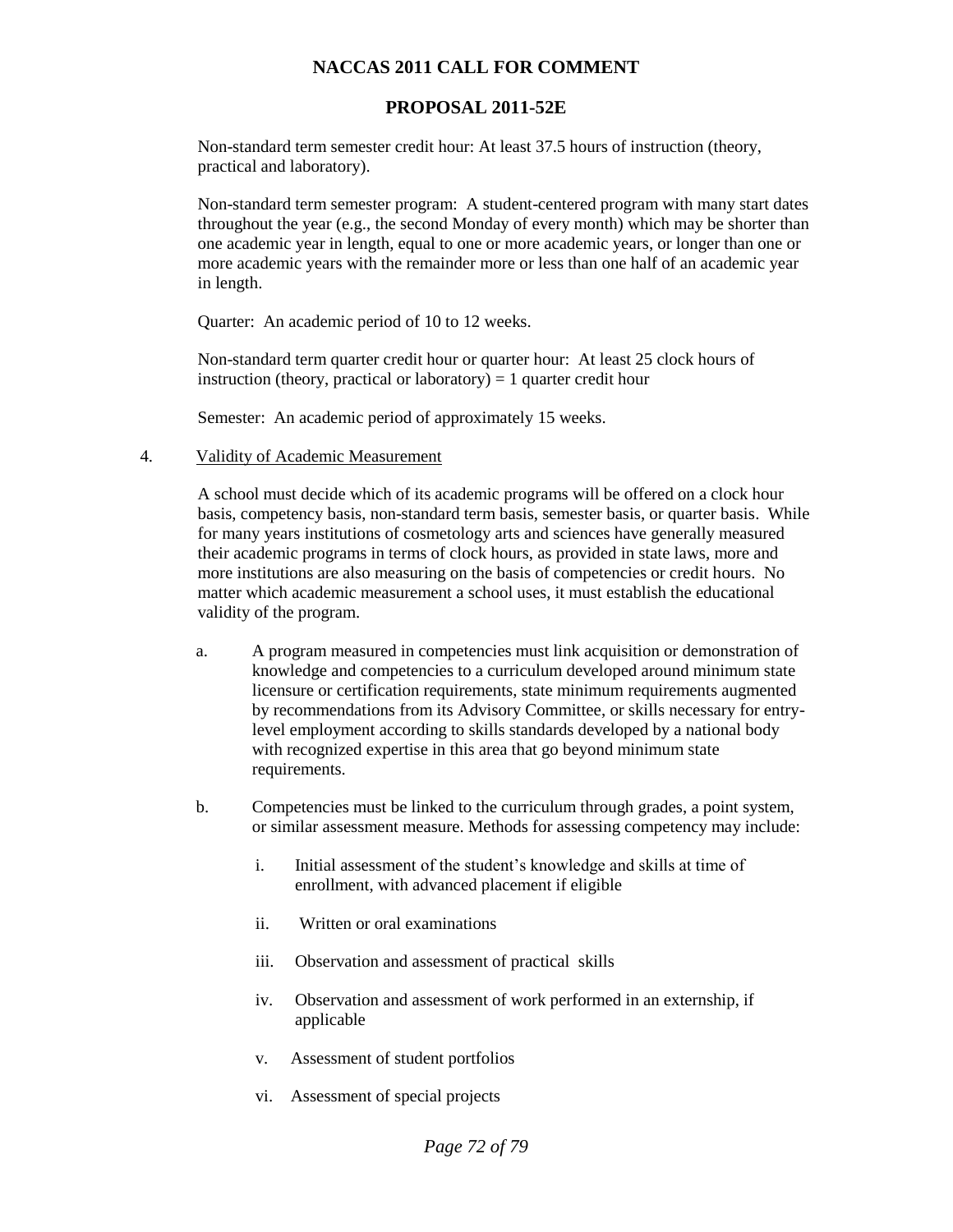# **PROPOSAL 2011-52E**

- c. A program measured in credit hours must satisfy at a minimum, the following requirements:
	- i. Academic Program measured on non-standard term basis:

1 credit hour = At least 37.5 clock hours Theory (academic learning), Practice/Demonstration, and/or Laboratory Experience

ii. Academic Program measured on semester (approximately 15 weeks) basis (Minimum):

> 1 credit hour = At least 37.5 clock hours Theory (cognitive/lecture), Practice/Demonstration, and/or Laboratory Experience

iii. Academic Program measured on  $\frac{quarter}{10} - 12$  weeks) basis (Minimum):

> 1 credit hour = at least 25 clock hours of Theory (cognitive/lecture), Practice/Demonstration, and/or Laboratory Experience

iv. If a state mandates a specific conversion rate, that conversion rate should be used.

## 5. Conversion to or Addition of Credit Hour or Competency-Based Programs

- a. An institution which measures its academic programs on a clock hour basis may convert to a credit hour or competency-based academic measurement, by complying with the procedure set out in Section 4.11 of the NACCAS *Rules of Practice and Procedure*, the procedures set out in Section 5b of this policy, and the following conversion formula.
	- i. In establishing the appropriate conversion, a school must determine whether to organize its academic programs and the courses offered at the school in competencies, non-standard terms, semesters or quarters and how many weeks there will be in each semester or quarter. It must then divide the clock hours of the program by 37.5 (non-standard term semester) or 25 (non-standard term quarter) to determine the number of credit hours. Credits must be expressed in whole numbers and rounded down as needed. A school must then develop curricula, lesson plans, and course schedules in conformance with the new measure of academic programs and NACCAS standards and criteria.
	- ii. If a state mandates a specific conversion rate, that conversion rate should be used.
- b. Procedure to obtain approval for changes and conversions are outlined in the required application found on the NACCAS website.
- c. Sample Conversions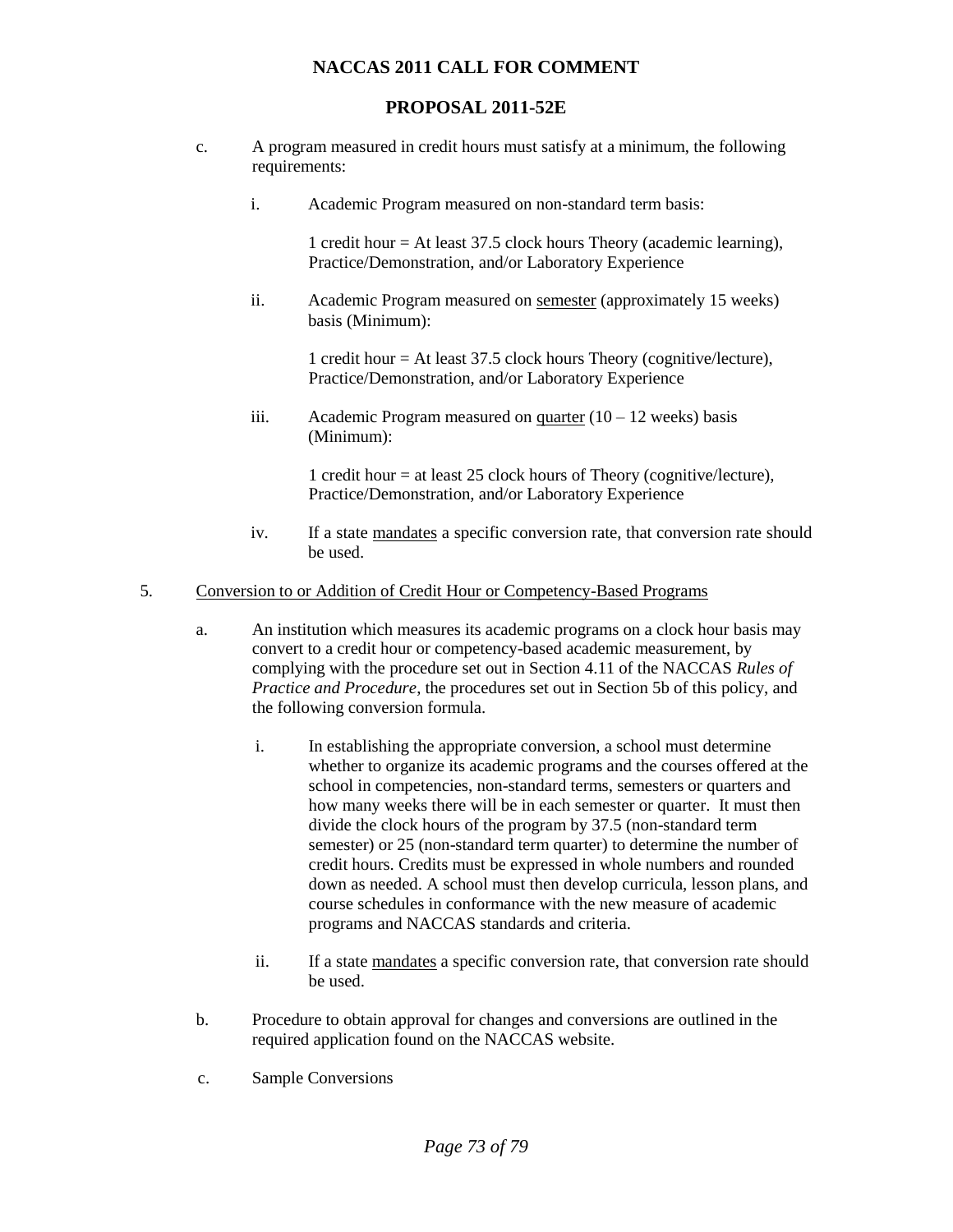# **PROPOSAL 2011-52E**

Non-Standard Term Sample: 1450-hour basic cosmetology program

 $\div$  1450  $\div$  37.5 = 38.66 which rounded down = 38 credits

Non-Standard Term Quarter Credits Sample: 1450-hour basic cosmetology program

• 1450 hours  $\div$  25 = 58 quarter credits

## 6. Review

A change or conversion from clock hours to credit hours must be approved by the Commission according to Section 4.11 of the *Rules of Practice and Procedure*.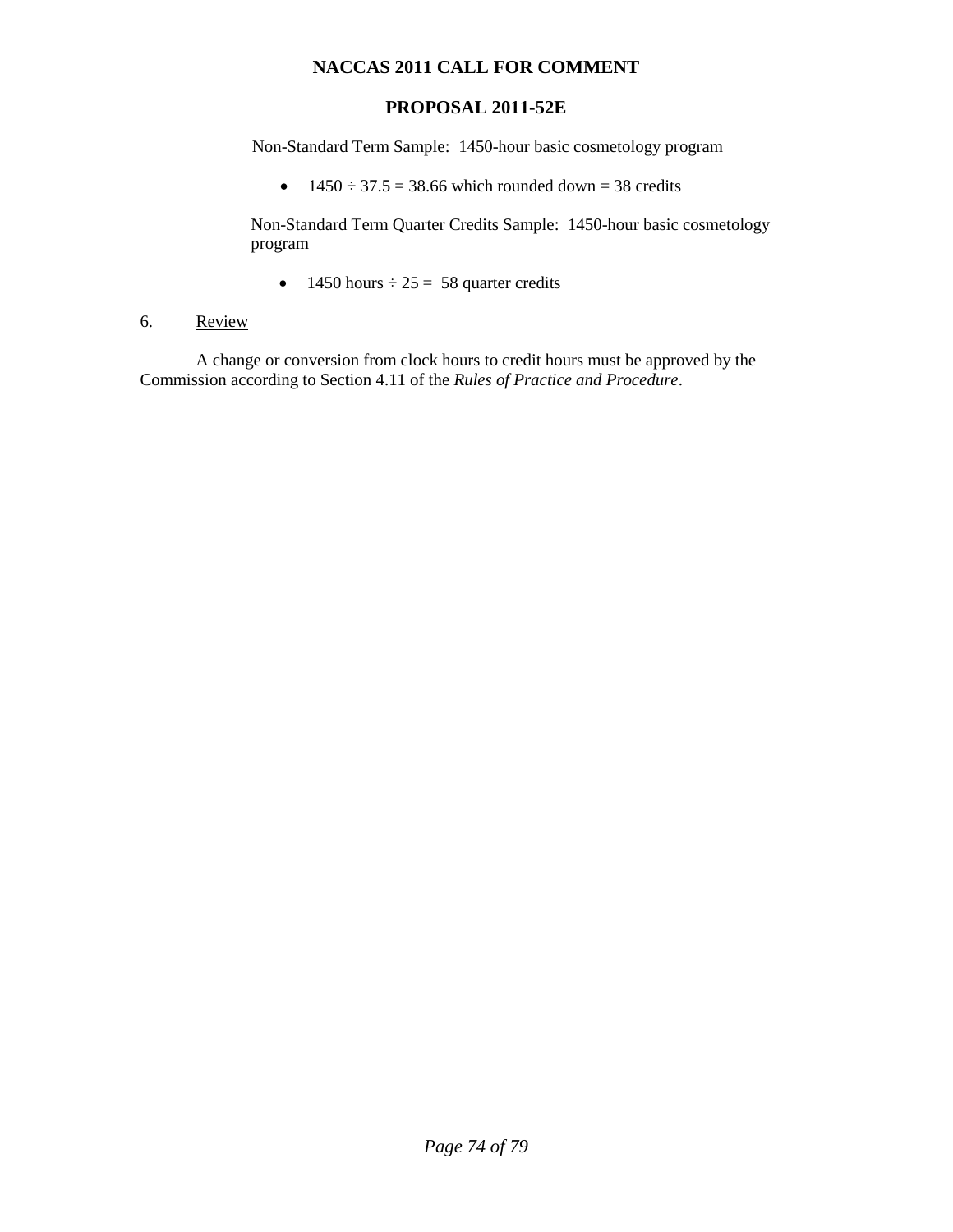# **PROPOSAL 2011-53**

**Proposal 2011-53: The Commission proposes to amend Appendix #8 to reduce the percentage of a program that can be contracted out to a non-accredited institution to 10%, eliminate the requirement for a survey and eliminate the requirement that NACCAS be provided with a copy of the contract between the institutions.** 

## **PROPOSED REVISIONS**

#### **Appendix #8**

### **REQUIREMENTS FOR POLICY ON CONTRACTING FOR EDUCATIONAL PROGRAMS OR COURSES**

NACCAS encourages accredited schools to institute separate classrooms and/or branches to accommodate overflow problems. However, in the event that an accredited school wishes to contract with another institution, school or organization, accredited or otherwise, for educational program(s) or course(s), the institution must notify NACCAS according to 4.17 of the *Rules* and the following **applies** guidelines apply:

- 1. There must be a written contract or agreement between the accredited institution and other institution, school or organization. A copy of such agreement shall be filed with the **Commission**
- 2. Credit shall be given by the accredited institution for programs or courses contracted as if the institution itself were offering these programs or courses.
- 3. The applicant must demonstrate that students are informed of the arrangement. The school catalog must reflect the educational arrangement.
- 4. The applicant must demonstrate that the contractual arrangement does not conflict with any applicable state licensure laws and regulations.
- 5. The first 25% of a course or program cannot be contracted outside the school. (Note: Remedial courses or programs excepted).
- 6. In the event that an accredited institution contracts with a non-accredited institution, in addition to the foregoing, the total contracted portion cannot exceed 25 **10**% of a student's total course or program of study and a survey shall be undertaken in a manner and form specified by NACCAS to demonstrate that the contracted course(s) or program(s) complies with NACCAS accreditation requirements.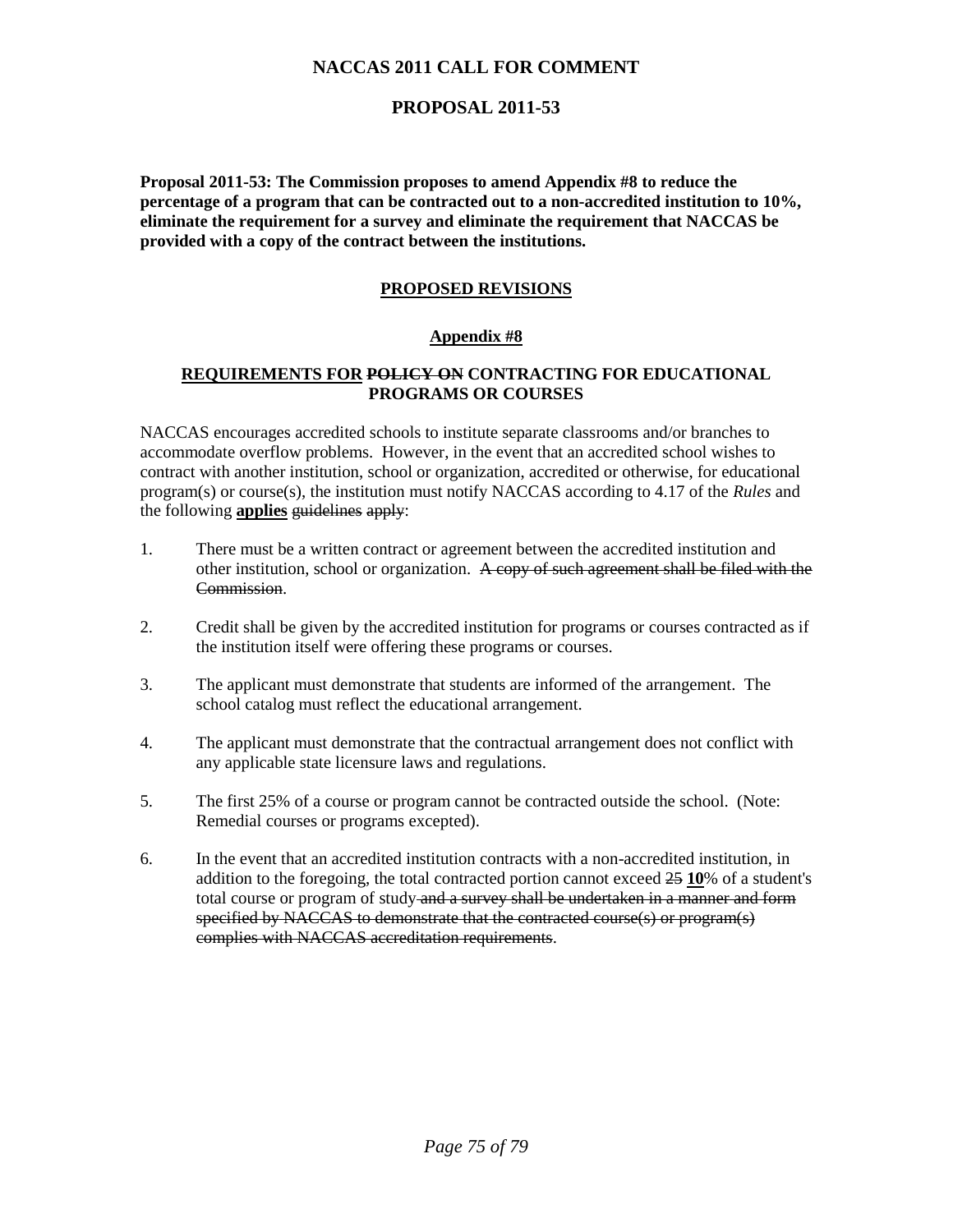# **PROPOSAL 2011-56**

**Proposal 2011-56: The Commission proposes to amend Appendix #10 to provide that a branch campus must only submit one copy (not two copies) of its Institutional Self-Study.** 

### **PROPOSED REVISIONS**

#### **Appendix #10**

### **APPROVAL PROCEDURE FOR BRANCH CAMPUSES**

7. Six months after provisional branch campus accreditation has been granted, **one (1) copy** two (2) copies of the Institutional Self-Study (ISS) for the branch must be submitted. The ISS must include information concerning the educational programs; faculty, physical, financial and other resources for its support; admission and graduation requirements; compliance with state laws evidencing authority to operate the branch campus; number of students; administrative structure of the branch campus; and any additional information which may assist in the review of the school's programs.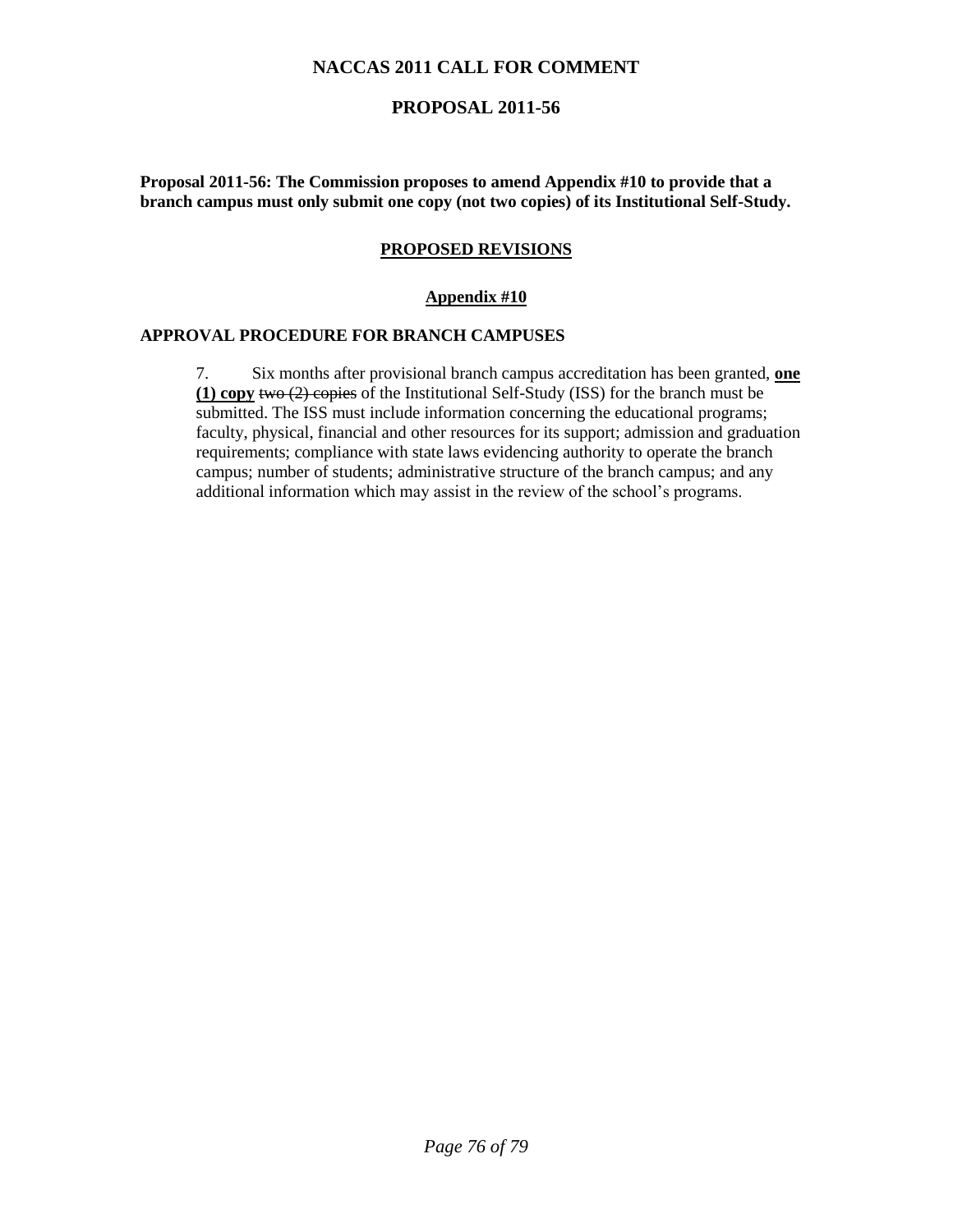# **PROPOSAL 2011-57**

**Proposal 2011-57: The Commission proposes to amend the Glossary to define "Practical Grading Criteria."** 

### **PROPOSED REVISIONS**

**Practical Grading Criteria – Specific criteria used by an instructor to determine whether a skill is performed with the required degree of competency and accuracy. Practical grading criteria should be written in a way that ensures that two different instructors evaluating the same practical skills performance will assign the same grade.**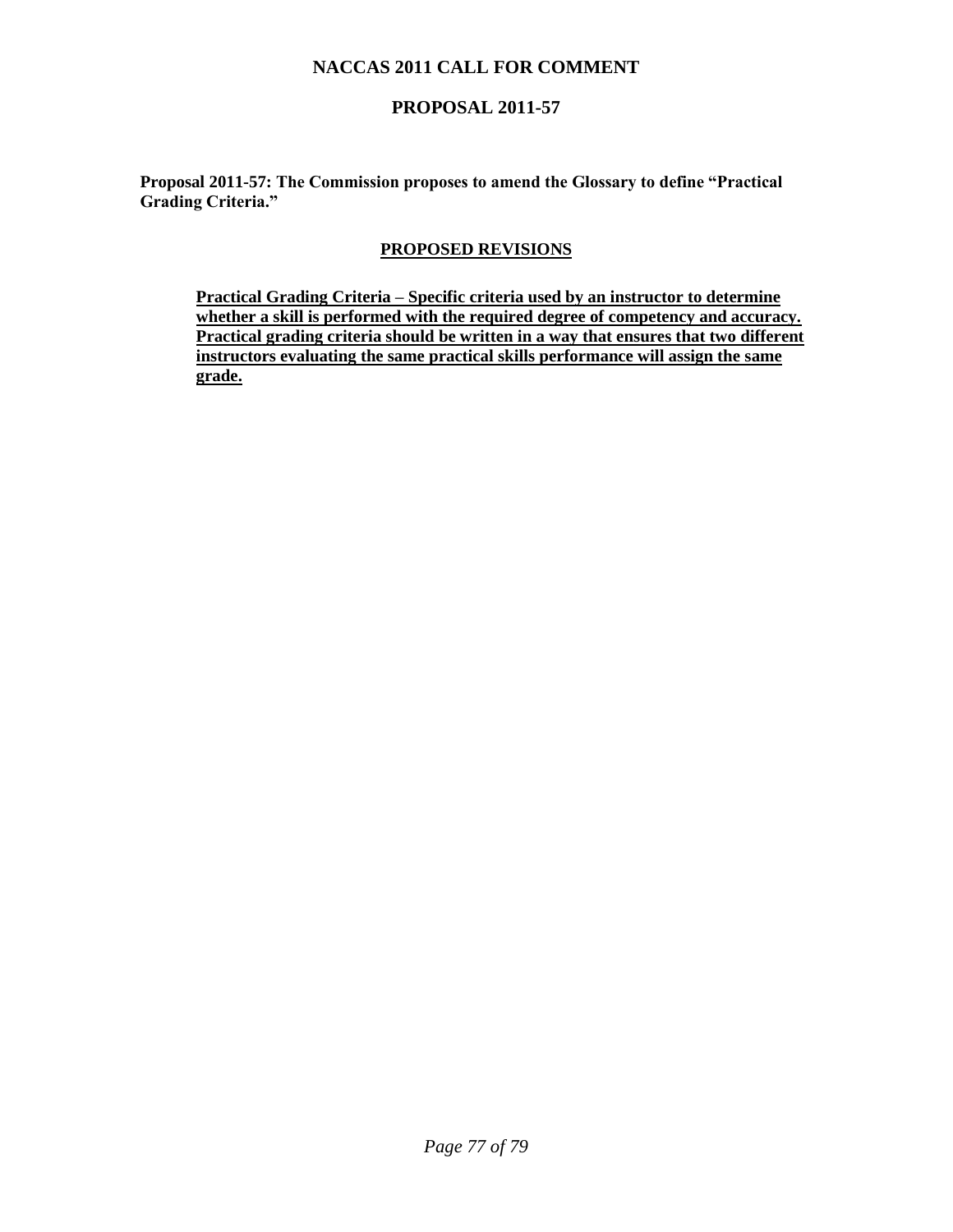## **PROPOSAL 2011-58**

**Proposal 2011-58: The Commission proposes to amend Article III, Section IV of NACCAS' By-Laws to provide that non-owner administrators are eligible candidates for the "at-large" position of Owner/Administrator Commissioner.** 

## **PROPOSED REVISIONS**

## **ARTICLE III – BOARD OF COMMISSIONERS**

#### **SECTION IV - Eligibility: Qualifications and Commissioners**

- A. All candidates for Commissioner representing schools in fields of training within NACCAS' scope as a condition precedent to nomination shall document that they meet the following qualifications:
	- 1. Have a total of at least five (5) years of administrative/supervisory experience in a school accredited by the Commission (of which the experience set forth in subparagraph 2 below may be counted as a part);
	- 2. Have been active in the day-to-day operation of school(s) accredited by the Commission in an administrative/supervisory capacity for the three (3) years immediately preceding his/her election; **and**
	- **3. Have no interest in any institution, which has had its accreditation withdrawn (appeal rights exhausted) or which has voluntarily relinquished accreditation while the institution was in withdrawal status, during the past five years.**
	- 4. Also: **In addition, all candidates for the six (6) Commissioner positions elected by zones pursuant to Article III, Section III.A of these By-Laws must:**
		- I. Be sole owner of school(s) accredited by the Commission; or
		- II. With respect to a partnership or a privately held corporation be a person who owns at least a 10% interest in a school(s) accredited by the Commission and have a direct and abiding interest in the performance of the school and the quality of education which it offers. The Nominating Committee shall be vested with the responsibility of determining whether such an interest exists, subject to the review of the full Commission; or
		- III. Be an officer of a publicly held corporation, which owns school(s) accredited by the Commission.

#### **Candidates for the at-large Commissioner position are not required to satisfy the requirements of this Article III, Section IV.A(4).**